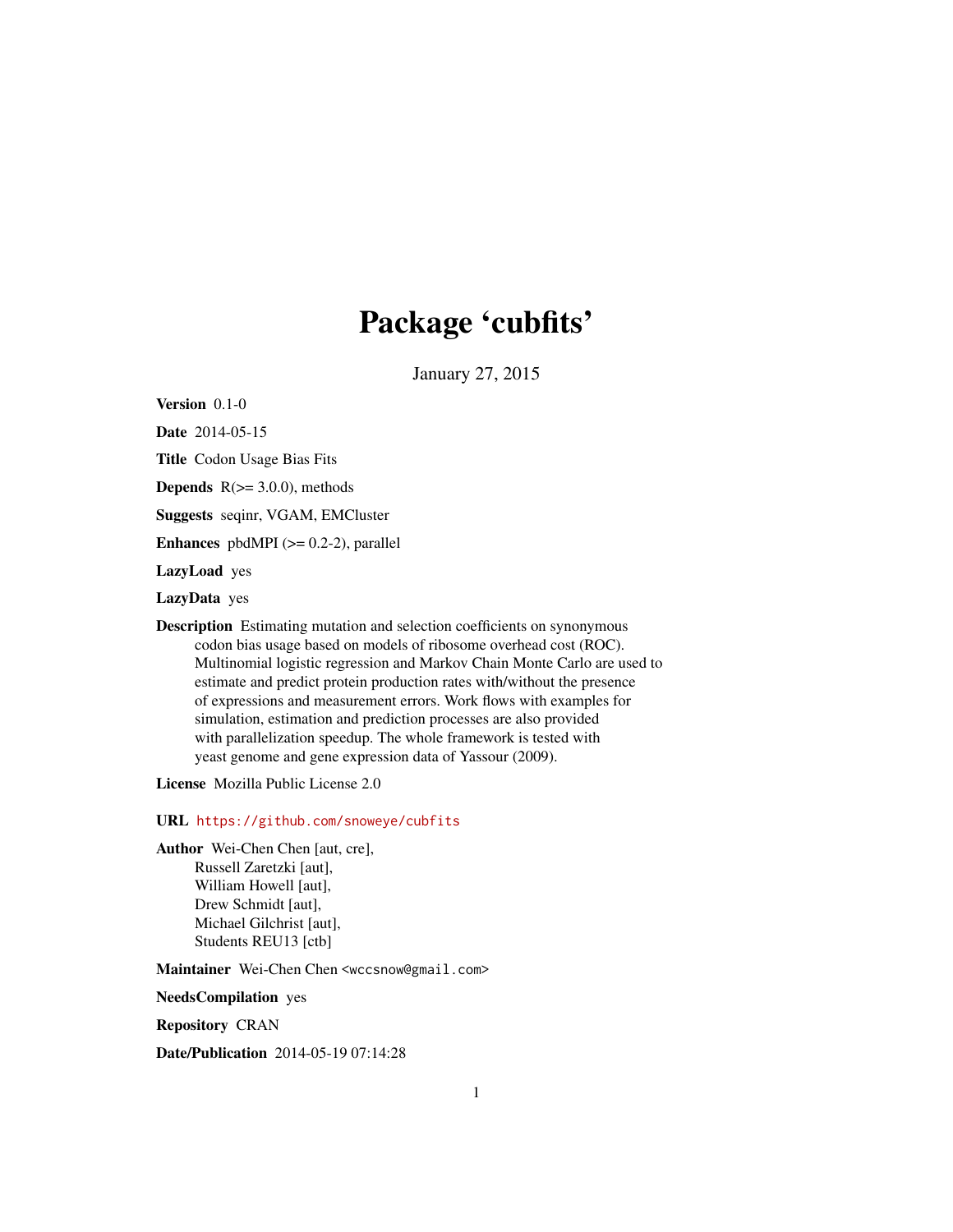# <span id="page-1-0"></span>R topics documented:

|       |                                                                                                                                 | 2              |
|-------|---------------------------------------------------------------------------------------------------------------------------------|----------------|
|       |                                                                                                                                 | 3              |
|       |                                                                                                                                 | -5             |
|       |                                                                                                                                 | $\overline{7}$ |
|       |                                                                                                                                 | 10             |
|       |                                                                                                                                 | 12             |
|       |                                                                                                                                 | 14             |
|       |                                                                                                                                 | 16             |
|       |                                                                                                                                 | 18             |
|       |                                                                                                                                 | 20             |
|       |                                                                                                                                 | 21             |
|       |                                                                                                                                 | 23             |
|       |                                                                                                                                 | 24             |
|       |                                                                                                                                 | 26             |
|       |                                                                                                                                 | 28             |
|       |                                                                                                                                 | 30             |
|       |                                                                                                                                 | 31             |
|       |                                                                                                                                 | 33             |
|       |                                                                                                                                 | 34             |
|       |                                                                                                                                 | 36             |
|       |                                                                                                                                 | 37             |
|       |                                                                                                                                 | 38             |
|       | Rearrangment Utility $\ldots \ldots \ldots \ldots \ldots \ldots \ldots \ldots \ldots \ldots \ldots \ldots \ldots$               | 39             |
|       |                                                                                                                                 | 40             |
|       | Selection on Codon Usage enterprise in the server in the selection on Codon Usage enterprise in the server in the server of $S$ | 41             |
|       |                                                                                                                                 | 43             |
|       |                                                                                                                                 | 44             |
| Index |                                                                                                                                 | 46             |

cubfits-package *Codon Bias Usage Fits*

#### Description

Estimating mutation and selection coefficients on synonymous codon bias usage based on models of ribosome overhead cost (ROC). Multinomial logistic regression and Markov Chain Monte Carlo are used to estimate and predict protein production rates with/without the presence of expressions and measurement errors.

#### Details

| Package:  | cubfits                    |
|-----------|----------------------------|
| Type:     | Package                    |
| License:  | Mozilla Public License 2.0 |
| LazyLoad: | ves                        |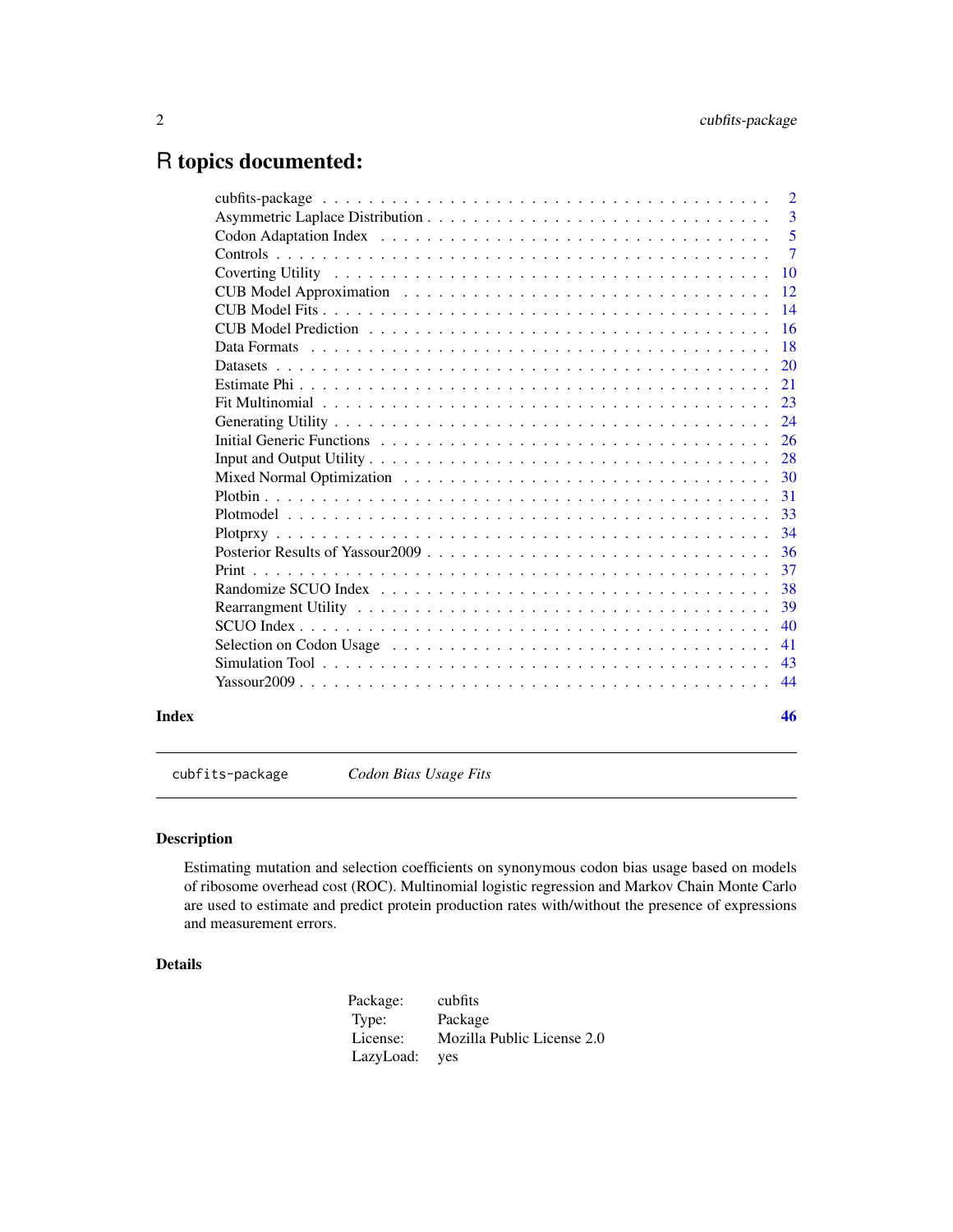<span id="page-2-0"></span>The install command is simply as

> R CMD INSTALL cubfits\_\*.tar.gz

from a command mode or

R> install.packages("cubfits")

inside an R session.

#### Author(s)

Wei-Chen Chen <wccsnow@gmail.com>, Russell Zaretzki, William Howell, Drew Schmidt, and Michael Gilchrist.

#### References

<https://github.com/snoweye/cubfits/>

#### See Also

[init.function\(](#page-25-1)), [cubfits\(](#page-13-1)), [cubpred\(](#page-15-1)), and [cubappr\(](#page-11-1)).

#### Examples

```
## Not run:
suppressMessages(library(cubfits, quietly = TRUE))
demo(roc.train, 'cubfits', ask = F, echo = F)
demo(roc.pred, 'cubfits', ask = F, echo = F)
demo(roc.appr, 'cubfits', ask = F, echo = F)
## End(Not run)
```
Asymmetric Laplace Distribution *The Asymmetric Laplace Distribution*

#### Description

Density, probability, quantile, random number generation, and MLE functions for the asymmetric Laplace distribution with parameters either in  $ASL(\theta, \mu, \sigma)$  or the alternative  $ASL^*(\theta, \kappa, \sigma)$ .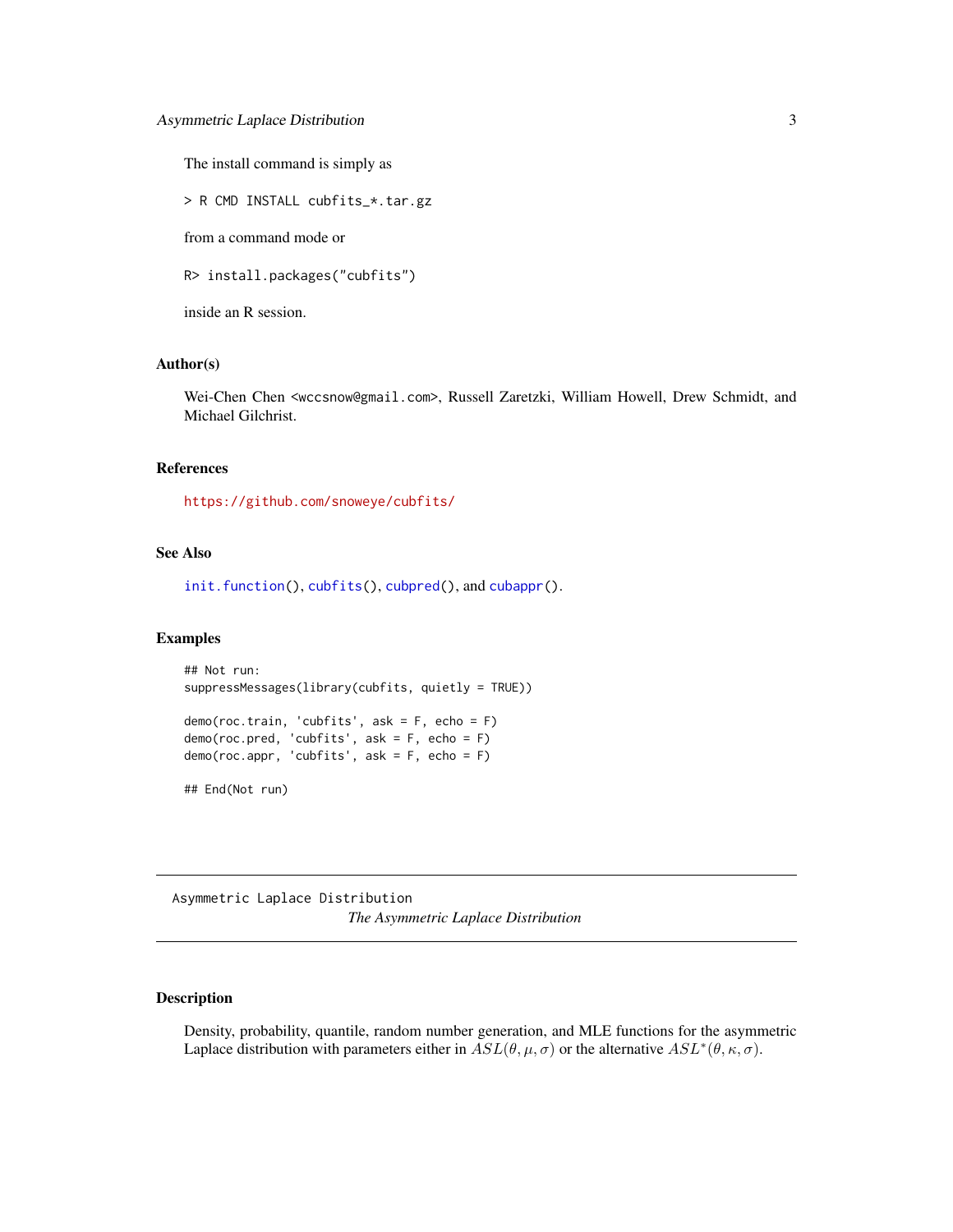#### Usage

```
dasl(x, theta = 0, mu = 0, sigma = 1, log = FALSE)
dasla(x, theta = 0, kappa = 1, sigma = 1, log = FALSE)
pasl(q, theta = 0, mu = 0, sigma = 1, lower.tail = TRUE,
        log.p = FALSEpasla(q, theta = 0, kappa = 1, sigma = 1, lower.tail = TRUE,
        log.p = FALSEqasl(p, theta = 0, mu = 0, sigma = 1, lower.tail = TRUE,
        log.p = FALSEqasla(p, theta = 0, kappa = 1, sigma = 1, lower.tail = TRUE,
        log.p = FALSErasl(n, theta = 0, mu = 0, sigma = 1)
rasla(n, theta = 0, kappa = 1, sigma = 1)
```
asl.optim(x)

#### Arguments

| x, q       | vector of quantiles.                                                                           |
|------------|------------------------------------------------------------------------------------------------|
| p          | vector of probabilities.                                                                       |
| n          | number of observations. If length(n) $> 1$ , the length is taken to be the number<br>required. |
| theta      | center parameter.                                                                              |
| mu, kappa  | location parameters.                                                                           |
| sigma      | shape parameter.                                                                               |
| log, log.p | logical; if TRUE, probabilities $p$ are given as $log(p)$ .                                    |
| lower.tail | logical; if TRUE (default), probabilities are $P[X \le x]$ otherwise, $P[X > x]$ .             |

#### Details

The density  $f(x)$  of  $ASL^*(\theta, \kappa, \sigma)$  is given as  $\frac{\sqrt{2}}{\sigma} \frac{\kappa}{1+\kappa^2} exp(-\frac{\sqrt{2}\kappa}{\sigma} |x-\theta|)$  if  $x \ge \theta$ , and  $\frac{\sqrt{2}}{\sigma} \frac{\kappa}{1+\kappa^2} exp(-\frac{\sqrt{2}}{\sigma \kappa} |x-\theta|)$  $\theta$ ) if  $x < \theta$ .

The parameter domains of ASL and ASL\* are  $\theta \in R$ ,  $\sigma > 0$ ,  $\kappa > 0$ , and  $\mu \in R$ . The relation of  $\mu$ and  $\kappa$  are  $\kappa = \frac{\sqrt{2\sigma^2 + \mu^2 - \mu}}{\sqrt{2\sigma}}$  or  $\mu = \frac{\sigma}{\sqrt{2}}(\frac{1}{\kappa} - \kappa)$ .

#### Value

"dasl" and "dasla" give the densities, "pasl" and "pasla" give the distribution functions, "qasl" and "qasla" give the quantile functions, and "rasl" and "rasls" give the random numbers.

asl.optim returns the MLE of data x including theta, mu, kappa, and sigma.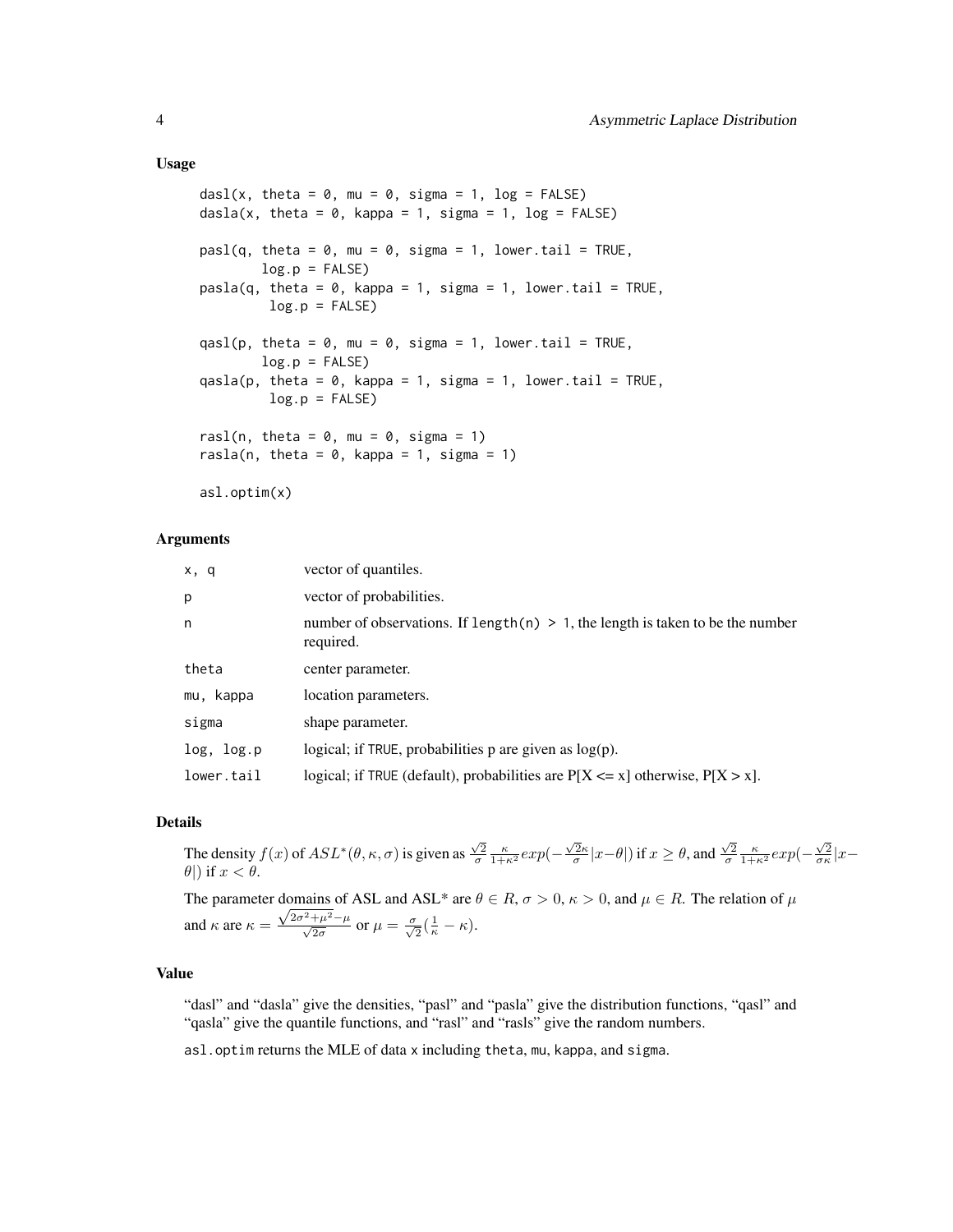#### <span id="page-4-0"></span>Author(s)

Wei-Chen Chen <wccsnow@gmail.com>.

#### References

Kotz S, Kozubowski TJ, Podgorski K. (2001) "The Laplace distribution and generalizations: a revisit with applications to communications, economics, engineering, and finance." Boston: Birkhauser.

#### Examples

```
## Not run:
suppressMessages(library(cubfits, quietly = TRUE))
set.seed(1234)
dasl(-2:2)
dasl(a(-2:2)pasl(-2:2)
pasla(-2:2)
qasl(seq(0, 1, length = 5))qasla(seq(0, 1, length = 5))dasi(-2:2, log = TRUE)dasl(a(-2:2, log = TRUE))ps1(-2:2, log.p = TRUE)pash(-2:2, log.p = TRUE)qasl(log(seq(0, 1, length = 5)), log.p = TRUE)
qasla(log(seq(0, 1, length = 5)), log.p = TRUE)
set.seed(123)
rasl(5)
rasla(5)
asl.optim(rasl(5000))
## End(Not run)
```
Codon Adaptation Index

*Function for Codon Adaptation Index (CAI)*

#### <span id="page-4-1"></span>Description

Calculate the Codon Adaptation Index (CAI) for each gene. Used as a substitute for expression in cases of without expression measurements.

#### Usage

```
calc_cai_values(y, y.list, w = NULL)
```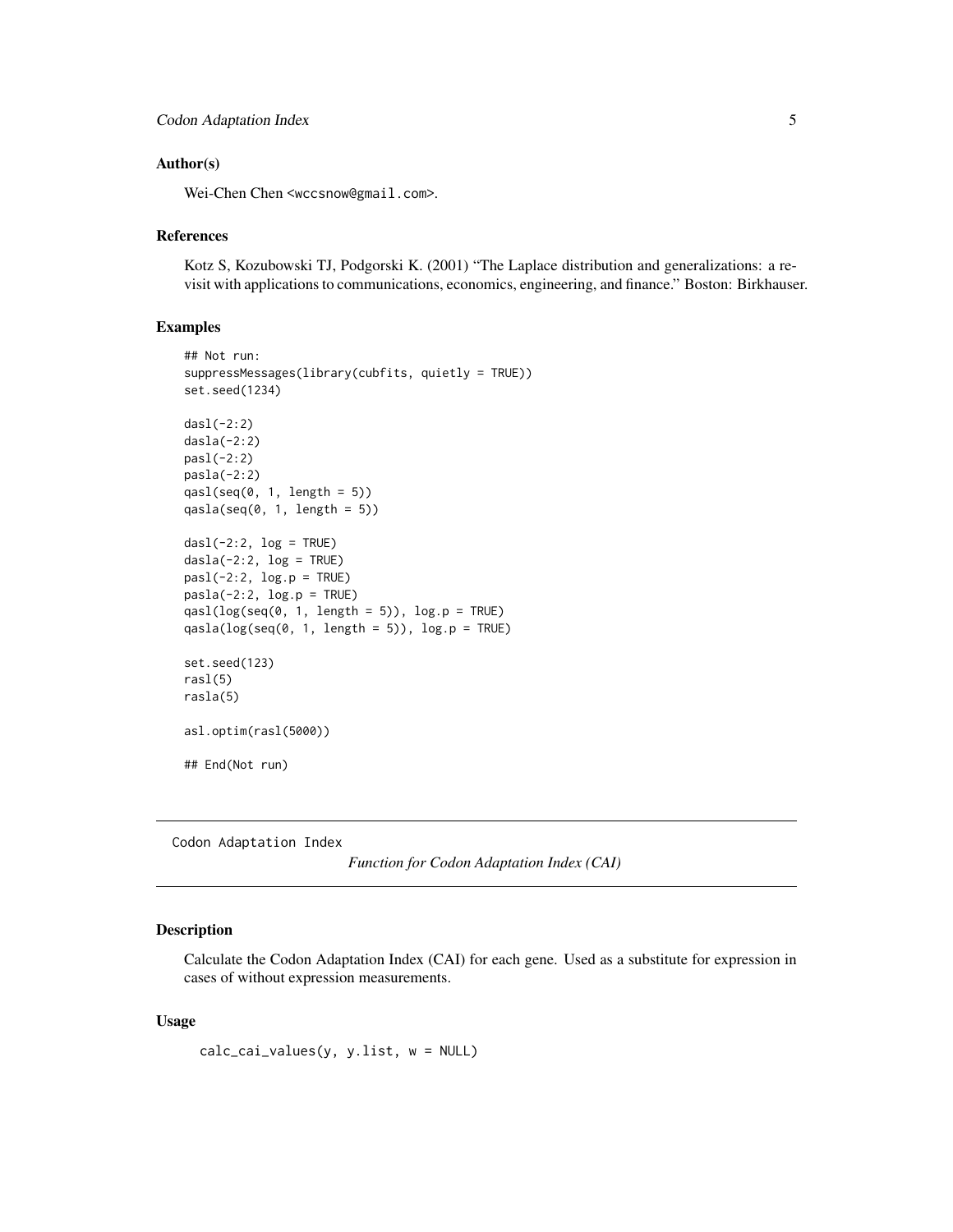#### <span id="page-5-0"></span>Arguments

| ۷      | an object of format $v$ .                            |
|--------|------------------------------------------------------|
| v.list | an object of format y. list.                         |
| W      | a specified relative frequency of synonymous codons. |

#### Details

This function computes CAI for each gene. Typically, this method is completely based on entropy and information theory to estimate expression values of sequences according to their codon information.

If the input w is NULL, then empirical values are computed.

#### Value

A list with two named elements CAI and w are returned where CAI are CAI of input sequences (y and y.list) and w are the relative frequencey used to computed those CAI's.

#### Author(s)

Wei-Chen Chen <wccsnow@gmail.com>.

#### References

Sharp P.M. and Li W.-H. "The codon Adaptation Index – a measure of directional synonymous codon usage bias, and its potential applications" Nucleic Acids Res. 15 (3): 1281-1295, 1987.

#### See Also

[calc\\_scuo\\_values\(](#page-39-1)), [calc\\_scu\\_values\(](#page-40-1)).

#### Examples

```
## Not run:
rm(list = ls())library(cubfits, quietly = TRUE)
y <- ex.train$y
y.list <- convert.y.to.list(y)
CAI <- calc_cai_values(y, y.list)$CAI
plot(CAI, log10(ex.train$phi.Obs), main = "Expression vs CAI",
     xlab = "CAI", ylab = "Expression (log10)")
### Verify with the seqinr example.
library(seqinr, quietly = TRUE)
inputdatfile <- system.file("sequences/input.dat", package = "seqinr")
input <- read.fasta(file = inputdatfile, forceDNAtolower = FALSE)
names(input)[65] <- paste(names(input)[65], ".1", sep = "") # name duplicated.
input <- input[order(names(input))]
```
### Convert to cubfits format.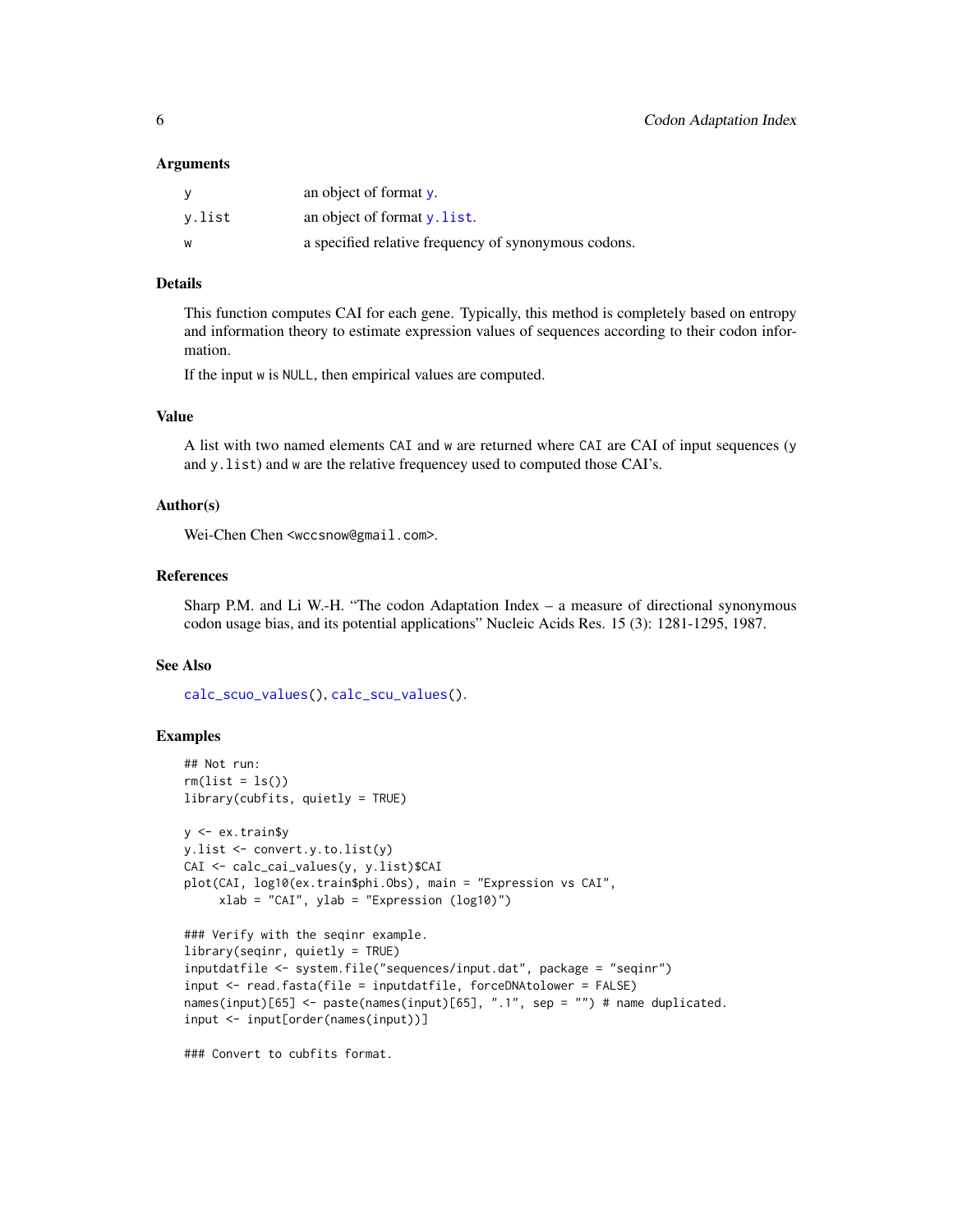#### <span id="page-6-0"></span>Controls 7

```
seq.string <- convert.seq.data.to.string(input)
new.y <- gen.y(seq.string)
new.y.list <- convert.y.to.list(new.y)
ret <- calc_cai_values(new.y, new.y.list)
### Rebuild w.
w \leq rep(1, 64)names(w) <- codon.low2up(rownames(caitab))
for(i in 1:64){
  id \leq which(names(ret$w) == names(w)[i])
  if(length(id) == 1){
    w[i] <- ret$w[id]
  }
}
CAI.res <- sapply(input, seqinr::cai, w = w)
### Plot.
plot(CAI.res, ret$CAI,
     main = "Comparison of seqinR and cubfits results",
     xlab = "CAI from seqinR", ylab = "CAI from cubfits", las = 1)
abline(c(0, 1))
## End(Not run)
```
Controls *Default Controlling Options*

#### <span id="page-6-1"></span>Description

Default controls of cubfits include for models, optimizations, MCMC, plotting, global variables, etc.

#### Usage

.cubfitsEnv .CF.CT .CF.CONF .CF.GV .CF.DP .CF.OP .CF.AC .CF.PT .CF.PARAM .CO.CT

#### Format

All are in lists and contain several controlling options.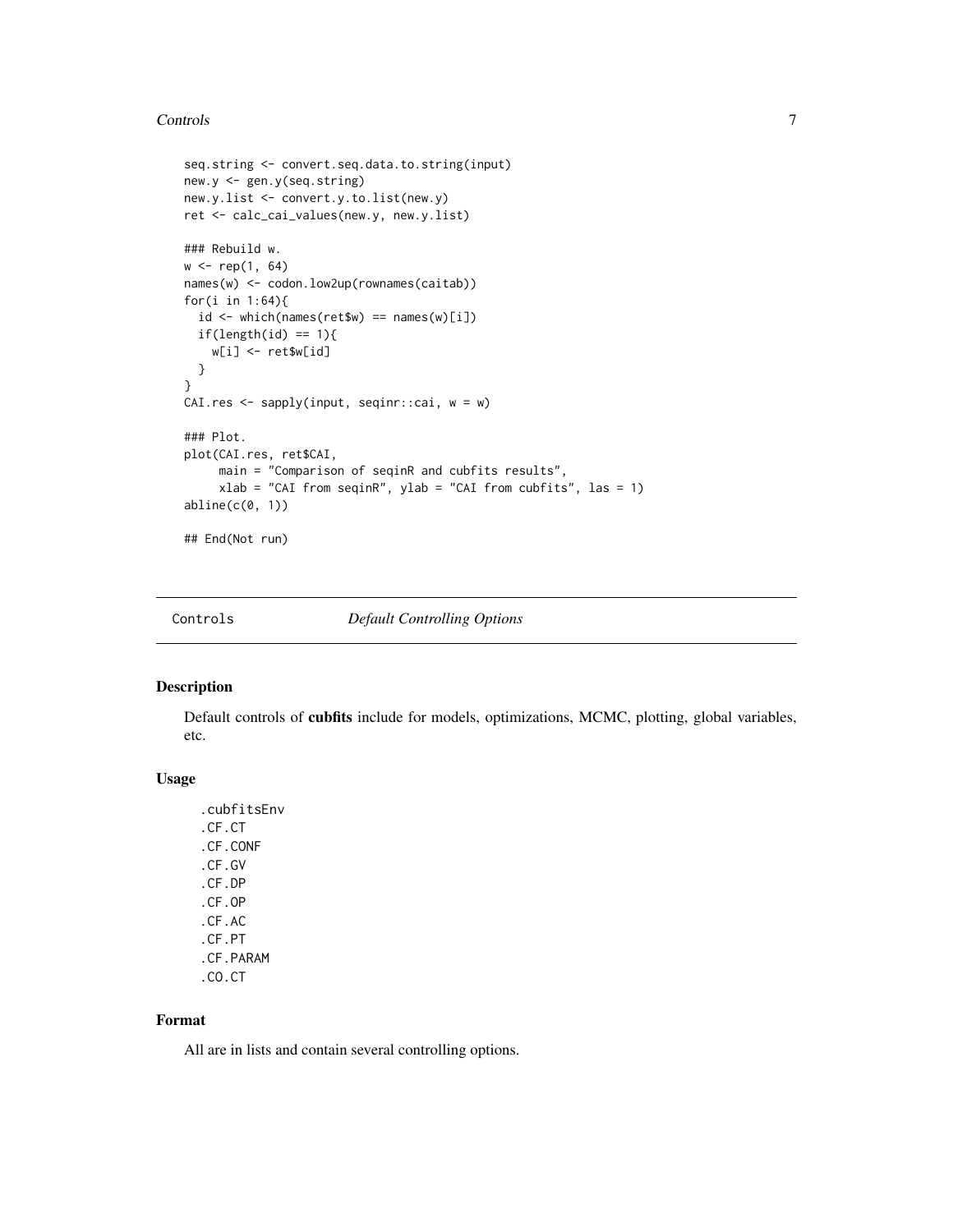#### <span id="page-7-0"></span>Details

See [init.function\(](#page-25-1)) for use cases of these objects.

- .cubfitEnv is a default environment to dynamically save functions and objects.
- .CF.CT is main controls of models. It currently includes

| model     | main models                   |
|-----------|-------------------------------|
| type.p    | proposal for hyper-parameters |
| type.Phi  | proposal for Phi              |
| model.Phi | prior of Phi                  |
| init.Phi  | initial methods for Phi       |
| init.fit  | how is coefficient proposed   |
| parallel  | parallel functions            |
| adaptive  | method for adaptive MCMC      |

• .CF.CONF controls the initial and draw scaling. It currently includes

| if phi were scaled to mean 1       |
|------------------------------------|
| initial b scale                    |
| initial phi scale                  |
| number of classes if mixture phi   |
| drawing scale for b if random walk |
| drawing scale for p if random walk |
| random walk scale for phi          |
| random walk scale for phi.pred     |
|                                    |

• .CF.GV contains global variables for amino acids and codons. It currently includes

| amino.acid             | amino acids                           |
|------------------------|---------------------------------------|
| synonymous.codon       | synonymous codons of amino acids      |
| amino.acid.split       | amino acid 'S' is split               |
| synonymous.codon.split | synonymous codons of split amino acid |

• .CF.OP controls optimizations. It currently includes

| optim.method    | method for $option()$            |
|-----------------|----------------------------------|
| stable.min.exp  | minimum exponent                 |
| stable.max.exp  | maximum exponent                 |
| E.Phi           | expected Phi                     |
| lower.optim     | lower of derivative of $logL(x)$ |
| upper.optim     | upper of derivative of $logL(x)$ |
| lower.integrate | lower of integration of $L(x)$   |
| upper.integrate | upper of integration of $L(x)$   |

• .CF.DP is for dumping MCMC iterations. It currently includes

| dump | if dumping within MCMC |
|------|------------------------|
| iter | iterations per dumping |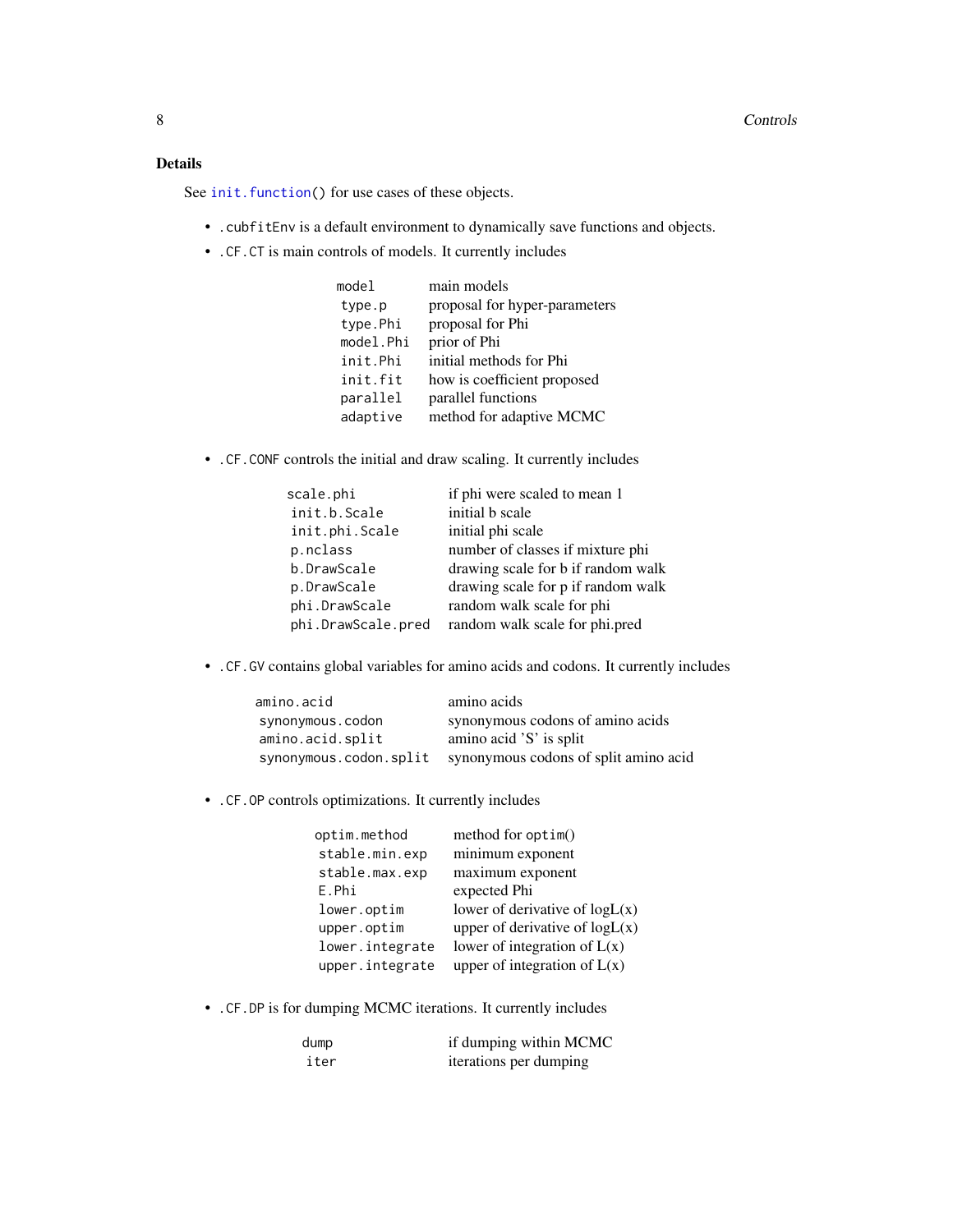#### <span id="page-8-0"></span>Controls 9

| prefix.dump      | path and file names of dumping   |
|------------------|----------------------------------|
| trace.acceptance | if trace acceptance rate         |
| verbose          | if verbose                       |
| iterThin         | iterations to thin chain         |
| report           | iterations to report             |
| report.proc      | iterations to report proc.time() |
|                  |                                  |

• .CF.AC controls adaptive MCMC. It currently includes

| renew.iter          | per renewing iterations             |
|---------------------|-------------------------------------|
| target.accept.lower | target acceptance lower bound       |
| target.accept.upper | target acceptance upper bound       |
| scale.increase      | $10\%$ more                         |
| scale.decrease      | $10\%$ less                         |
| sigma2.lower        | lower bound of sigma <sup>1</sup> 2 |
| sigma2.upper        | upper bound of sigma^2              |

• .CF.PT controls the plotting format. It currently includes

color color for codons.

• .CF.PARAM controls the parameters and hyperparameters of priors. It currently includes

| phi.meanlog      | mean of phi in loca scale               |
|------------------|-----------------------------------------|
| phi.sdlog        | standard deviation of phi in loca scale |
| hp.gamma.shape   | hyperparameters of gamma distribution   |
| hp.gamma.scale   | hyperparameters of gamma distribution   |
| hp.gamma.inflate | inflate gamma variance if overwrite     |
| hp.overwrite     | if allow my.pInit() to overwrite        |

• .CO.CT controls the constrained optimization function. It currently includes

debug message printing level of debugging.

#### Author(s)

Wei-Chen Chen <wccsnow@gmail.com>.

#### References

<https://github.com/snoweye/cubfits/>

#### See Also

[init.function\(](#page-25-1)), [cubfits\(](#page-13-1)), [cubpred\(](#page-15-1)), [cubappr\(](#page-11-1)), and [mixnormerr.optim\(](#page-29-1)).

#### Examples

## Not run: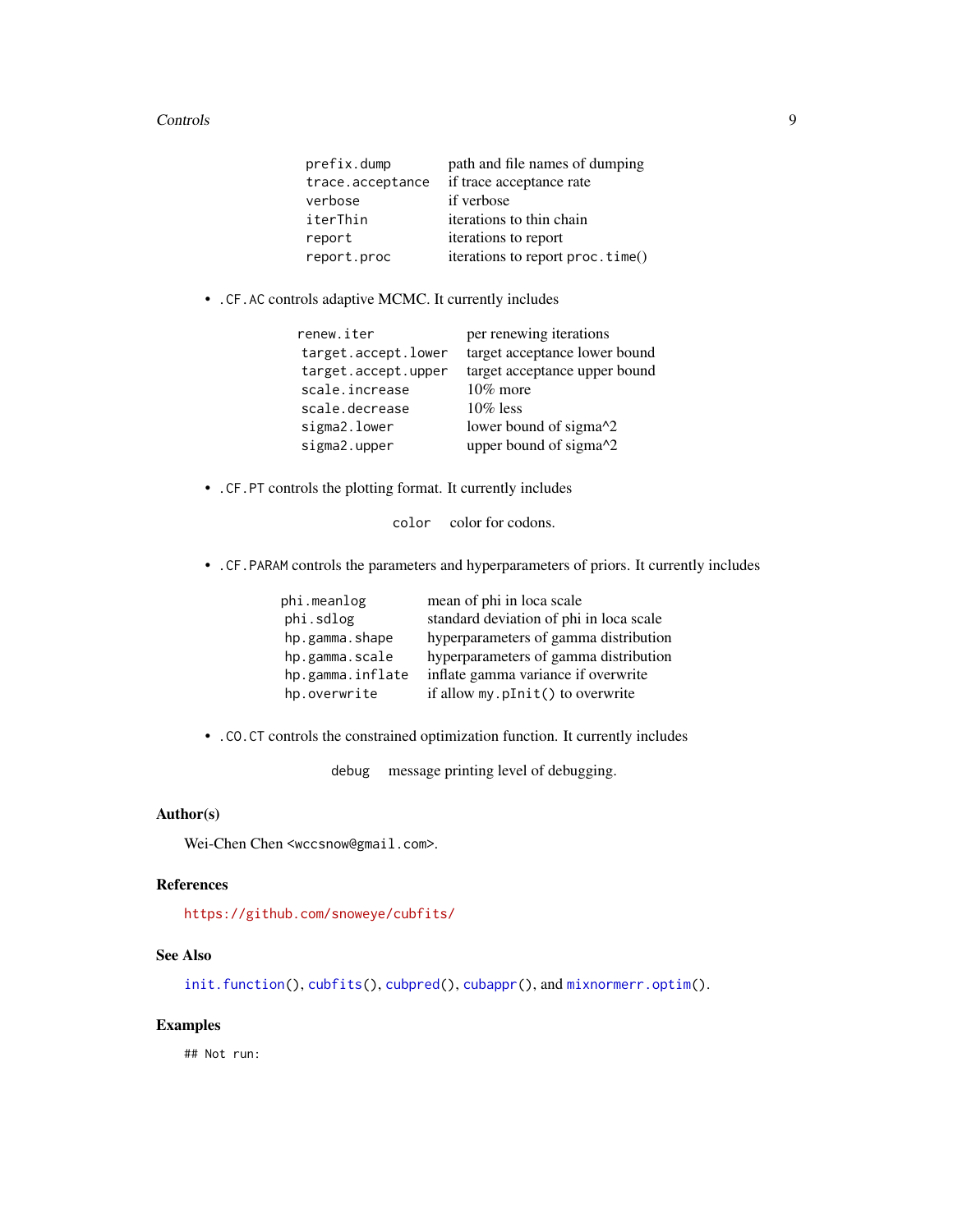```
suppressMessages(library(cubfits, quietly = TRUE))
.CF.CT
.CF.CONF
.CF.DP
.CF.GV
.CF.OP
.CF.AC
.CF.PT
.CF.PARAM
.CO.CT
ls(.cubfitsEnv)
init.function()
ls(.cubfitsEnv)
## End(Not run)
```
Coverting Utility *Convert Data Frame to Other Formats*

#### <span id="page-9-1"></span>Description

These utility functions convert data of format divided by amino acids into list of format divided by ORFs, or convert data to other formats.

#### Usage

```
convert.reu13.df.to.list(reu13.df)
convert.y.to.list(y)
convert.n.to.list(n)
convert.y.to.scuo(y)
convert.seq.data.to.string(seq.data)
codon.low2up(x)
codon.up2low(x)
dna.low2up(x)
dna.up2low(x)
convert.b.to.bVec(b)
```
### convert.bVec.to.b(bVec, aa.names, model = .CF.CT\$model[1])

#### Arguments

| reu13.df | a list of reu13. df data frames divided by amino acids. |
|----------|---------------------------------------------------------|
|          | a list of y data frames divided by amino acids.         |

<span id="page-9-0"></span>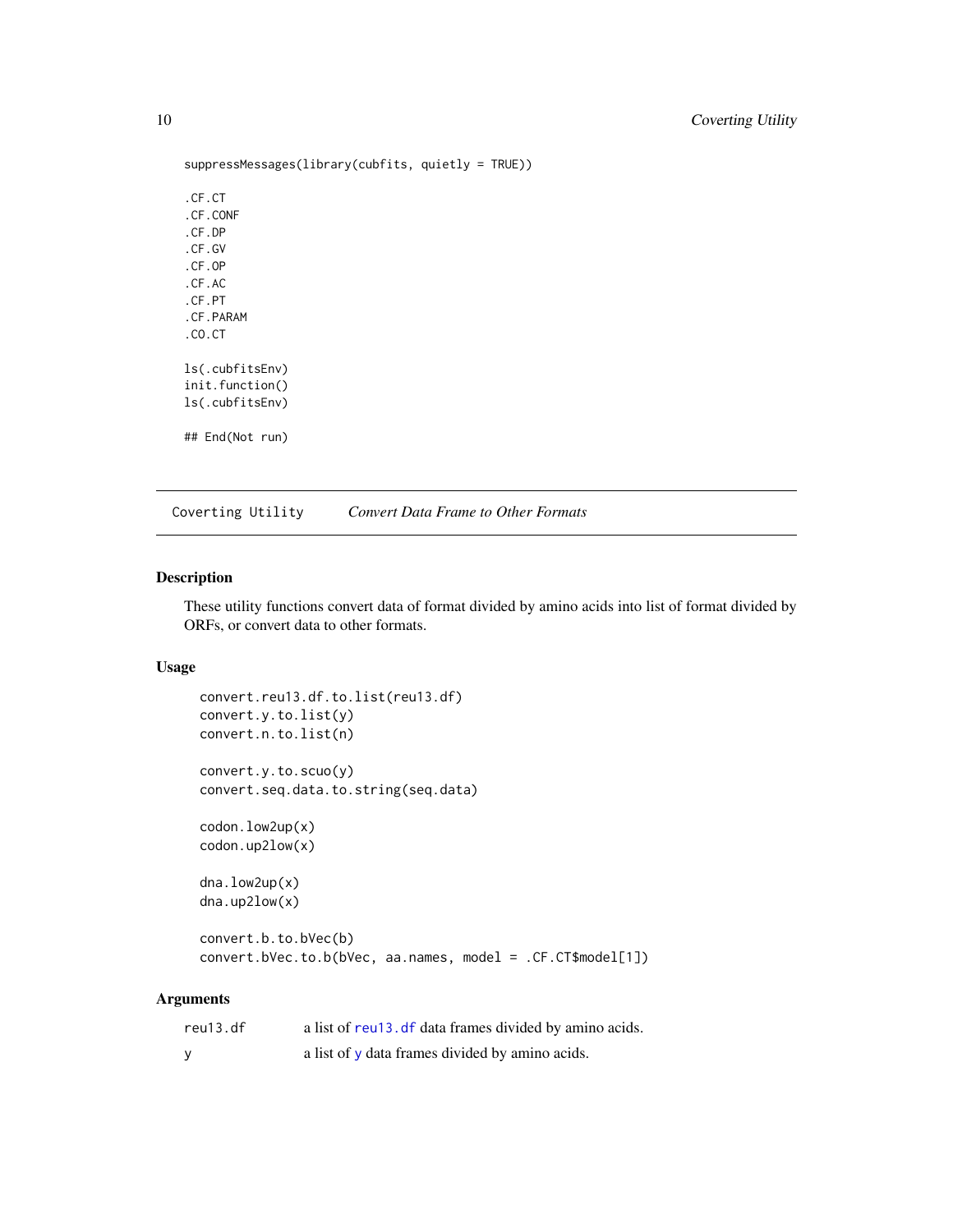#### <span id="page-10-0"></span>**Coverting Utility** 11

| n            | a list of n vectors divided by amino acids.            |
|--------------|--------------------------------------------------------|
| seq.data     | a vector of seq. data format.                          |
| $\mathsf{x}$ | a codon or dna string, such "ACG", "acg", or "A", "a". |
| b            | a <b>b</b> object.                                     |
| bVec         | a bVec object.                                         |
| aa.names     | a vector contains amino acid names for analysis.       |
| model        | model fitted.                                          |

#### Details

convert.reu13.df.to.list(), convert.y.to.list(), and convert.n.to.list(): these utility functions take the inputs divided by amino acids and return the outputs divided by ORFs. convert.y.scuo() converts [y](#page-17-1) into [scuo](#page-17-1) format.

convert.seq.data.to.string() converts [seq.data](#page-17-1) into [seq.string](#page-17-1) format.

codon.low2up() and codon.up2low() convert codon strings between lower or upper cases.

convert.bVec.to.b() and convert.b.to.bVec() convert objects [b](#page-17-1) and [bVec](#page-17-1).

#### Value

All functions return the corresponding formats.

#### Author(s)

Wei-Chen Chen <wccsnow@gmail.com>.

#### References

<https://github.com/snoweye/cubfits/>

#### See Also

[AllDataFormats,](#page-17-1) [rearrange.n\(](#page-38-1)), [rearrange.reu13.df\(](#page-38-1)), [rearrange.y\(](#page-38-1)), and [read.seq\(](#page-27-1)).

#### Examples

```
## Not run:
suppressMessages(library(cubfits, quietly = TRUE))
reu13.list <- convert.reu13.df.to.list(ex.train$reu13.df)
y.list <- convert.y.to.list(ex.train$y)
n.list <- convert.n.to.list(ex.train$n)
scuo <- convert.y.to.scuo(ex.train$y)
seq.data <- read.seq(get.expath("seq_200.fasta"))
seq.string <- convert.seq.data.to.string(seq.data)
codon.low2up("acg")
```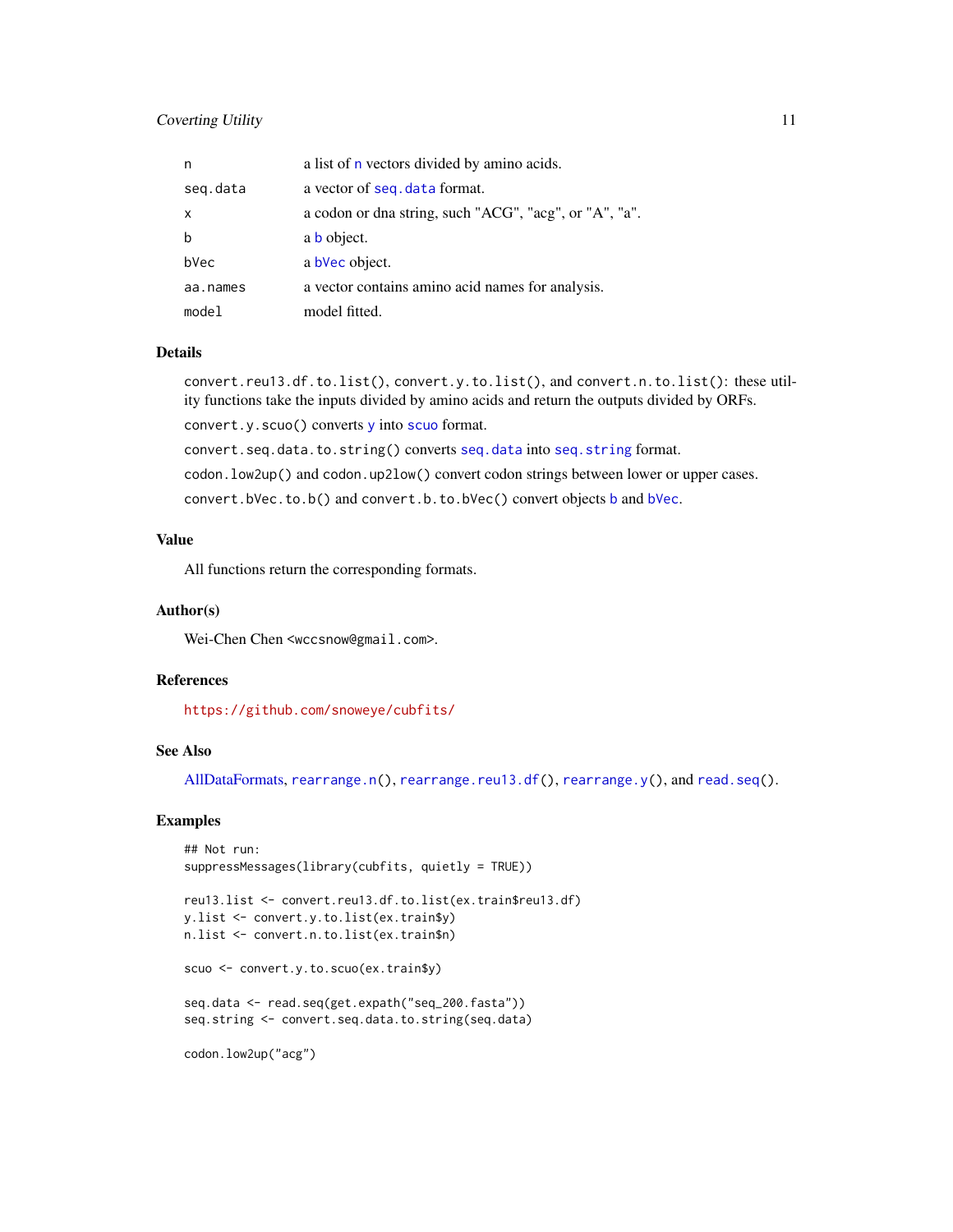```
codon.up2low("ACG")
dna.low2up(c("a", "c", "g"))
dna.up2low(c("A", "C", "G"))
```
## End(Not run)

CUB Model Approximation

*Codon Usage Bias Approximation for ORFs without Expression*

#### <span id="page-11-1"></span>Description

This function provides codon usage bias approximation with observed ORFs but without any expressions.

#### Usage

```
cubappr(reu13.df.obs, phi.Init, y, n,
       nIter = 1000, burnin = 100,
       bInit = NULL, init.b.Scale = .CF.CONF$init.b.Scale,
            b.DrawScale = .CF.CONF$b.DrawScale,
        p.Init = NULL, p.nclass = .CF.CONF$p.nclass,
            p.DrawScale = .CF.CONF$p.DrawScale,
        phi.DrawScale.pred = .CF.CONF$phi.DrawScale.pred,
       model = .CF.CT$model[1], model.Phi = .CF.CT$model.Phi[1],
        adaptive = .CF.CT$adaptive[1],
        verbose = .CF.DP$verbose,
        iterThin = .CF.DP$iterThin, report = .CF.DP$report)
```
#### Arguments

| reu13.df.obs | a reu13.df object, ORFs information.                                             |
|--------------|----------------------------------------------------------------------------------|
| phi.Init     | a phi. Obs object, temporarily initial of expression without measurement errors. |
| y            | a $\gamma$ object, codon counts.                                                 |
| n            | a n object, total codon counts.                                                  |
| nIter        | number of iterations after burn-in iterations.                                   |
| burnin       | number of burn-in iterations.                                                    |
| bInit        | initial values for parameters <b>b</b> .                                         |
| init.b.Scale | for initial $\mathbf b$ if $\mathbf b$ Init = NULL.                              |
| b.DrawScale  | scaling factor for adaptive MCMC with random walks when drawing new b.           |
| p.Init       | initial values for hyper-parameters.                                             |
| p.nclass     | number of components for model. Phi = $"logmixture"$ .                           |
| p.DrawScale  | scaling factor for adaptive MCMC with random walks when drawing new sigma. Phi.  |

<span id="page-11-0"></span>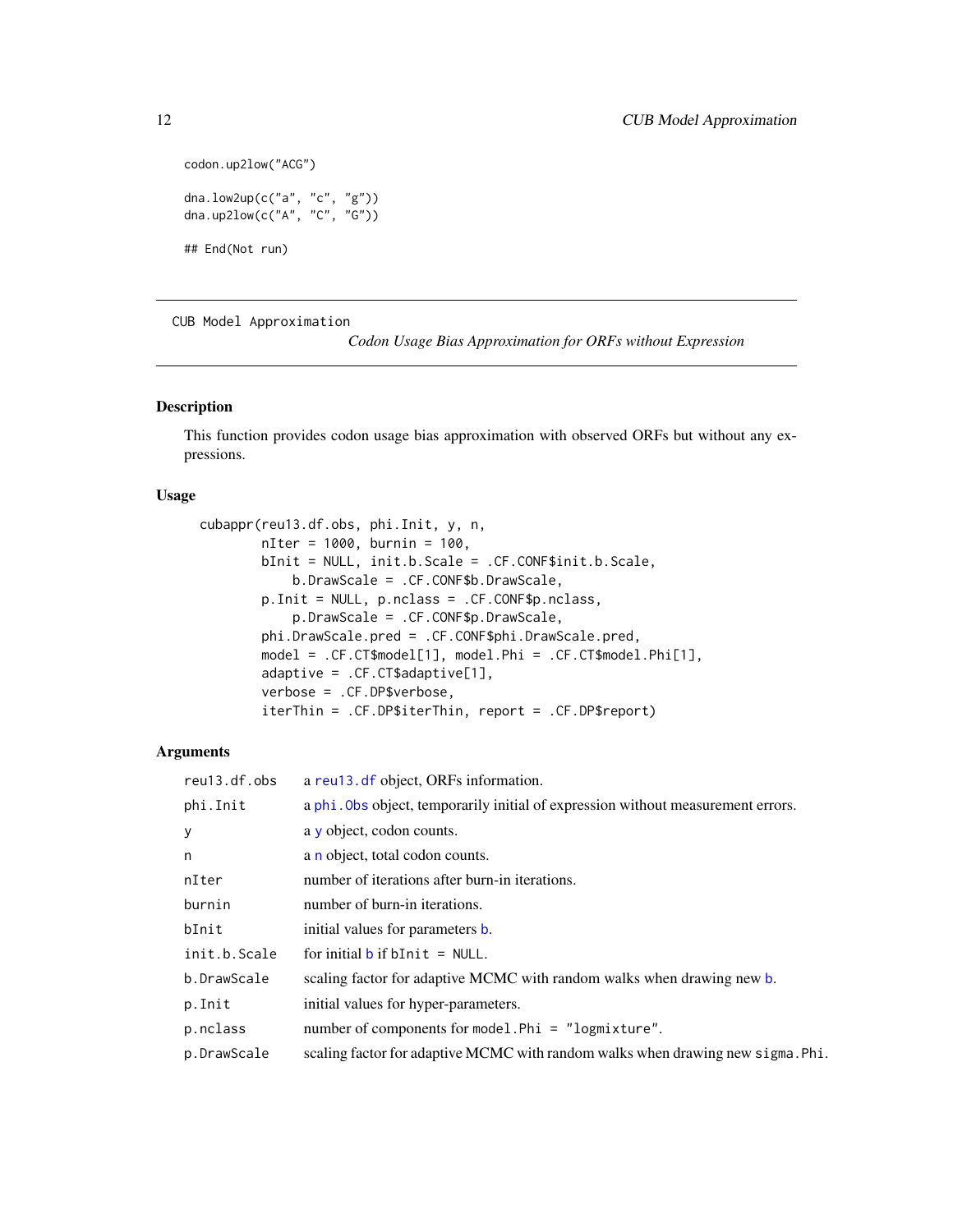<span id="page-12-0"></span>phi.DrawScale.pred

|           | scaling factor for adaptive MCMC with random walks when drawing new Phi<br>of predicted set. |
|-----------|----------------------------------------------------------------------------------------------|
| model     | model to be fitted, currently "roc" only.                                                    |
| model.Phi | prior model for Phi, currently "lognormal".                                                  |
| adaptive  | adaptive method of MCMC for proposing new b and Phi.                                         |
| verbose   | print iteration messages.                                                                    |
| iterThin  | thinning iterations.                                                                         |
| report    | number of iterations to report more information.                                             |

#### Details

Total number of MCMC iterations is burnin  $+$  nIter  $+$  1, but the outputs may be thinned to (burnin + nIter) / iterThin + 1 iterations.

Temporary result dumping may be controlled by [.CF.DP](#page-6-1).

#### Value

A list contains three big lists of MCMC traces including: b.Mat for mutation and selection coefficients of [b](#page-17-1), p.Mat for hyper-parameters, and phi.Mat for expected expression values Phi. All lists are of length (burnin + nIter) / iterThin + 1 and each element contains the output of each iteration.

All lists also can be binded as trace matrices, such as via do.call("rbind", b.Mat) yielding a matrix of dimension number of iterations by number of parameters. Then, those traces can be analyzed further via other MCMC packages such as coda.

#### Note

Note that phi.Init need to be normalized to mean 1.

p.DrawScale may cause scaling prior if adaptive MCMC is used, and it can result in non-exits of equilibrium distribution.

#### Author(s)

Wei-Chen Chen <wccsnow@gmail.com>.

#### References

<https://github.com/snoweye/cubfits/>

#### See Also

[DataIO,](#page-27-1) [DataConverting,](#page-9-1) [cubfits\(](#page-13-1)) and [cubpred\(](#page-15-1)).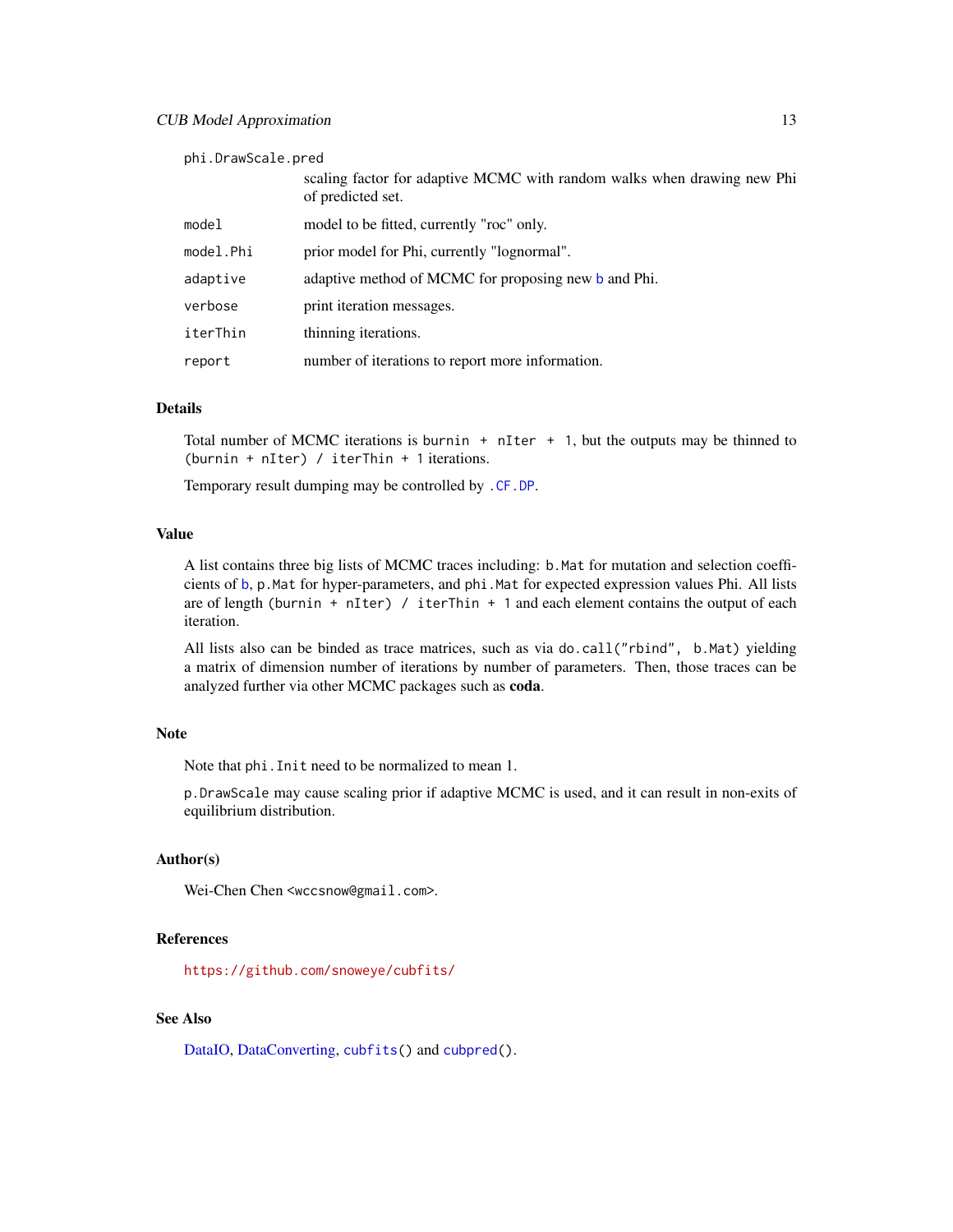#### Examples

```
## Not run:
suppressMessages(library(cubfits, quietly = TRUE))
demo(roc.appr, 'cubfits', ask = F, echo = F)
## End(Not run)
```
CUB Model Fits *Codon Usage Bias Fits for Observed ORFs and Expression*

#### <span id="page-13-1"></span>Description

This function provides codon usage bias fits with observed ORFs and expressions which possibly contains measurement errors.

#### Usage

```
cubfits(reu13.df.obs, phi.Obs, y, n,
        nIter = 1000, burnin = 100,
       bInit = NULL, init.b.Scale = .CF.CONF$init.b.Scale,
            b.DrawScale = .CF.CONF$b.DrawScale,
        p.Init = NULL, p.nclass = .CF.CONF$p.nclass,
            p.DrawScale = .CF.CONF$p.DrawScale,
        phi.Init = NULL, init.phi.Scale = .CF.CONF$init.phi.Scale,
            phi.DrawScale = .CF.CONF$phi.DrawScale,
        model = .CF.CT$model[1], model.Phi = .CF.CT$model.Phi[1],
        adaptive = .CF.CT$adaptive[1],
        verbose = .CF.DP$verbose,
        iterThin = .CF.DP$iterThin, report = .CF.DP$report)
```
#### **Arguments**

| reu13.df.obs | a reu13. df object, ORFs information.                                  |
|--------------|------------------------------------------------------------------------|
| phi.Obs      | a phi. Obs object, expression with measurement errors.                 |
| У            | a $\gamma$ object, codon counts.                                       |
| n            | a n object, total codon counts.                                        |
| nIter        | number of iterations after burn-in iterations.                         |
| burnin       | number of burn-in iterations.                                          |
| bInit        | initial values for parameters <b>b</b> .                               |
| init.b.Scale | for initial $\mathbf b$ if $\mathbf b$ Init = NULL.                    |
| b.DrawScale  | scaling factor for adaptive MCMC with random walks when drawing new b. |
| p.Init       | initial values for hyper-parameters.                                   |
| p.nclass     | number of components for model. Phi = $"logmixture"$ .                 |

<span id="page-13-0"></span>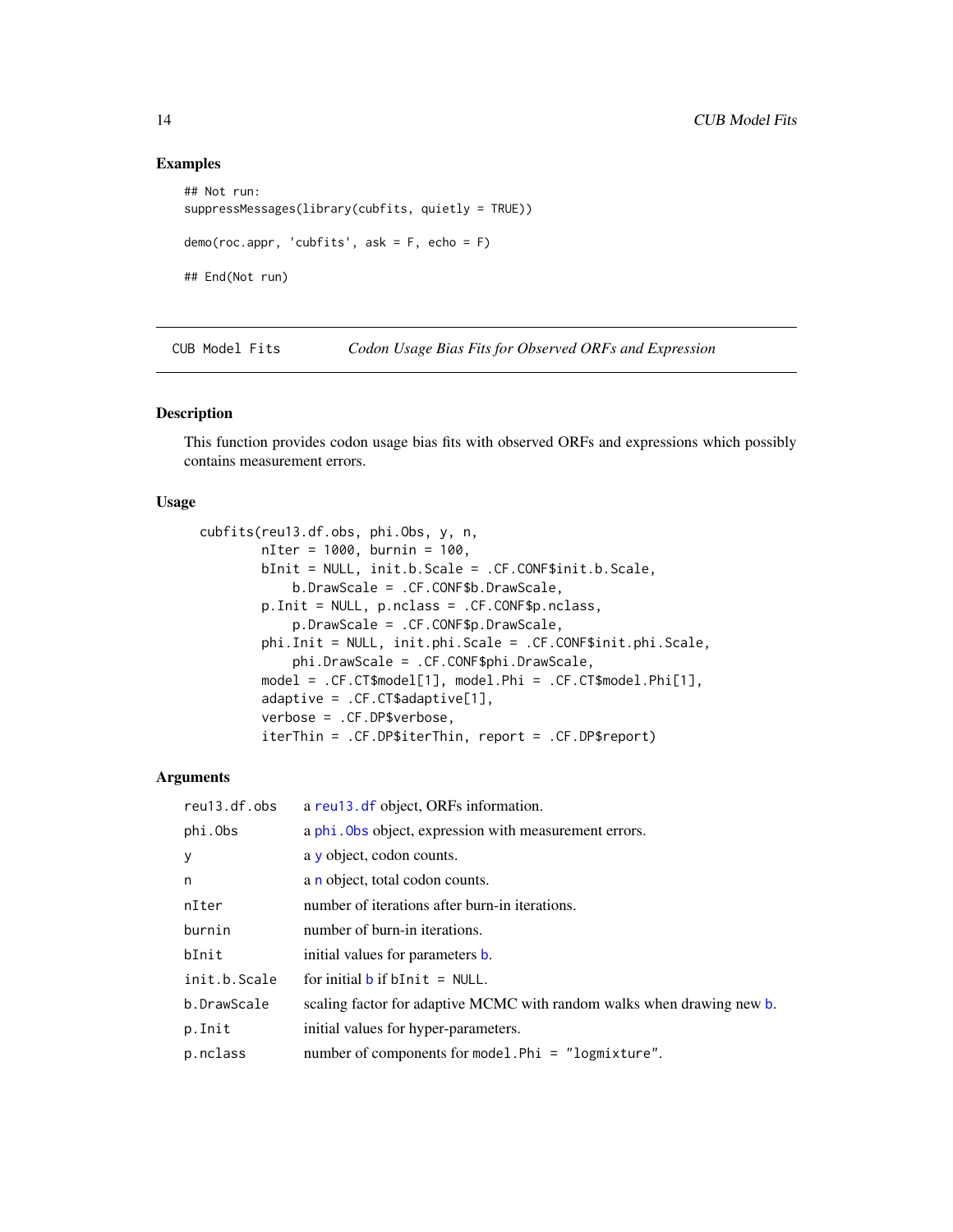<span id="page-14-0"></span>

| p.DrawScale   | scaling factor for adaptive MCMC with random walks when drawing new sigma. Phi. |
|---------------|---------------------------------------------------------------------------------|
| phi.Init      | initial values for Phi.                                                         |
|               | $init.phi.Scale$ for initial phi if $phi.Init = NULL$ .                         |
| phi.DrawScale | scaling factor for adaptive MCMC with random walks when drawing new Phi.        |
| model         | model to be fitted, currently "roc" only.                                       |
| model.Phi     | prior model for Phi, currently "lognormal".                                     |
| adaptive      | adaptive method of MCMC for proposing new b and Phi.                            |
| verbose       | print iteration messages.                                                       |
| iterThin      | thinning iterations.                                                            |
| report        | number of iterations to report more information.                                |

#### **Details**

This function correctly and carefully implements a combining version of Shah and Gilchrist (2011) and Wallace et al. (2013).

Total number of MCMC iterations is burnin  $+$  nIter  $+$  1, but the outputs may be thinned to (burnin + nIter) / iterThin + 1 iterations.

Temporary result dumping may be controlled by [.CF.DP](#page-6-1).

#### Value

A list contains three big lists of MCMC traces including: b.Mat for mutation and selection coefficients of [b](#page-17-1), p.Mat for hyper-parameters, and phi.Mat for expected expression values Phi. All lists are of length (burnin + nIter) / iterThin + 1 and each element contains the output of each iteration.

All lists also can be binded as trace matrices, such as via do.call("rbind", b.Mat) yielding a matrix of dimension number of iterations by number of parameters. Then, those traces can be analyzed further via other MCMC packages such as coda.

#### Note

Note that phi.Obs need to be normalized to mean 1.

p.DrawScale may cause scaling prior if adaptive MCMC is used, and it can result in non-exits of equilibrium distribution.

#### Author(s)

Wei-Chen Chen <wccsnow@gmail.com>.

#### References

#### <https://github.com/snoweye/cubfits/>

Shah P. and Gilchrist MA. "Explaining complex codon usage patterns with selection for translational efficiency, mutation bias, and genetic drift" Proc Natl Acad Sci USA (2011) 108:10231– 10236.

Wallace E.W.J., Airoldi E.M., and Drummond D.A. "Estimating Selection on Synonymous Codon Usage from Noisy Experimental Data" Mol Biol Evol (2013) 30(6):1438–1453.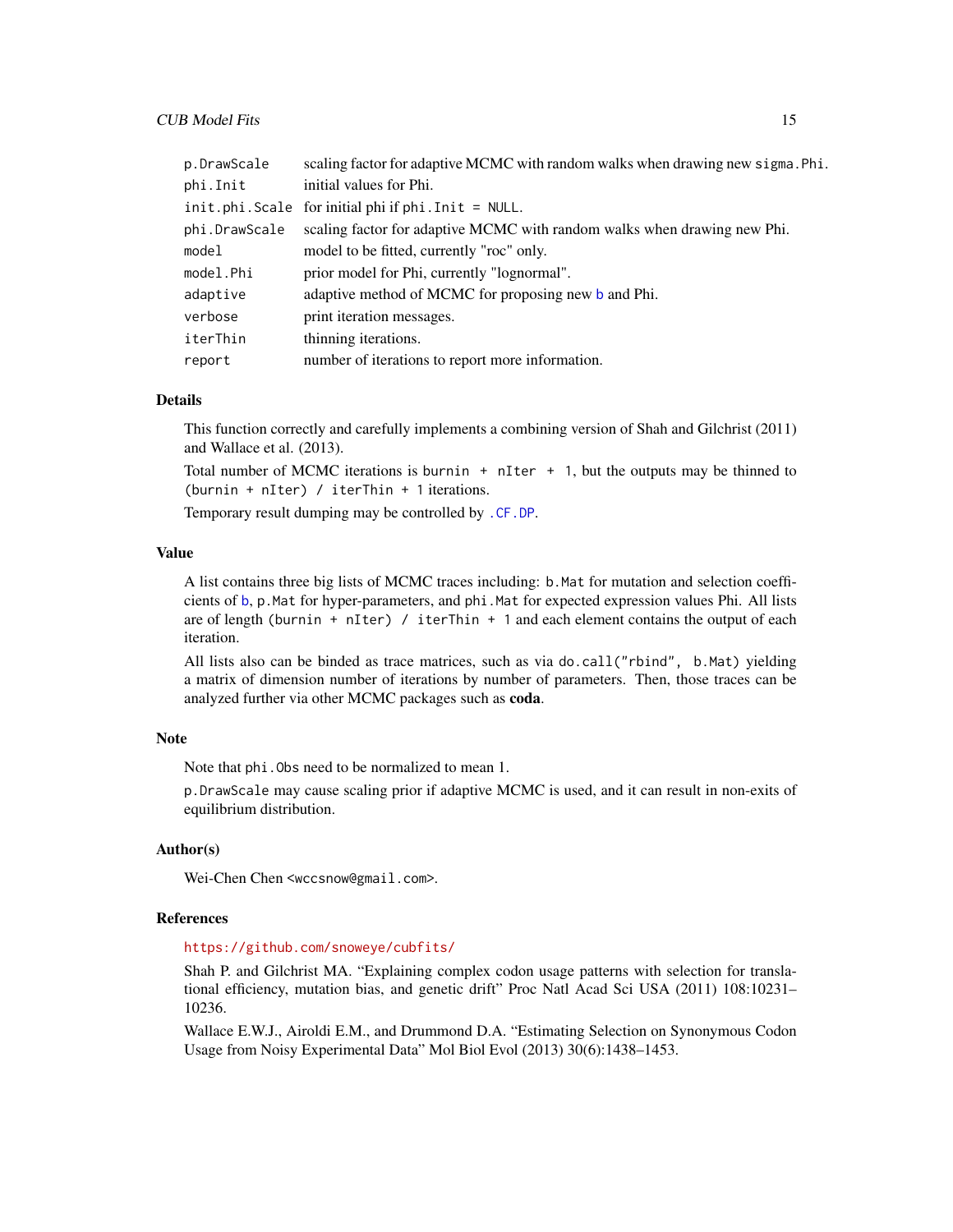#### See Also

[DataIO,](#page-27-1) [DataConverting,](#page-9-1) [cubappr\(](#page-11-1)) and [cubpred\(](#page-15-1)).

#### Examples

```
## Not run:
suppressMessages(library(cubfits, quietly = TRUE))
demo(roc.train, 'cubfits', ask = F, echo = F)
## End(Not run)
```
CUB Model Prediction *Codon Usage Bias Prediction for Observed ORFs*

#### <span id="page-15-1"></span>**Description**

This function provides codon usage bias fits of training set which has observed ORFs and expressions possibly containing measurement errors, and provides predictions of testing set which has other observed ORFs but without expression.

#### Usage

```
cubpred(reu13.df.obs, phi.Obs, y, n,
       reu13.df.pred, y.pred, n.pred,
       nIter = 1000, burnin = 100,
       bInit = NULL, init.b.Scale = .CF.CONF$init.b.Scale,
            b.DrawScale = .CF.CONF$b.DrawScale,
       p.Init = NULL, p.nclass = .CF.CONF$p.nclass,
           p.DrawScale = .CF.CONF$p.DrawScale,
       phi.Init = NULL, init.phi.Scale = .CF.CONF$init.phi.Scale,
           phi.DrawScale = .CF.CONF$phi.DrawScale,
       phi.Init.pred = NULL,
           phi.DrawScale.pred = .CF.CONF$phi.DrawScale.pred,
       model = .CF.CT$model[1], model.Phi = .CF.CT$model.Phi[1],
       adaptive = .CF.CT$adaptive[1],
       verbose = .CF.DP$verbose,
       iterThin = .CF.DP$iterThin, report = .CF.DP$report)
```
#### Arguments

| reu13.df.obs  | a reu13, df to be trained.   |
|---------------|------------------------------|
| phi.Obs       | a phi. Obs to be trained.    |
| - Y           | $a \vee b$ to be trained.    |
| n             | a n to be trained.           |
| reu13.df.pred | a reu13. df to be predicted. |

<span id="page-15-0"></span>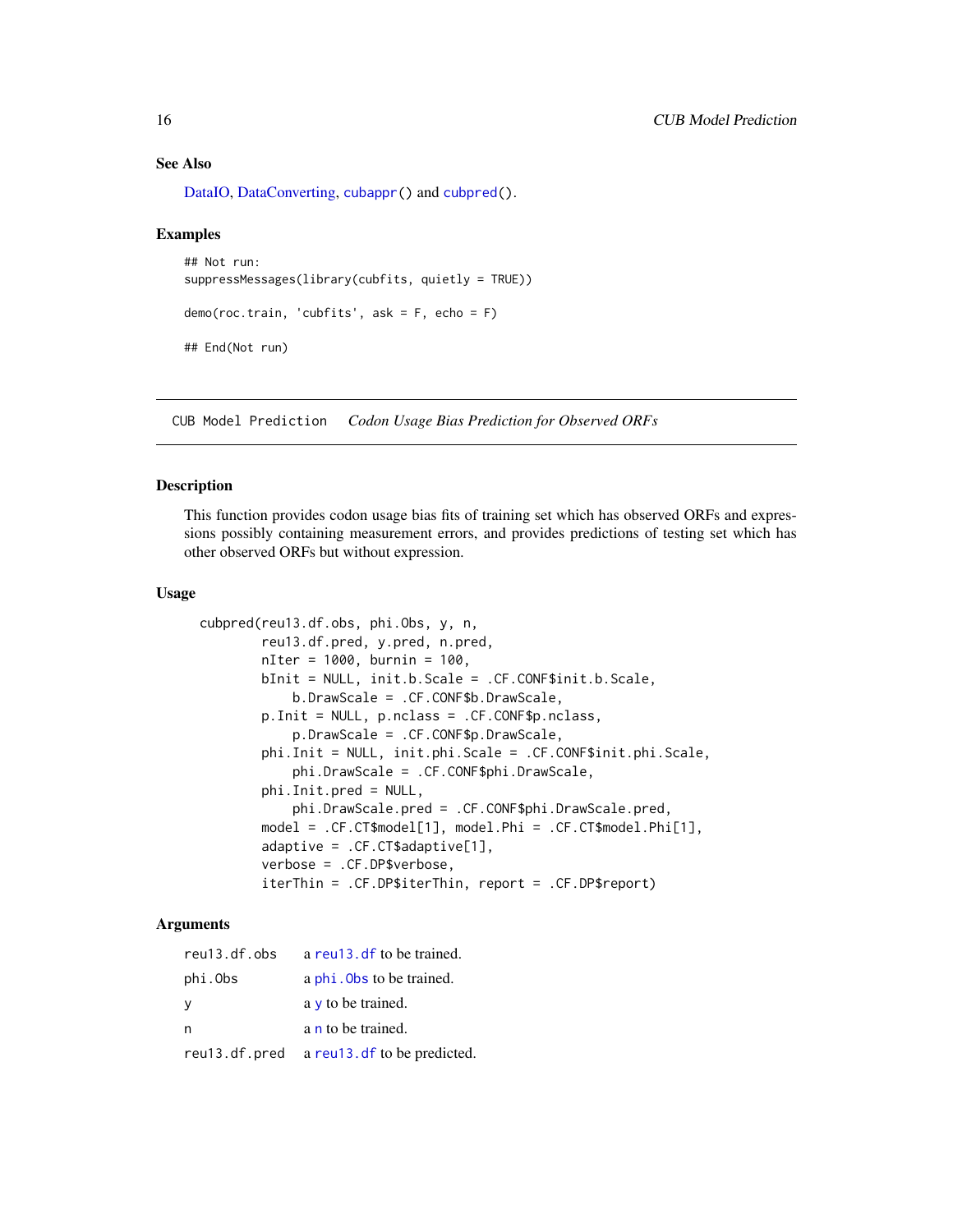<span id="page-16-0"></span>

| y.pred             | a y to be predicted.                                                            |  |
|--------------------|---------------------------------------------------------------------------------|--|
| n.pred             | a n to be predicted.                                                            |  |
| nIter              | number of iterations after burn-in iterations.                                  |  |
| burnin             | number of burn-in iterations.                                                   |  |
| bInit              | initial values for parameters <b>b</b> .                                        |  |
| init.b.Scale       | for initial $\mathbf b$ if $\mathbf b$ Init = NULL.                             |  |
| b.DrawScale        | scaling factor for adaptive MCMC with random walks when drawing new b.          |  |
| p.Init             | initial values for hyper-parameters.                                            |  |
| p.nclass           | number of components for model. Phi = "logmixture".                             |  |
| p.DrawScale        | scaling factor for adaptive MCMC with random walks when drawing new sigma. Phi. |  |
| phi.Init           | initial values for Phi.                                                         |  |
|                    | init.phi.Scale for initial phi if phi.Init = NULL.                              |  |
| phi.DrawScale      | scaling factor for adaptive MCMC with random walks when drawing new Phi.        |  |
| phi.Init.pred      | initial values for Phi of predicted set.                                        |  |
| phi.DrawScale.pred |                                                                                 |  |
|                    | as phi. DrawScale but for predicted set.                                        |  |
| model              | model to be fitted, currently "roc" only.                                       |  |
| model.Phi          | prior model for Phi, currently "lognormal".                                     |  |
| adaptive           | adaptive method of MCMC for proposing new b and Phi.                            |  |
| verbose            | print iteration messages.                                                       |  |
| iterThin           | thinning iterations.                                                            |  |
| report             | number of iterations to report more information.                                |  |

#### Details

This function correctly and carefully implements an extension of Shah and Gilchrist (2011) and Wallace et al. (2013).

Total number of MCMC iterations is burnin  $+$  nIter  $+$  1, but the outputs may be thinned to (burnin + nIter) / iterThin + 1 iterations.

Temporary result dumping may be controlled by [.CF.DP](#page-6-1).

#### Value

A list contains four big lists of MCMC traces including: b.Mat for mutation and selection coefficients of [b](#page-17-1), p.Mat for hyper-parameters, phi.Mat for expected expression values Phi, and phi.Mat.pred for predictive expression values Phi. All lists have (burnin + nIter) / iterThin + 1 elements, and each element contains the output of each iteration.

All lists also can be binded as trace matrices, such as via do.call("rbind", b.Mat) yielding a matrix of dimension number of iterations by number of parameters. Then, those traces can be analyzed further via other MCMC packages such as coda.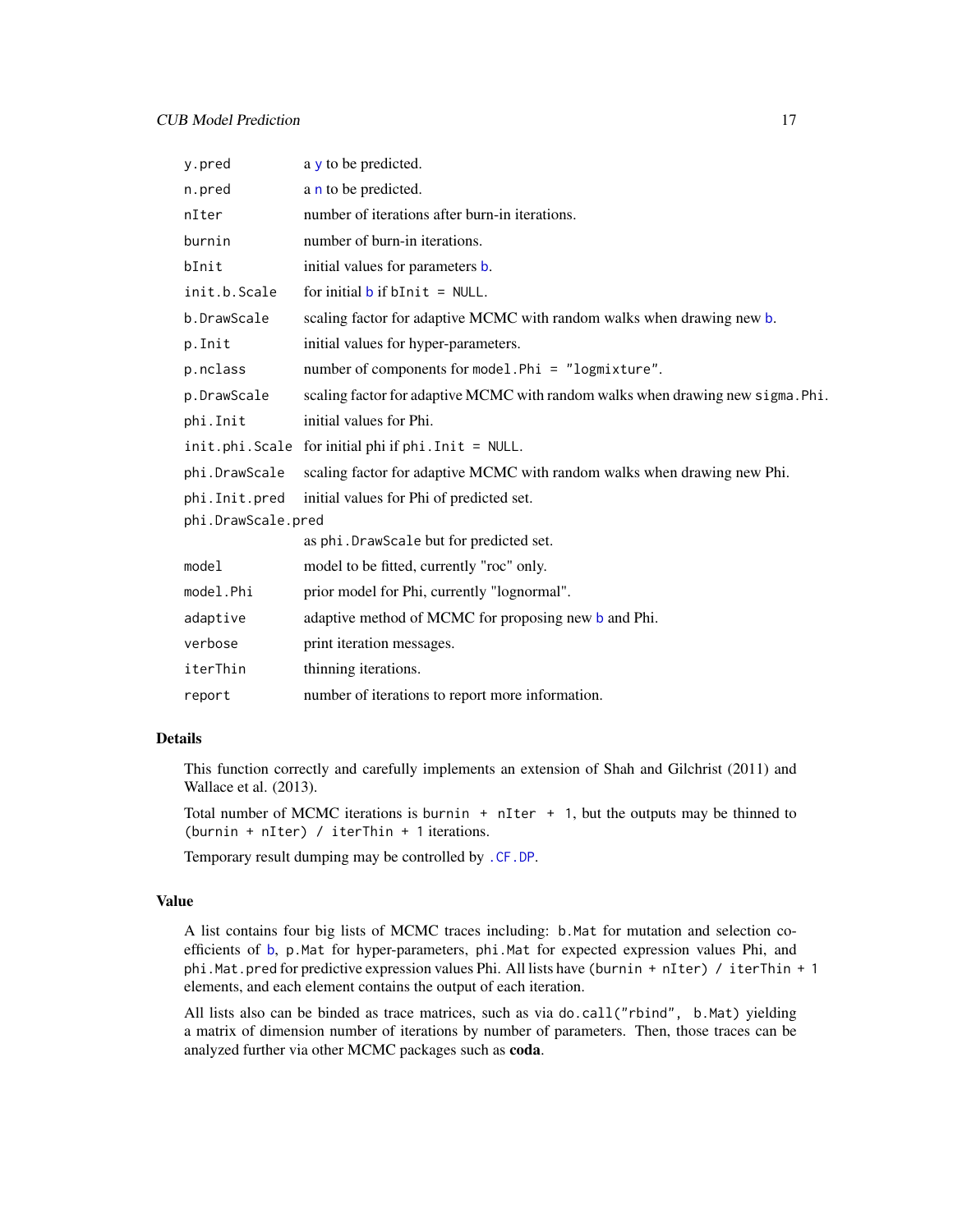#### <span id="page-17-0"></span>Note

Note that phi.Obs need to be normalized to mean 1.

p.DrawScale may cause scaling prior if adaptive MCMC is used, and it can result in non-exits of equilibrium distribution.

#### Author(s)

Wei-Chen Chen <wccsnow@gmail.com>.

#### References

<https://github.com/snoweye/cubfits/>

Shah P. and Gilchrist MA. "Explaining complex codon usage patterns with selection for translational efficiency, mutation bias, and genetic drift" Proc Natl Acad Sci USA (2011) 108:10231– 10236.

#### See Also

[DataIO,](#page-27-1) [DataConverting,](#page-9-1) [cubfits\(](#page-13-1)) and [cubappr\(](#page-11-1)).

#### Examples

```
## Not run:
suppressMessages(library(cubfits, quietly = TRUE))
demo(roc.pred, 'cubfits', ask = F, echo = F)
## End(Not run)
```
Data Formats *Data Formats*

#### <span id="page-17-1"></span>Description

Data formats used in cubfits.

#### Format

All are in simple formats as S3 default lists or data frames.

#### Details

• Format b:

A named list A contains amino acids. Each element of the list A[[i]] is a list of elements coefficients (coefficients of log(mu) and Delta.t), coef.mat (matrix format of coefficients), and R (covariance matrix of coefficients). Note that coefficients and R are typically as in the output of vglm() of **VGAM** package. Also, coef.mat and R may miss in some cases. e.g. A[[i]]\$coef.mat is the regression beta matrix of i-th amino acid.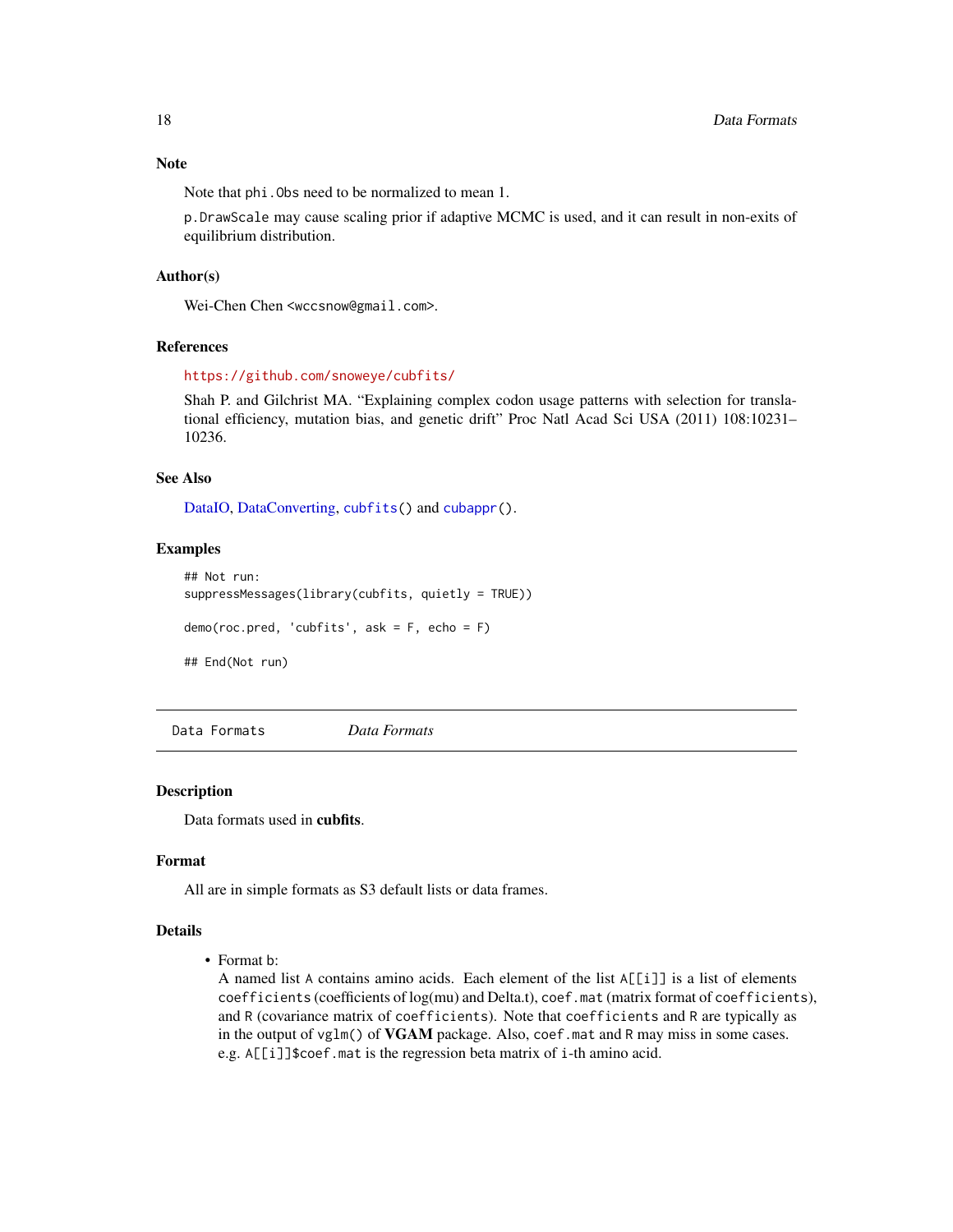#### Data Formats 19

• Format bVec:

A vector simply contains all coefficients of a b object A. Note that this is probably only used inside MCMC or the output of vglm() of VGAM package.

```
e.g. do.call("c", lapply(A, function(x) x$coefficients)).
```
• Format n:

A named list A contains amino acids. Each element of the list  $A[[i]]$  is a vector containing total codon counts.

e.g. A[[i]][j] is for j-th ORF of i-th amino acid names(A)[i].

• Format n.list:

A named list A contains ORFs. Each element of the list A[[i]] is a named list of amino acid containing total count.

e.g. A[[i]][[j]] contains total count of j-th amino acid in i-th ORF.

• Format phi.df:

A data frame A contains two columns ORF and phi.value. e.g. A[i,] is for i-th ORF.

• Format reu13.df:

A named list A contains amino acids. Each element is a data frame summarizing ORF and expression. The data frame has four to five columns including ORF, phi (expression), Pos (amino acid position), Codon (synonymous codon), and Codon.id (synonymous codon id, for computing only). Note that Codon.id may miss in some cases.

e.g. A[[i]][17,] is the 17-th recode of i-th amino acid.

• Format reu13.list:

A named list A contains ORFs. Each element is a named list A[[i]] contains amino acids. Each element of nested list  $\Delta[\text{[i]}][[\text{j]}]$  is a position vector of synonymous codon.

e.g. A[[i]][[j]][k] is the k-th synonymous codon position of j-th amino acid in the i-th ORF.

• Format scuo:

A data frame of 8 named columns includes AA (amino acid), ORF, C1, . . . , C6 where C\*'s are for codon counts.

• Format seq.string:

Default outputs of read.fasta() of seqinr package. A named list A contains ORFs. Each element of the list is a long string of a ORF.

e.g. A[[i]][1] or A[[i]] is the sequence of i-th ORF.

• Format seq.data:

Converted from seq.string format. A named list A contains ORFs. Each element of the list A[[i]] is a string vector. Each element of the vector is a codon string. e.g. A[[i]][j] is i-th ORF and j-th codon.

• Format phi.Obs:

A named vector A of observed expression values and possibly with measurement errors. e.g. A[i] is the observed phi value of i-th ORF.

• Format v:

A named list A contains amino acids. Each element of the list A[[i]] is a matrix where ORFs are in row and synonymous codons are in column. The element of the matrix contains codon counts.

e.g. A[[i]][j, k] is the count for i-th amino acid, j-th ORF, and k-th synonymous codon.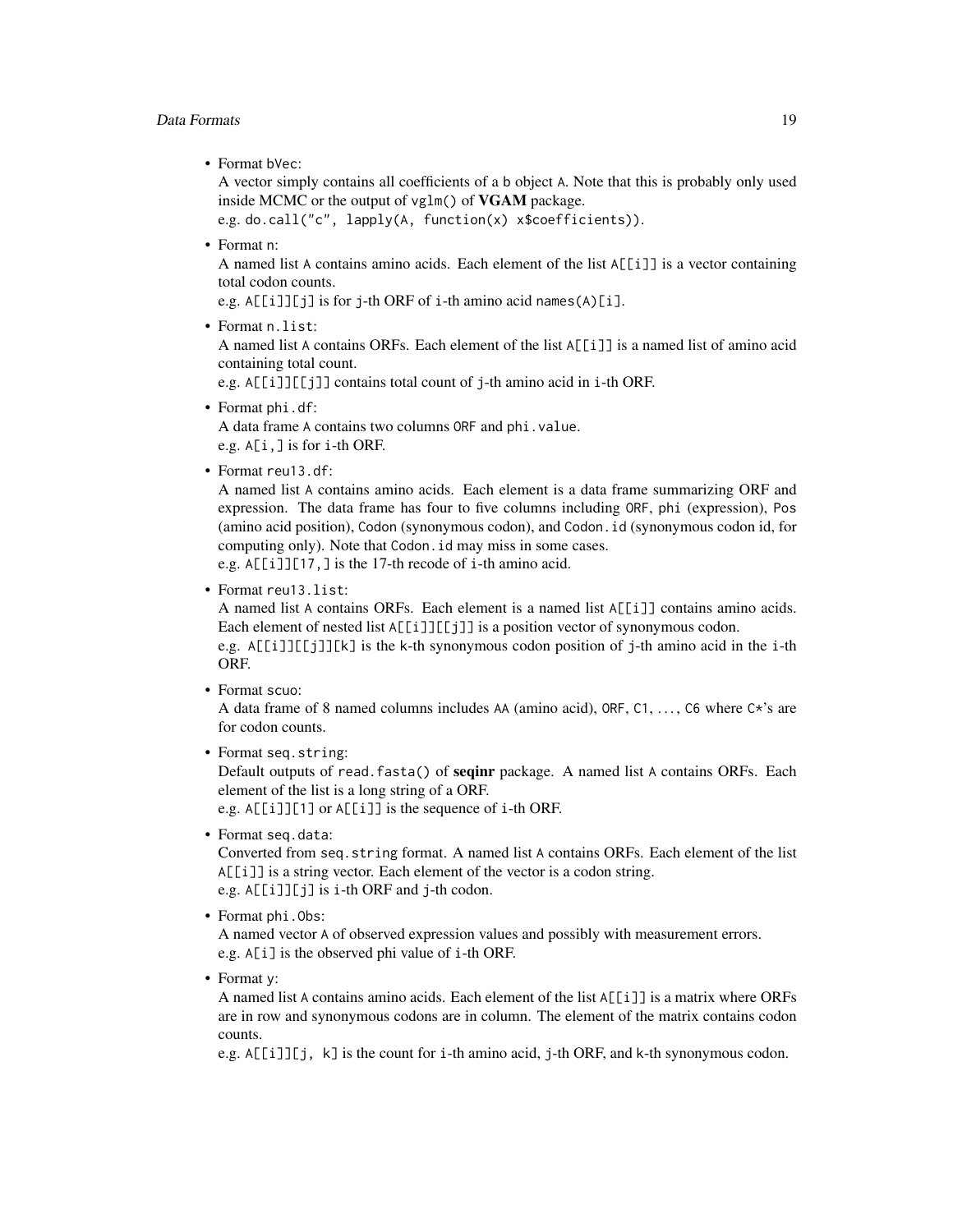<span id="page-19-0"></span>• Format y.list:

A named list A contains ORFs. Each element of the list  $A[[i]]$  is a named list  $A[[i]][[j]]$ contains amino acids. The element of amino acids list is a codon count vector. e.g. A[[i]][[j]][k] is the count for i-th ORF, j-th amino acid, and k-th synonymous codon.

#### Author(s)

Wei-Chen Chen <wccsnow@gmail.com>.

#### References

<https://github.com/snoweye/cubfits/>

Datasets *Datasets for Demonstrations*

#### Description

Examples of toy data to test and demonstrate cubfits.

#### Usage

bInit ex.test ex.train

#### Format

All are in list formats.

#### Details

bInit contains two sets (roc and rocnse) of initial coefficients including mutation and selection parameters for 3 amino acids 'A', 'C', and 'D' in matrix format. Both sets are in [b](#page-17-1) format.

ex.train contains a training set of 100 sequences including 3 [reu13.df](#page-17-1) (codon counts in reu13 data frame format divided by amino acids), 3 [y](#page-17-1) (codon counts in simplified data frame format divided by amino acids), 3 [n](#page-17-1) (total amino acid counts in vector format divided by amino acids), and [phi.Obs](#page-17-1) (observed phi values in vector format).

ex.test contains a testing set of the other 100 sequences in the same format of ex.train.

#### Author(s)

Wei-Chen Chen <wccsnow@gmail.com>.

#### References

<https://github.com/snoweye/cubfits/>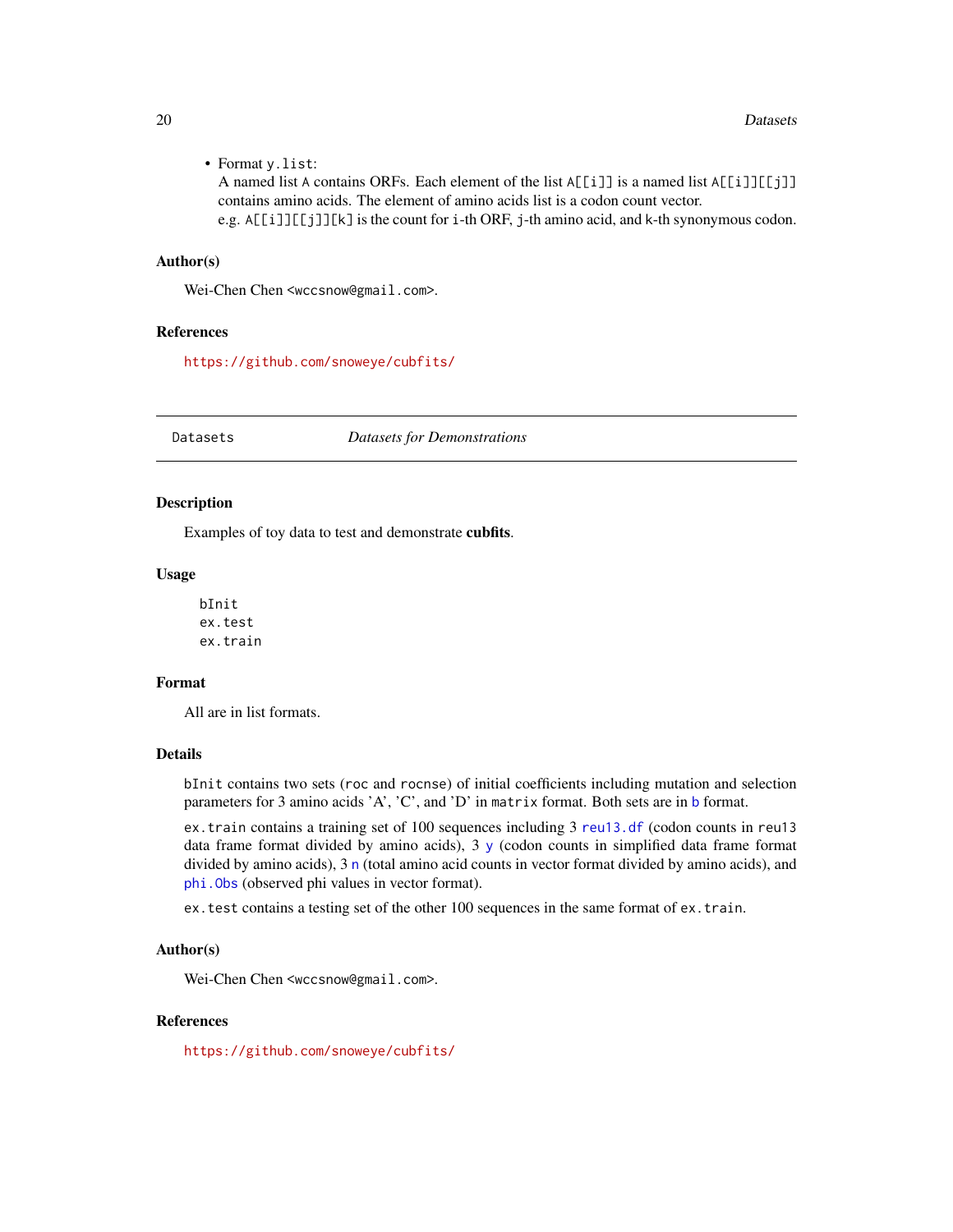#### <span id="page-20-0"></span>Estimate Phi 21

#### See Also

[init.function\(](#page-25-1)), [cubfits\(](#page-13-1)), [cubpred\(](#page-15-1)), and [cubappr\(](#page-11-1)).

#### Examples

```
## Not run:
suppressMessages(library(cubfits, quietly = TRUE))
str(bInit)
str(ex.test)
str(ex.train)
## End(Not run)
```
#### Estimate Phi *Initialization of Phi (Generic)*

#### <span id="page-20-1"></span>Description

This generic function estimates Phi (expression value) either by posterior mean (PM) or by maximum likelihood estimator (MLE) depending on options set by [init.function\(](#page-25-1)).

#### Usage

```
estimatePhi(fitlist, reu13.list, y.list, n.list,
 E.Phi = .CF.OP$E.Phi, lower.optim = .CF.OP$lower.optim,
 upper.optim = .CF.OP$upper.optim,
 lower.integrate = .CF.OP$lower.integrate,
 upper.integrate = .CF.OP$upper.integrate, control = list())
```
#### Arguments

| fitlist         | an object of format b.           |  |
|-----------------|----------------------------------|--|
| reu13.list      | an object of format reuld. list. |  |
| v.list          | an object of format y. list.     |  |
| n.list          | an object of format n. list.     |  |
| F.Phi           | potential expected value of Phi. |  |
| lower.optim     | lower bound to optim().          |  |
| upper.optim     | upper bound to $option().$       |  |
| lower.integrate |                                  |  |
|                 | lower bound to integrate().      |  |
| upper.integrate |                                  |  |
|                 | upper bound to integrate().      |  |
| control         | control options to optim().      |  |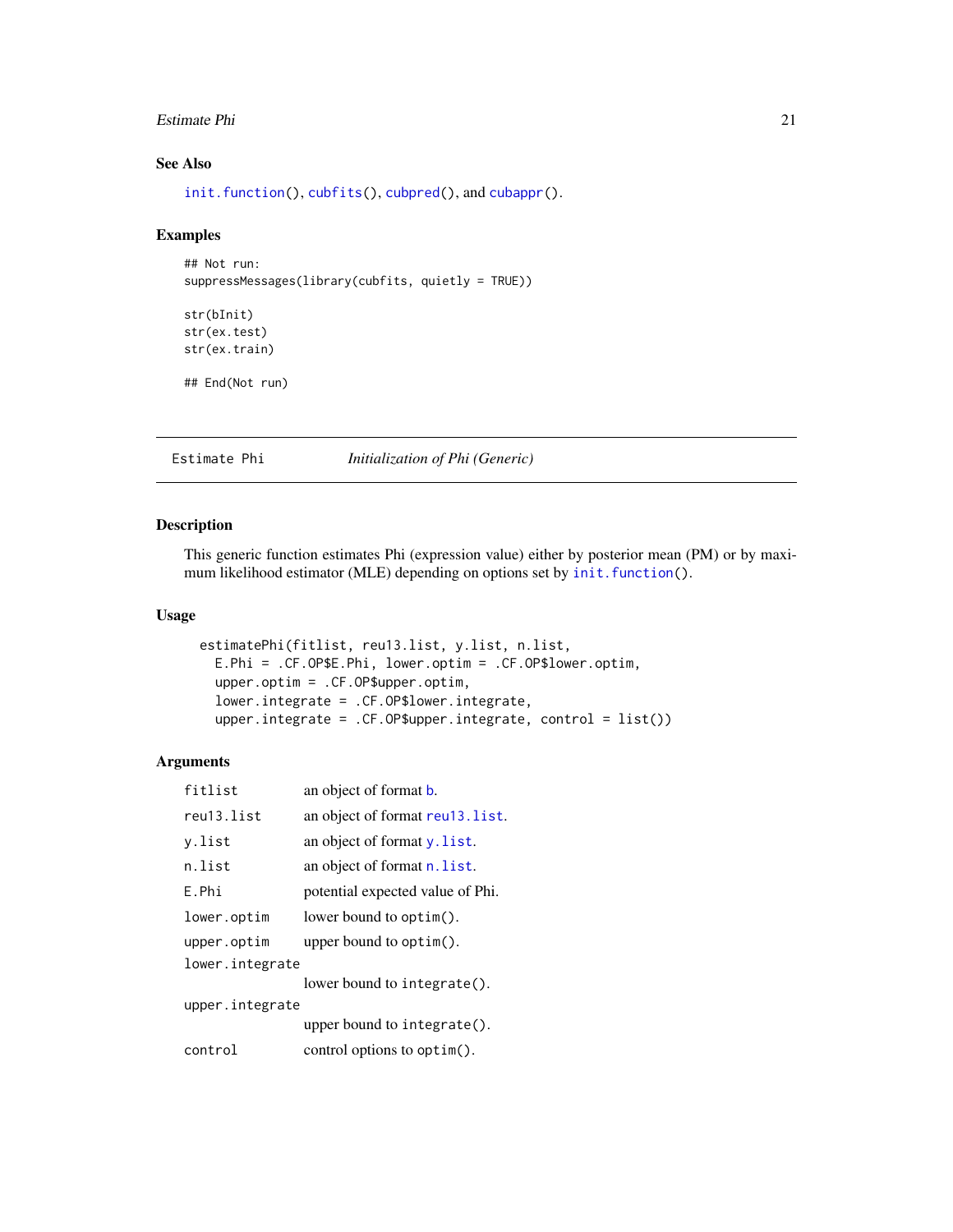#### <span id="page-21-0"></span>Details

estimatePhi() is a generic function first initialized by [init.function\(](#page-25-1)), then it estimates Phi accordingly. By default, .CF.CT\$init.Phi sets the method PM for the posterior mean.

PM uses a flat prior and integrate() to estimate Phi. While, MLE uses optim() to estimate Phi which may have boundary solutions for some sequences.

#### Value

Estimated Phi for every sequence is returned.

#### Author(s)

Wei-Chen Chen <wccsnow@gmail.com>.

#### References

<https://github.com/snoweye/cubfits/>

#### See Also

[init.function\(](#page-25-1)) and [fitMultinom\(](#page-22-1)).

#### Examples

```
## Not run:
suppressMessages(library(cubfits, quietly = TRUE))
set.seed(1234)
# Convert data.
reu13.list <- convert.reu13.df.to.list(ex.test$reu13.df)
y.list <- convert.y.to.list(ex.test$y)
n.list <- convert.n.to.list(ex.test$n)
# Get phi.Init.pred
init.function(model = "roc")
fitlist <- fitMultinom(ex.train$reu13.df, ex.train$phi.Obs, ex.train$y, ex.train$n)
phi.Init.pred <- estimatePhi(fitlist, reu13.list, y.list, n.list,
                         E.Phi = median(ex.test$phi.Obs),
                         lower.optim = min(ex.test$phi.Obs) * 0.9,
                         upper.optim = max(ex.test$phi.0bs) * 1.1)
```
## End(Not run)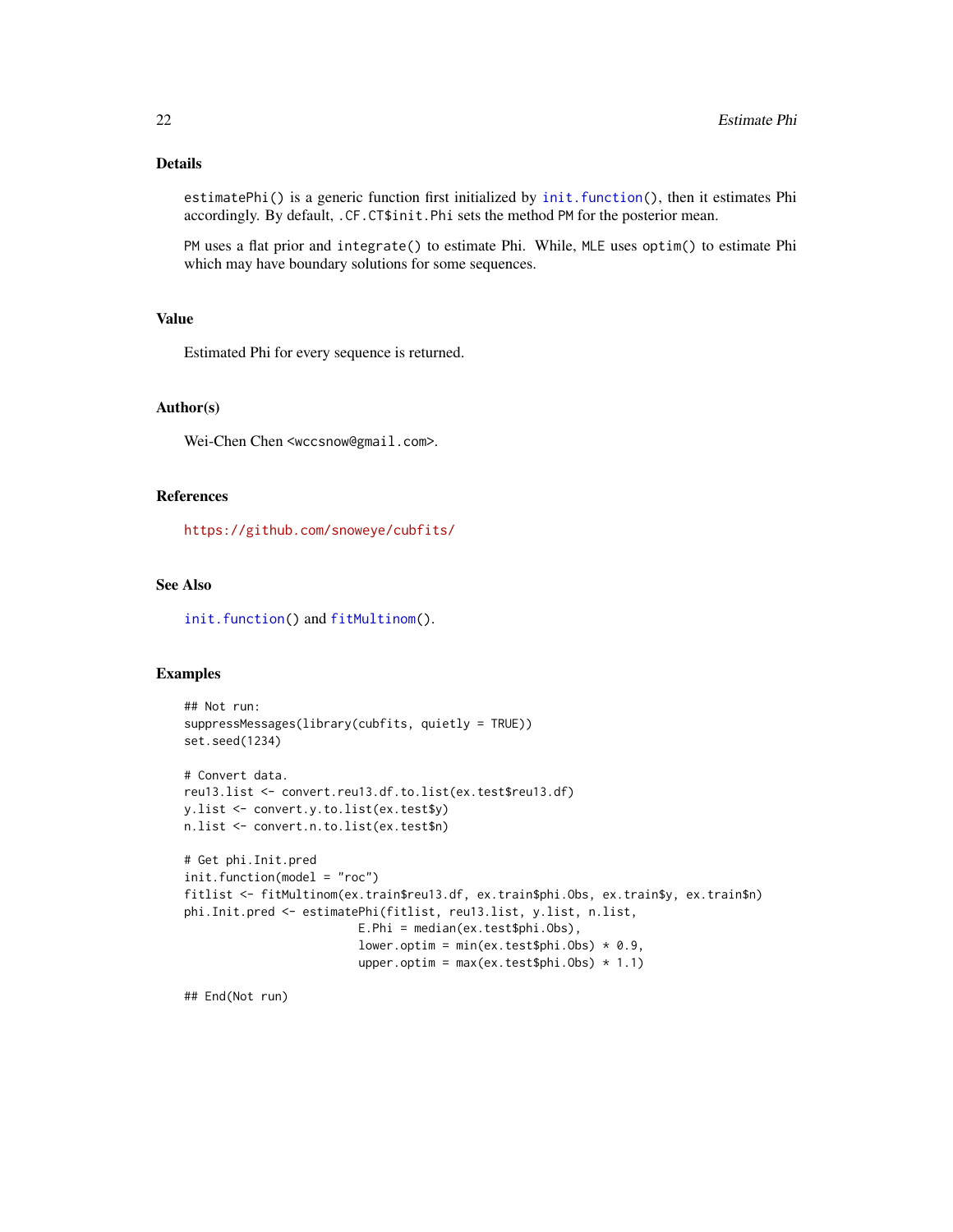<span id="page-22-0"></span>Fit Multinomial *Fit Multinomial Model (Generic)*

#### <span id="page-22-1"></span>Description

This generic function estimates [b](#page-17-1) (mutation  $(log(mu))$  and selection (Delta.t) parameters) depending on options set by [init.function\(](#page-25-1)).

#### Usage

fitMultinom(reu13.df, phi, y, n, phi.new = NULL, coefstart = NULL)

#### Arguments

| reu13.df  | an object of format reu13.df.                                                                                                  |
|-----------|--------------------------------------------------------------------------------------------------------------------------------|
| phi       | an object of format phi. Obs.                                                                                                  |
| y         | an object of format $v$ .                                                                                                      |
| n         | an object of format n.                                                                                                         |
| phi.new   | an object of format phi. Obs for MCMC only.                                                                                    |
| coefstart | initial value for $\mathbf b$ (mutation ( $\log(\mathbf{mu})$ ) and selection (Delta.t) parameters) only<br>used in $vglm()$ . |

#### Details

fitMultinom() fits a multinomial logistic regression via vector generalized linear model fitting, vglm(). By default, for each amino acids, the last codon (order by characters) is assumed as a based line, and other codons are compared to the based line relatively.

In MCMC, phi.new are new proposed expression values and used to propose new [b](#page-17-1). The coefstart is used to avoid randomization of estimating [b](#page-17-1) in vglm(), and speed up computation.

#### Value

A list of format [b](#page-17-1) is returned which are modified from the returns of vglm(). Mainly, it includes b\$coefficient (parameters in vector), b\$coef.mat (parameters in matrix), and b\$R (covariance matrix of parameters, \*R\* matrix in QR decomposition).

#### Author(s)

Wei-Chen Chen <wccsnow@gmail.com>.

#### References

#### <https://github.com/snoweye/cubfits/>

Shah P. and Gilchrist MA. "Explaining complex codon usage patterns with selection for translational efficiency, mutation bias, and genetic drift" Proc Natl Acad Sci USA (2011) 108:10231– 10236.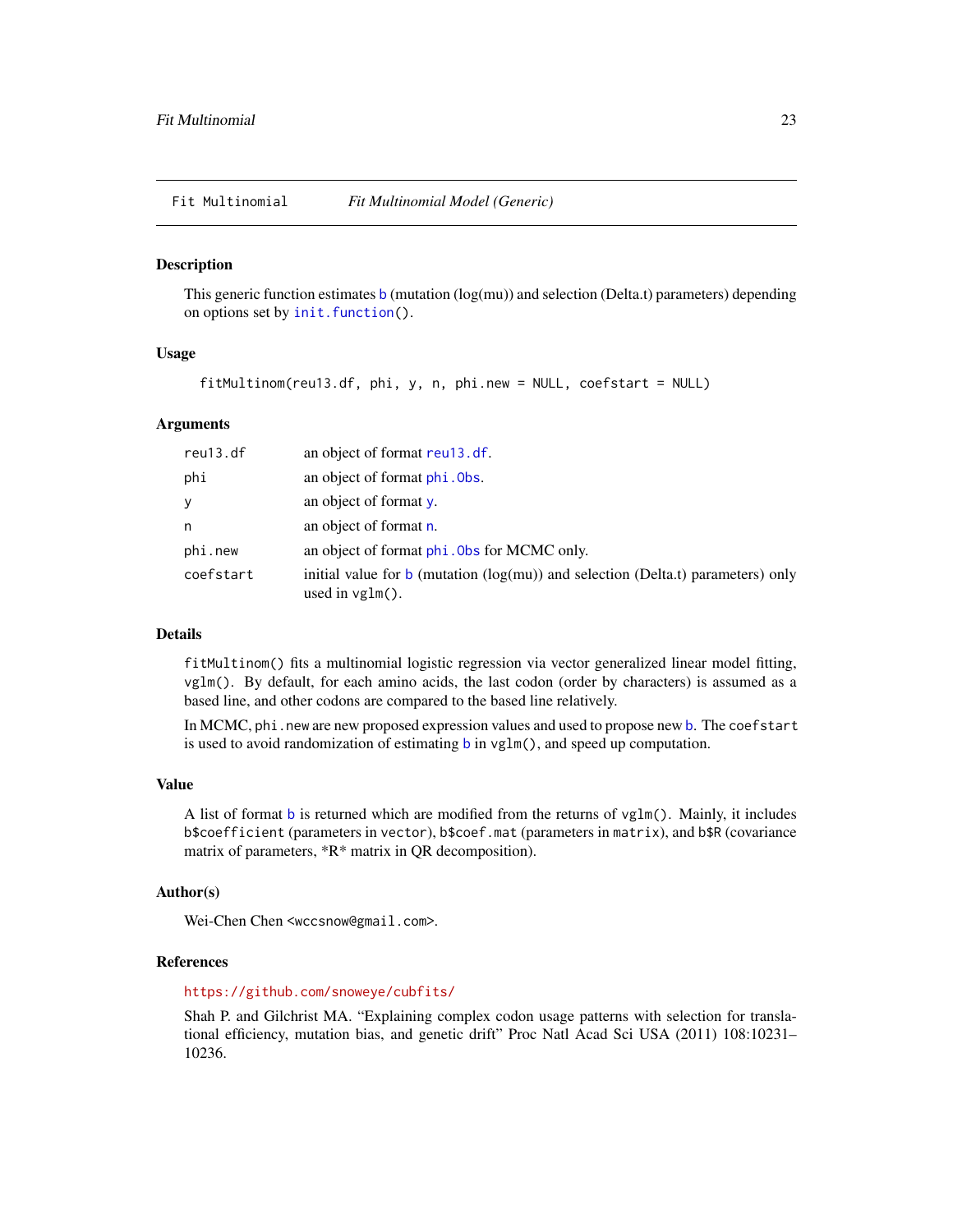#### See Also

[init.function\(](#page-25-1)) and [estimatePhi\(](#page-20-1)).

#### Examples

```
## Not run:
suppressMessages(library(cubfits, quietly = TRUE))
set.seed(1234)
# Convert data.
reu13.list <- convert.reu13.df.to.list(ex.test$reu13.df)
y.list <- convert.y.to.list(ex.test$y)
n.list <- convert.n.to.list(ex.test$n)
# Get phi.Init.pred
init.function(model = "roc")
fitlist <- fitMultinom(ex.train$reu13.df, ex.train$phi.Obs, ex.train$y, ex.train$n)
phi.Init.pred <- estimatePhi(fitlist, reu13.list, y.list, n.list,
                         E.Phi = median(ex.test$phi.Obs),
                         lower.optim = min(ex.test$phi.Obs) * 0.9,
                         upper.optim = max(ex.test$phi.0bs) * 1.1)
```
## End(Not run)

Generating Utility *Generating Data Structure*

#### Description

These utility functions generate and summarize sequence strings into several useful formats such as [reu13.df](#page-17-1),  $y$ , a[n](#page-17-1)d  $n$ , etc.

#### Usage

```
gen.reu13.df(seq.string, phi.df = NULL, aa.names = .CF.GV$amino.acid,
             split.S = TRUE, drop.X = TRUE, drop.MW = TRUE,drop.1st.codon = TRUE)
gen.y(seq.string, aa.names = .CF.GV$amino.acid,
      split.S = TRUE, drop.X = TRUE, drop.MW = TRUEgen.n(seq.string, aa.names = .CF.GV$amino.acid,
      split.S = TRUE, drop.X = TRUE, drop.MW = TRUE)gen.reu13.list(seq.string, aa.names = .CF.GV$amino.acid,
               split.S = TRUE, drop.X = TRUE, drop.MW = TRUE,drop.1st.codon = TRUE)
gen.phi.Obs(phi.df)
gen.scuo(seq.string, aa.names = .CF.GV$amino.acid,
         split.S = TRUE, drop.X = TRUE, drop.MW = TRUE)
```
<span id="page-23-0"></span>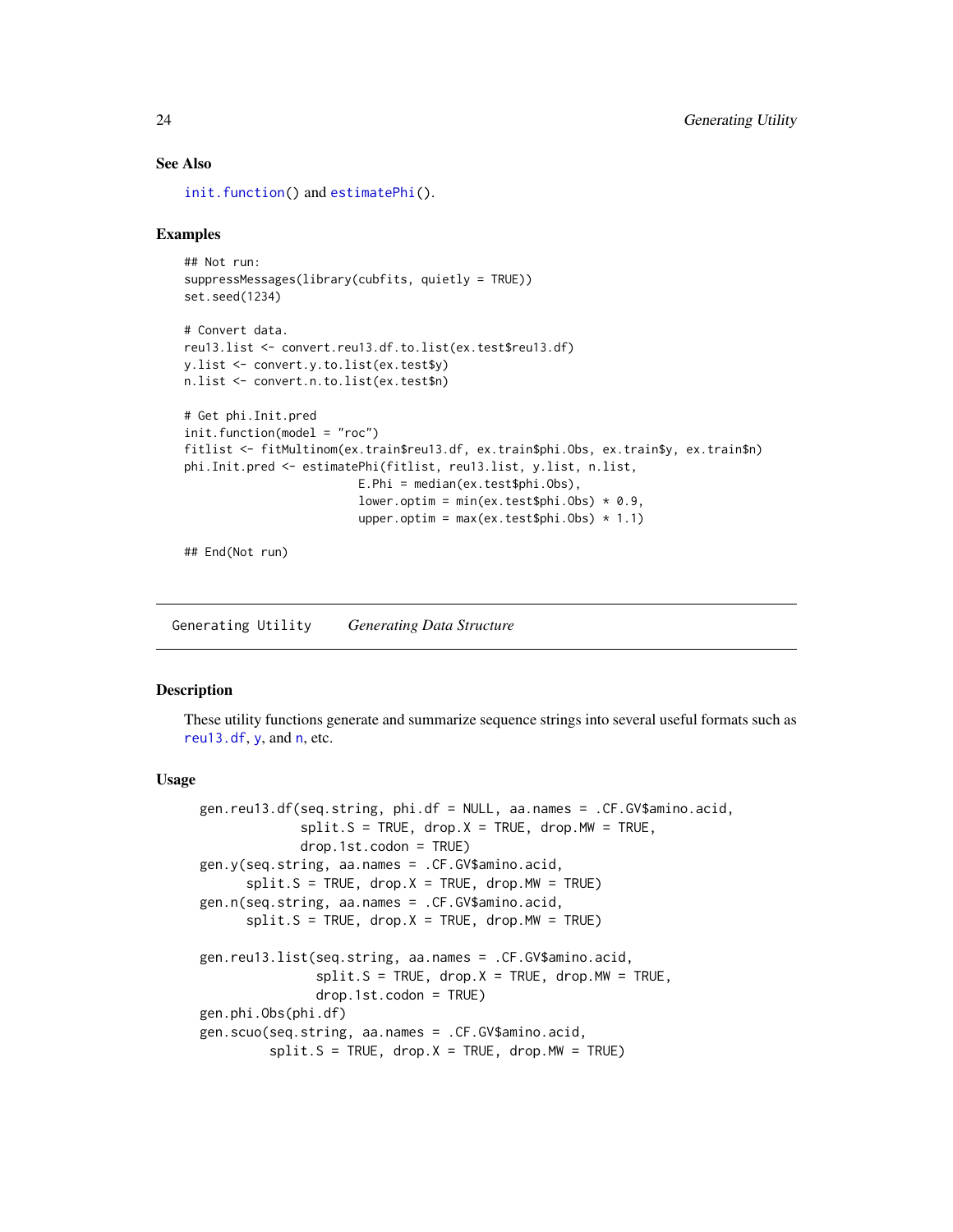#### <span id="page-24-0"></span>Generating Utility 25

#### **Arguments**

| seq.string | a list of sequence strings.                      |
|------------|--------------------------------------------------|
| phi.df     | a phi. df object returned from read. phi. df().  |
| aa.names   | a vector contains amino acid names for analysis. |
| split.S    | split amino acid 'S' if any.                     |
| drop.X     | $drop$ amino acid $'X'$ if any.                  |
| drop.MW    | drop amino acid 'M' and 'W' if any.              |
|            | drop.1st.codon if drop the first codon.          |

#### Details

These functions mainly take inputs of sequence strings [seq.string](#page-17-1) or [phi.df](#page-17-1) and turn them into corresponding format.

#### Value

The outputs are data structure in corresponding formats. See [AllDataFormats](#page-17-1) for details.

#### Author(s)

Wei-Chen Chen <wccsnow@gmail.com>.

#### References

<https://github.com/snoweye/cubfits/>

#### See Also

[AllDataFormats,](#page-17-1) [read.seq\(](#page-27-1)), [read.phi.df\(](#page-27-1)), and [convert.seq.data.to.string\(](#page-9-1)).

#### Examples

```
## Not run:
suppressMessages(library(cubfits, quietly = TRUE))
```

```
seq.data <- read.seq(get.expath("seq_200.fasta"))
phi.df <- read.phi.df(get.expath("phi_200.tsv"))
aa.names <- c("A", "C", "D")
```

```
# Read in from FASTA file.
seq.string <- convert.seq.data.to.string(seq.data)
reu13.df <- gen.reu13.df(seq.string, phi.df, aa.names)
reu13.list.new <- gen.reu13.list(seq.string, aa.names)
y <- gen.y(seq.string, aa.names)
n <- gen.n(seq.string, aa.names)
scuo <- gen.scuo(seq.string, aa.names)
```

```
# Convert to list format.
reu13.list <- convert.reu13.df.to.list(reu13.df)
```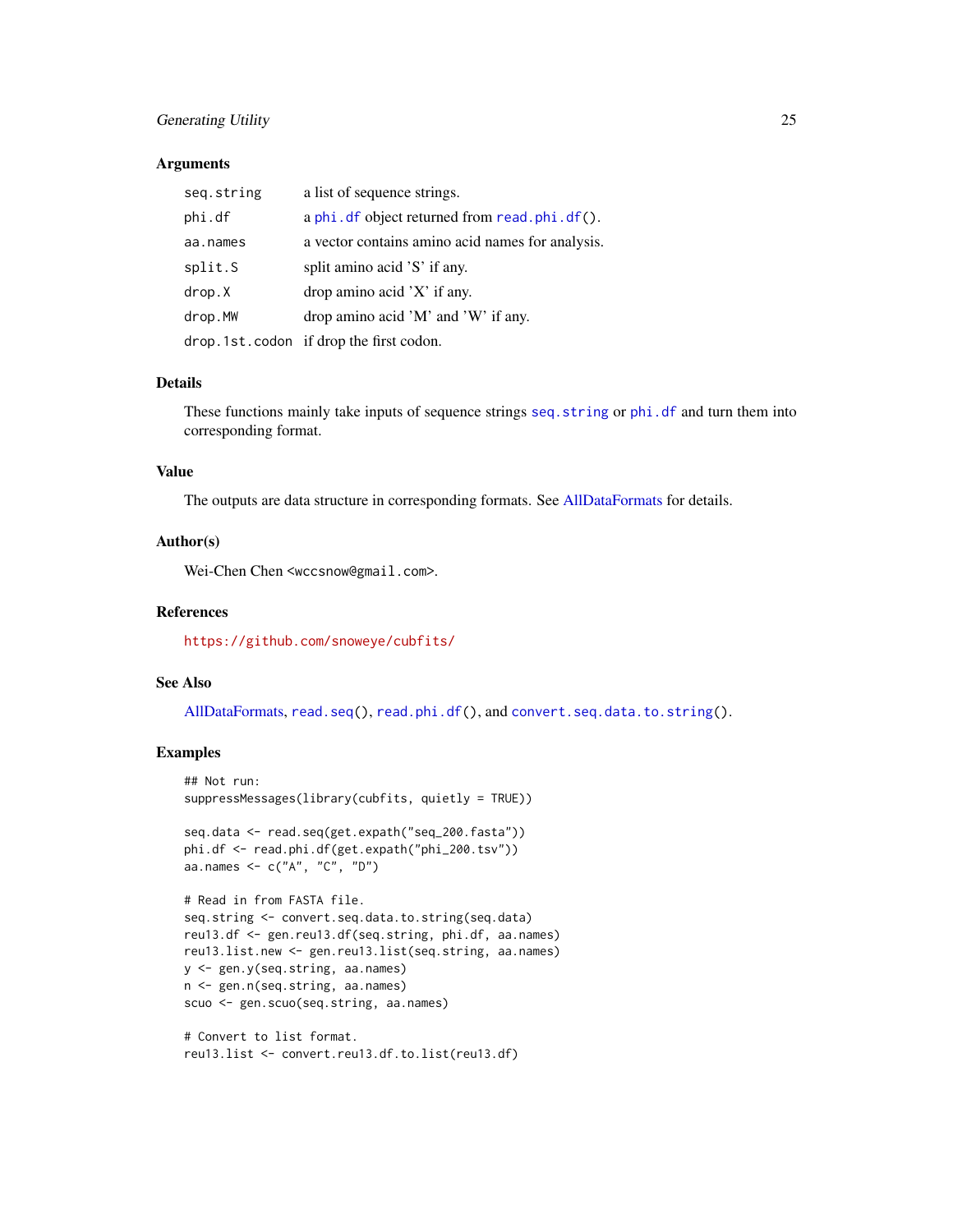```
y.list <- convert.y.to.list(y)
n.list <- convert.n.to.list(n)
## End(Not run)
```
Initial Generic Functions

*Initial Generic Functions of Codon Usage Bias Fits*

#### <span id="page-25-1"></span>Description

Initial generic functions for model fitting/approximation/prediction of cubfits.

#### Usage

```
init.function(model = .CF.CT$model[1],
              type.p = .CF.CT$type.p[1],
              type.Phi = .CF.CT$type.Phi[1],
              model.Phi = .CF.CT$model.Phi[1],
              init.Phi = .CF.CT$init.Phi[1],
              init.fit = .CF.CT$init.fit[1],
              parallel = .CF.CT$parallel[1],
              adaptive = .CF.CT$adaptive[1])
```
#### Arguments

| model     | main fitted model.                                      |
|-----------|---------------------------------------------------------|
| type.p    | proposal method for hyper-parameters.                   |
| type.Phi  | proposal method for Phi (true expression values).       |
| model.Phi | prior of Phi.                                           |
| init.Phi  | initial methods for Phi.                                |
| init.fit  | how is coefficient initialed in vglm() of <b>VGAM</b> . |
| parallel  | parallel functions.                                     |
| adaptive  | method for adaptive MCMC.                               |

#### Details

This function mainly takes the options, find the according generic functions, and assign those functions to [.cubfitsEnv](#page-6-1). Those generic functions can be executed accordingly later within functions for MCMC or multinomial logistic regression such as [cubfits\(](#page-13-1)), [cubappr\(](#page-11-1)), and [cubpred\(](#page-15-1)). By default, those options are provided by [.CF.CT](#page-6-1) which also leaves rooms for extensions of more complicated models and further optimizations.

It is supposed to call this function before running any MCMC or multinomial logistic regression. This function may affect [cubfits\(](#page-13-1)), [cubpred\(](#page-15-1)), [cubappr\(](#page-11-1)), [estimatePhi\(](#page-20-1)), and [fitMultinom\(](#page-22-1)).

• model is the main fitting model, currently only roc is fully supported.

<span id="page-25-0"></span>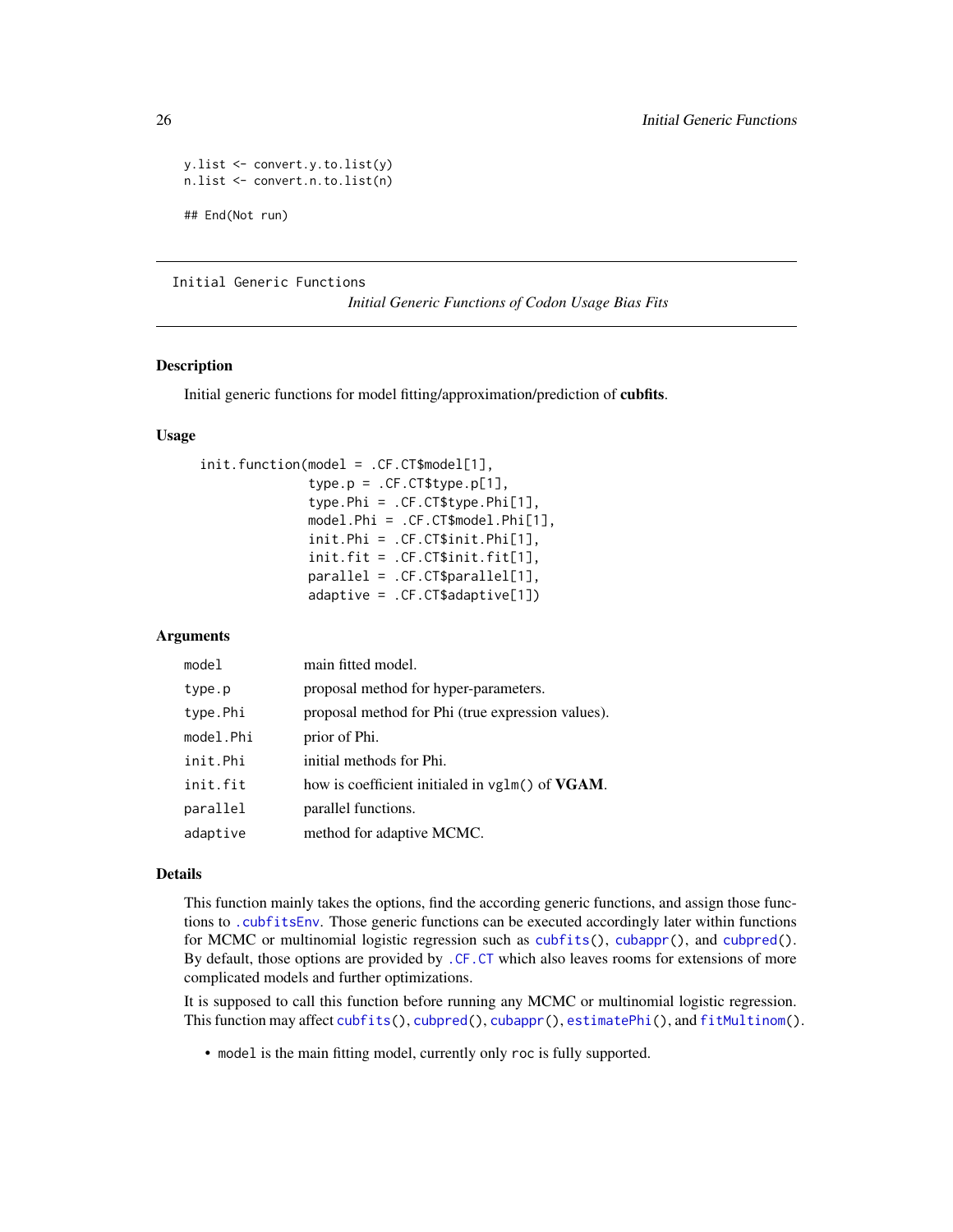- <span id="page-26-0"></span>• type.p is for proposing hyper-parameters in Gibb sampler. Currently, lognormal\_fix is suggested where mean 1 is fixed for log normal distribution. Conjugated prior and flat prior exist and are easily available in this step
- type.Phi is for proposing Phi (expression values) in the random walk chain updates. Only, RW\_Norm is supported. Usually, the acceptance ratio can be adapted within 25% and 50% controlled by [.CF.AC](#page-6-1) if adaptive = simple.
- model.Phi is for the distribution of Phi. Typically, log normal distribution lognormal is assumed.
- init.Phi is a way to initial Phi. Posterior mean PM is recommended which avoid boundary values.
- init. fit is a way of initial coefficients to fit mutation and selection coefficients ( $\log \mu$  and  $\Delta t$  or  $\omega$ ) in vglm(). Option current means the [b](#page-17-1) (log(mu) and Delta.t) of current MCMC iteration is the initial values, while random means vglm() provides the initial values.
- parallel is a way of parallel methods to speed up code. lapply means lapply() is used and no parallel; mclapply means mclapply() of parallel is used and good for shared memory machines; task.pull means task.pull() of pbdMPI is used and good for heterogeneous machines; pbdLapply means pbdLapply() of pbdMPI is used and good for homogeneous machines. Among those, task.pull is tested thoroughly and is the most reliable and efficient method.
- adaptive is a way for adaptive MCMC that propose better mixing distributions for random walks of Phi. The simple method is suggested and only the proposal distribution of Phi (type.Phi = RW\_Norm) is adjusted gradually.

#### Value

Return an invisible object which is a list contain all generic functions according to the input options. All functions are also assigned in the . cubfitsEnv for later evaluations called by MCMC or multinomial logistic regression.

#### Note

Note that all options are taken default values from the global control object [.CF.CT](#page-6-1), so one can utilize/alter the object's values to adjust those affected functions.

Note that phi.Obs should be scaled to mean 1 before applying to MCMC.

#### Author(s)

Wei-Chen Chen <wccsnow@gmail.com>.

#### **References**

<https://github.com/snoweye/cubfits/>

#### See Also

[.CF.CT](#page-6-1), [.CF.CT](#page-6-1), [cubfits\(](#page-13-1)), [cubpred\(](#page-15-1)), and [cubappr\(](#page-11-1)).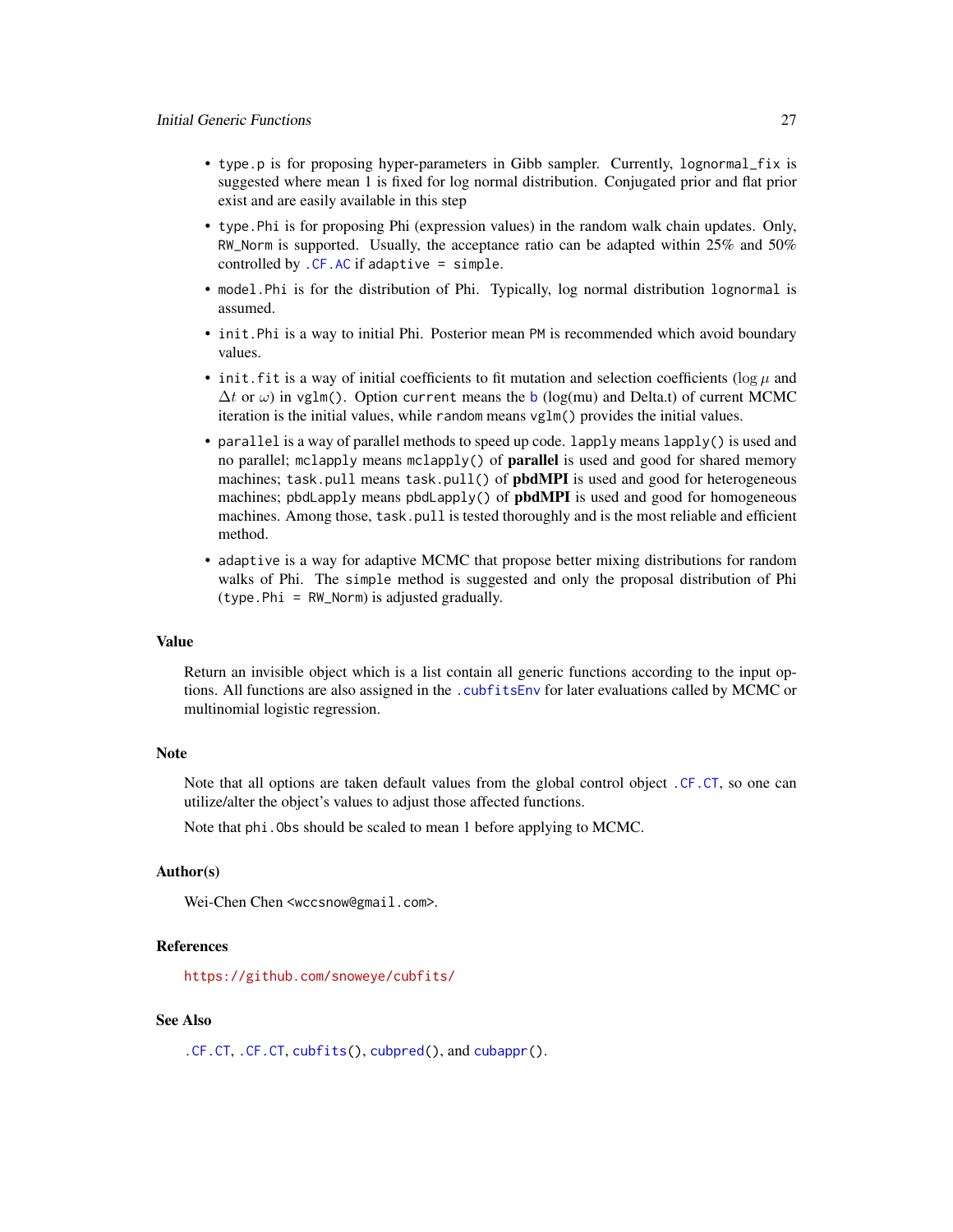#### Examples

```
## Not run:
suppressMessages(library(cubfits, quietly = TRUE))
set.seed(1234)
# Convert data.
reu13.list <- convert.reu13.df.to.list(ex.test$reu13.df)
y.list <- convert.y.to.list(ex.test$y)
n.list <- convert.n.to.list(ex.test$n)
# Get phi.Init.pred
init.function(model = "roc")
fitlist <- fitMultinom(ex.train$reu13.df, ex.train$phi.Obs, ex.train$y,
                       ex.train$n)
phi.Init.pred <- estimatePhi(fitlist, reu13.list, y.list, n.list,
                         E.Phi = median(ex.test$phi.Obs),
                         lower.optim = min(ex.test$phi.Obs) * 0.9,
                         upper.optim = max(ex.test$phi.0bs) * 1.1)
```
## End(Not run)

Input and Output Utility

*Input and Output Utility*

#### <span id="page-27-1"></span>Description

These utility functions read and write data of FASTA and phi.df formats.

#### Usage

```
read.seq(file.name, forceDNAtolower = FALSE, convertDNAtoupper = TRUE)
write.seq(seq.data, file.name)
read.phi.df(file.name, header = TRUE, sep = "\t", quote = "")
write.phi.df(phi.df, file.name)
```
get.expath(file.name, path.root = "./ex\_data/", pkg = "cubfits")

#### Arguments

```
file.name a file name to read or write.
forceDNAtolower
                an option passed to read.fasta() of seqinr package.
convertDNAtoupper
                force everything in upper case.
header an option passed to read.table().
```
<span id="page-27-0"></span>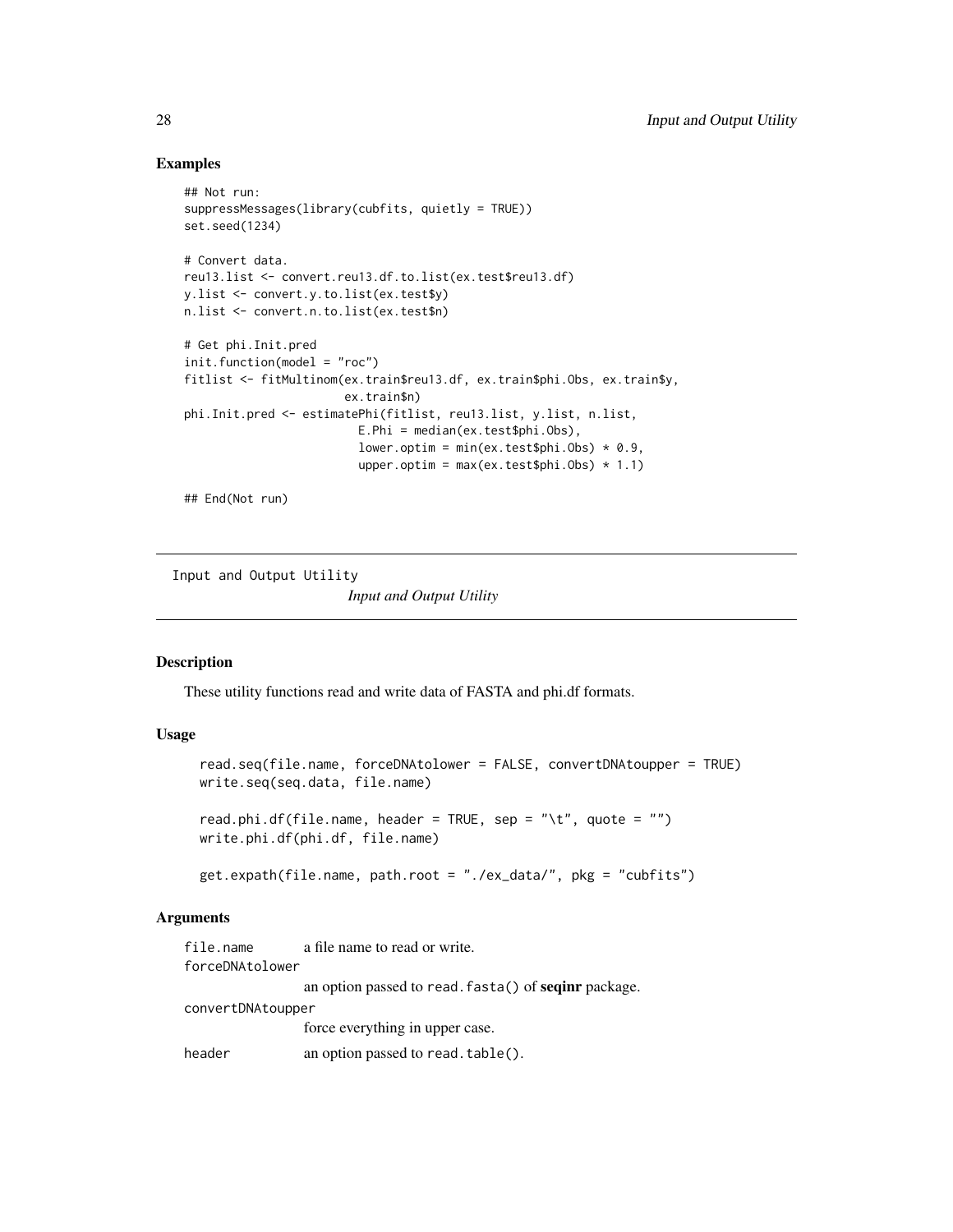<span id="page-28-0"></span>

| sep       | an option passed to read. table().                 |
|-----------|----------------------------------------------------|
| quote     | an option passed to read. table().                 |
| seg.data  | a seq. data object.                                |
| phi.df    | a phi. df object.                                  |
| path.root | root path for the file name relatively to the pkg. |
| pkg       | package name for the path of root.                 |

#### Details

read.seq() and write.seq() typically read and write FASTA files (DNA ORFs or sequences).

read.phi.df() and write.phi.df() typically read and write phi.df files (expression values of ORFs or sequences).

get.expath() is only for demonstration returning a full path to the file.

#### Value

read.seq() returns an object of [seq.data](#page-17-1) format which can be converted to [seq.string](#page-17-1) format later via [convert.seq.data.to.string\(](#page-9-1)).

read.[phi.df](#page-17-1)() returns an object of phi.df format which contains expression values.

#### Author(s)

Wei-Chen Chen <wccsnow@gmail.com>.

#### References

<https://github.com/snoweye/cubfits/>

#### See Also

[convert.seq.data.to.string\(](#page-9-1)).

#### Examples

```
## Not run:
suppressMessages(library(cubfits, quietly = TRUE))
```

```
seq.data <- read.seq(get.expath("seq_200.fasta"))
phi.df <- read.phi.df(get.expath("phi_200.tsv"))
aa.names <- c("A", "C", "D")
```
# Read in from FASTA file. seq.string <- convert.seq.data.to.string(seq.data)

## End(Not run)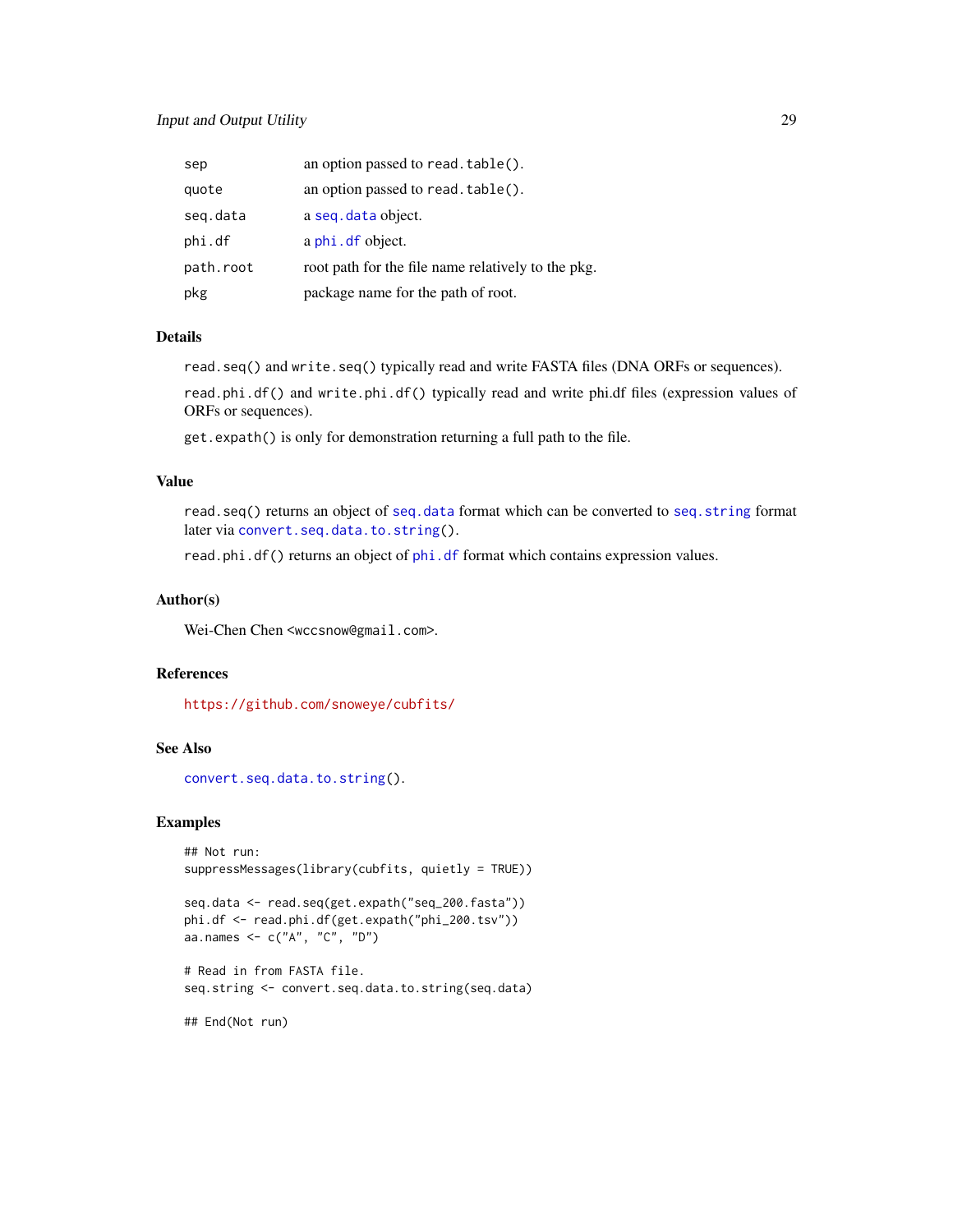<span id="page-29-0"></span>Mixed Normal Optimization

*Mixed Normal Optimization*

#### <span id="page-29-1"></span>**Description**

Constrained optimization for mixed normal in 1D and typically for 2 components.

#### Usage

```
mixnormerr.optim(X, K = 2, param = NULL)dmixnormerr(x, param)
```
#### **Arguments**

| X            | a gene expression data matrix of dimension $N \times R$ which has N genes and R<br>replicates.       |
|--------------|------------------------------------------------------------------------------------------------------|
| К            | number of components to fit.                                                                         |
| $\mathsf{x}$ | vector of quantiles.                                                                                 |
| param        | parameters of mixnormerr, typically the element param of the mixnormerr.optim()<br>returning object. |

#### Details

The function mixnormerr.optim() maximizes likelihood using constrOptim() based on the gene expression data X (usually in log scale) for N genes and R replicates (NA is allowed). The likelihood of each gene expression is a K = 2 component mixed normal distribution  $(\sum_k p_k N(m u_k, \sigma_k^2 + \sigma_e^2))$ with measurement errors of the replicates  $(N(0, \sigma_e^2))$ .

The sigma<sub>k</sub> $\sim$ 2 is as the error of random component and the sigma<sub>e</sub> $\sim$ 2 is as the error of fixed component. Both are within a mixture model of two normal distributions.

The function dmixnormerr() computes the density of the mixed normal distribution.

param is a parameter list and contains five elements: K for number of components, prop for proportions, mu for centers of components, sigma2 for variance of components, and sigma2.e for variance of measurement errors.

#### Value

mixnormerr.optim() returns a list containing three main elements param is the final results (MLEs), param.start is the starting parameters, and optim.ret is the original returns of constrOptim().

#### Note

This function is limited for small K. An equivalent EM algorithm should be done in a more stable way for large K.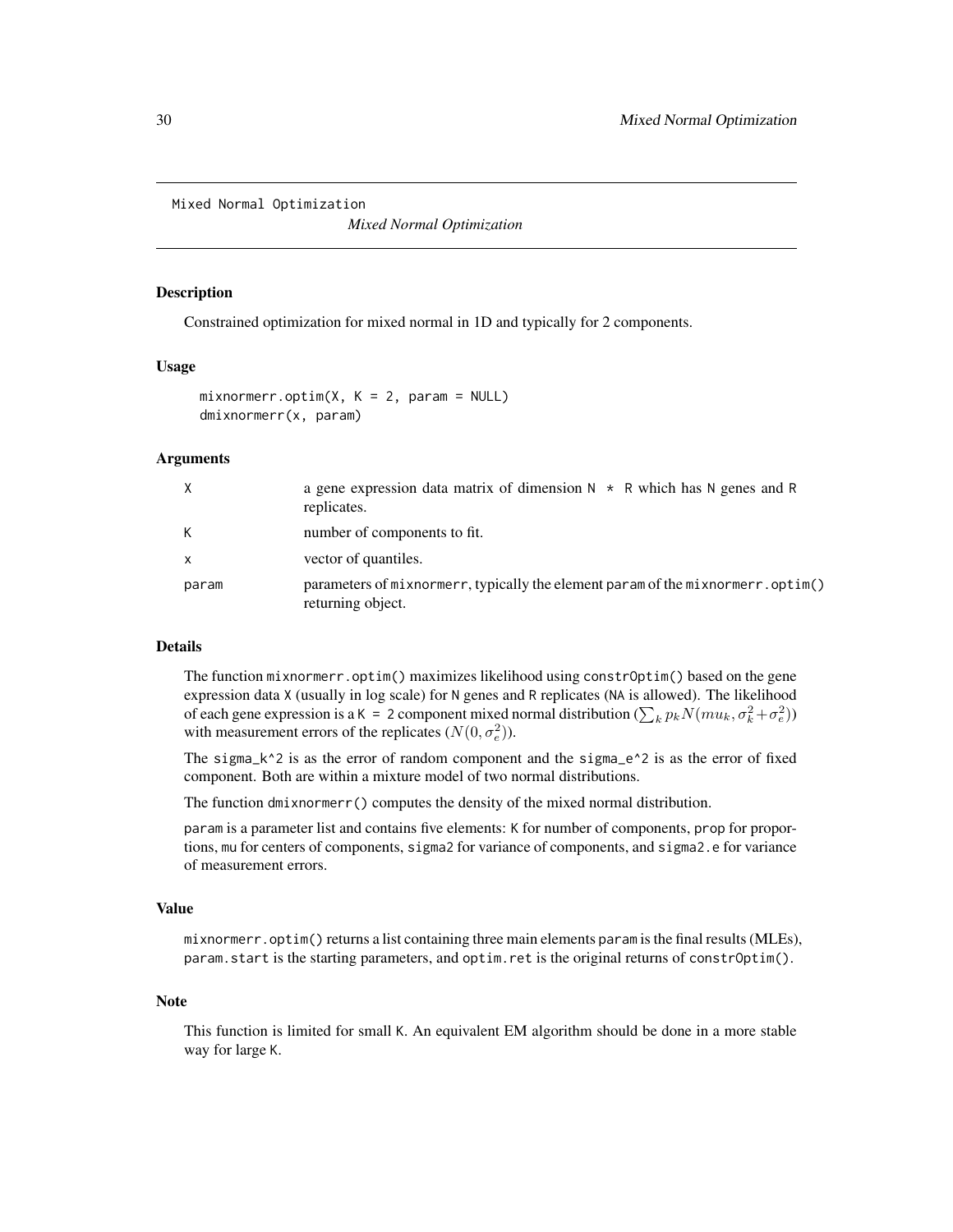#### <span id="page-30-0"></span>Plotbin 31

#### Author(s)

Wei-Chen Chen <wccsnow@gmail.com>.

#### References

<https://github.com/snoweye/cubfits/>

#### See Also

```
print.mixnormerr(), simu.mixnormerr().
```
#### Examples

```
## Not run:
suppressMessages(library(cubfits, quietly = TRUE))
```

```
### Get individual of phi.Obs.
GM \leq apply(yassour[, -1], 1, function(x) exp(mean(log(x[x != 0]))))
phi.Obs.all <- yassour[, -1] / sum(GM) * 15000
phi.Obs.all[phi.Obs.all == 0] <- NA
```

```
### Run optimization.
X <- log(as.matrix(phi.Obs.all))
param.init <- list(K = 2, prop = c(0.95, 0.05), mu = c(-0.59, 3.11),
                   sigma2 = c(1.40, 0.59), sigma2.e = 0.03)
ret \leq mixnormerr.optim(X, K = 2, param = param.init)
```

```
print(ret)
```
## End(Not run)

Plotbin *Plot Binning Results*

#### <span id="page-30-1"></span>Description

Plot binning results to visualize the effects of mutation and selection along with expression levels empirically.

#### Usage

```
prop.bin.roc(reu13.df, phi.Obs = NULL, nclass = 20)
plotbin(ret.bin, ret.model = NULL, main = NULL,
       xlab = "Production Rate (log10)", ylab = "Proportion",
        xlim = NULL, lty = 1, x.log10 = TRUE, stderr = FALSE, ...
```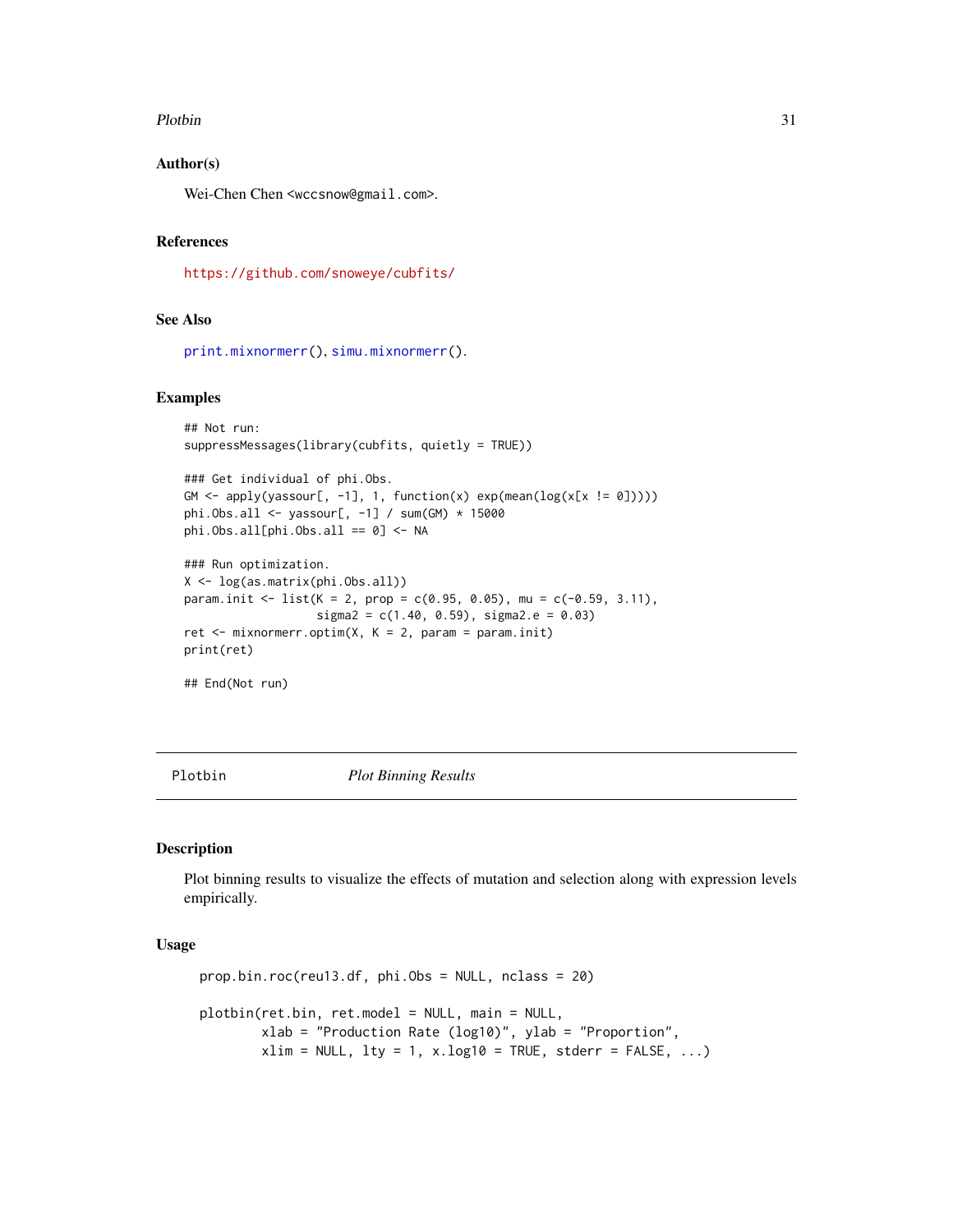32 Plotbin and the contract of the contract of the contract of the contract of the contract of the contract of the contract of the contract of the contract of the contract of the contract of the contract of the contract of

#### Arguments

| reu13.df  | a reu13. df object.                                     |
|-----------|---------------------------------------------------------|
| phi.Obs   | a phi. Obs object.                                      |
| nclass    | number of binning classes across the range of phi. Obs. |
| ret.bin   | binning results from prop.bin.roc().                    |
| ret.model | model results from prop.model.roc().                    |
| main      | an option passed to $plot()$ .                          |
| xlab      | an option passed to plot().                             |
| ylab      | an option passed to plot().                             |
| xlim      | range of X-axis.                                        |
| $1$ ty    | line type if ret. model is provided.                    |
| x.log10   | $log10()$ transformation of X-axis.                     |
| stderr    | plot stand error instead of stand deviation.            |
|           | options passed to plot().                               |
|           |                                                         |

#### Details

The function plotbin() plots the binning results ret.bin returned from prop.bin.roc(). Fitted curves may be added if ret.model is provided which can be obtained from [prop.model.roc\(](#page-32-1)).

[plotaddmodel\(](#page-32-1)) can append model later if ret.model is not provided to plotbin().

Currently, only ROC model is supported. Colors are controlled by [.CF.PT](#page-6-1).

#### Value

A binning plot is drawn.

#### Author(s)

Wei-Chen Chen <wccsnow@gmail.com>.

#### References

<https://github.com/snoweye/cubfits/>

#### See Also

[plotmodel\(](#page-32-1)) and [prop.model.roc\(](#page-32-1)).

#### Examples

```
## Not run:
demo(plotbin, 'cubfits', ask = F, echo = F)
```
## End(Not run)

<span id="page-31-0"></span>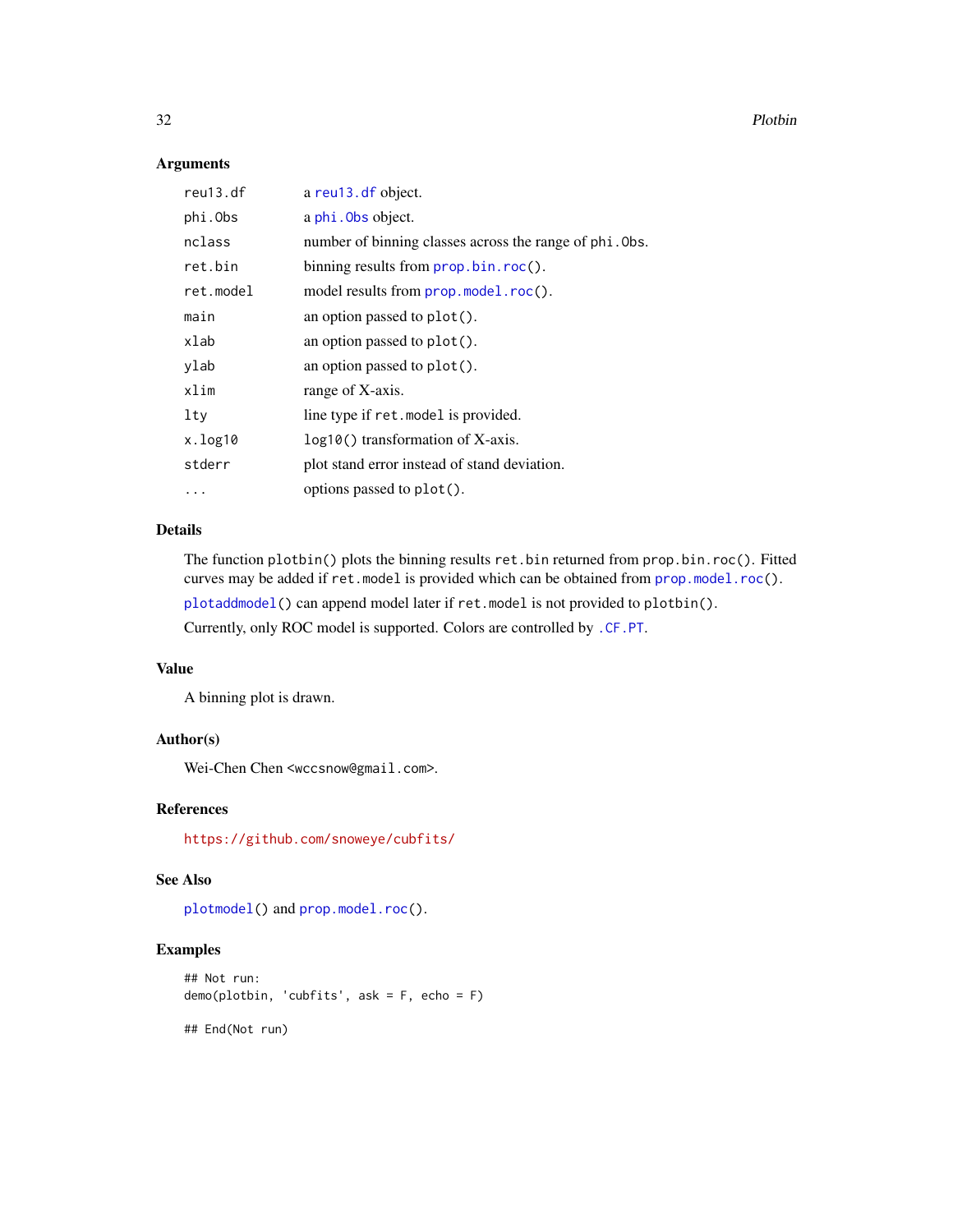<span id="page-32-0"></span>

#### <span id="page-32-1"></span>Description

Plot model results to visualize the effects of mutation and selection along with expression levels. The model can be fitted by MCMC or multinomial logistic regression.

#### Usage

```
prop.model.roc(bInit, phi.Obs.lim = c(0.01, 10), phi.Obs.scale = 1,
               nclass = 40, x.log10 = TRUE)
plotmodel(ret.model, main = NULL,
          xlab = "Production Rate (log10)", ylab = "Proportion",
          xlim = NULL, 1ty = 1, x.log10 = TRUE, ...)plotaddmodel(ret.model, lty, u.codon = NULL, color = NULL,
             x.log10 = TRUE
```
## Arguments

| bInit         | a <b>b</b> object.                                                                       |
|---------------|------------------------------------------------------------------------------------------|
| phi.Obs.lim   | range of phi. Obs.                                                                       |
| phi.Obs.scale | optional scaling factor.                                                                 |
| nclass        | number of binning classes across the range of phi. Obs.                                  |
| x.log10       | $log10()$ transformation of X-axis.                                                      |
| ret.model     | model results from prop.model.roc().                                                     |
| main          | an option passed to plot().                                                              |
| xlab          | an option passed to plot().                                                              |
| ylab          | an option passed to plot().                                                              |
| xlim          | range of X-axis.                                                                         |
| $1$ ty        | line type.                                                                               |
| u.codon       | unique synonymous codon names.                                                           |
| color         | a color vector for unique codon, typically returns of the internal function get.color(). |
| $\cdot$       | options passed to plot().                                                                |

#### Details

The function plotmodel() plots the fitted curves obtained from [prop.model.roc\(](#page-32-1)).

The function plotaddmodel() can append model curves to a binning plot provided unique synonymous codons and colors are given. This function is nearly for an internal call within plotmodel(), but is exported and useful for workflow.

Currently, only ROC model is supported. Colors are controlled by [.CF.PT](#page-6-1).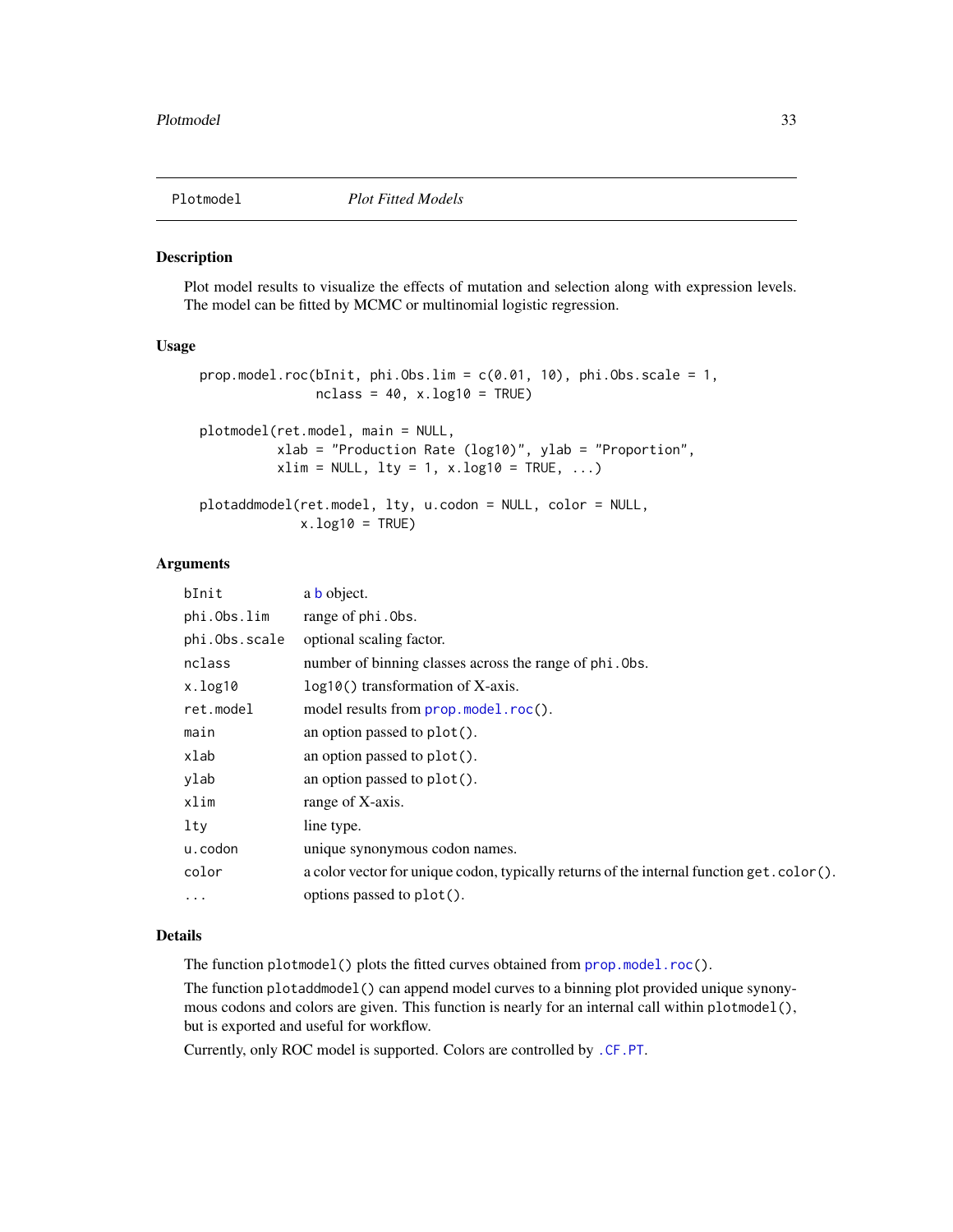#### Value

A fitted curve plot is drawn.

#### Author(s)

Wei-Chen Chen <wccsnow@gmail.com>.

#### References

<https://github.com/snoweye/cubfits/>

#### See Also

[plotbin\(](#page-30-1)), [prop.bin.roc\(](#page-30-1)), and [prop.model.roc\(](#page-32-1)).

#### Examples

```
## Not run:
demo(plotbin, 'cubfits', ask = F, echo = F)
```
## End(Not run)

Plotprxy *Predictive X-Y Plot*

#### Description

This utility function provides a basic plot of production rates.

#### Usage

```
plotprxy(x, y, x.ci = NULL, y.ci = NULL,
         log10.x = TRUE, log10.y = TRUE,add.lm = TRUE, add.one.to.one = TRUE, weights = NULL,
         add.legend = TRUE,
        xlim = NULL, ylim = NULL,
         xlab = "Predicted Production Rate (log10)",
        ylab = "Observed Production Rate (log10)",
        main = NULL
```
#### Arguments

| X       | expression values.                                                                     |
|---------|----------------------------------------------------------------------------------------|
| У       | expression values, of the same length of x.                                            |
| x.ci    | confidence interval of x, of dimension length $\{x\}$ * 2, for outliers labeling.      |
| y.ci    | confidence interval of y, of dimension length $\{y\} \star 2$ , for outliers labeling. |
| log10.x | $log10()$ and mean transformation of x axis.                                           |

<span id="page-33-0"></span>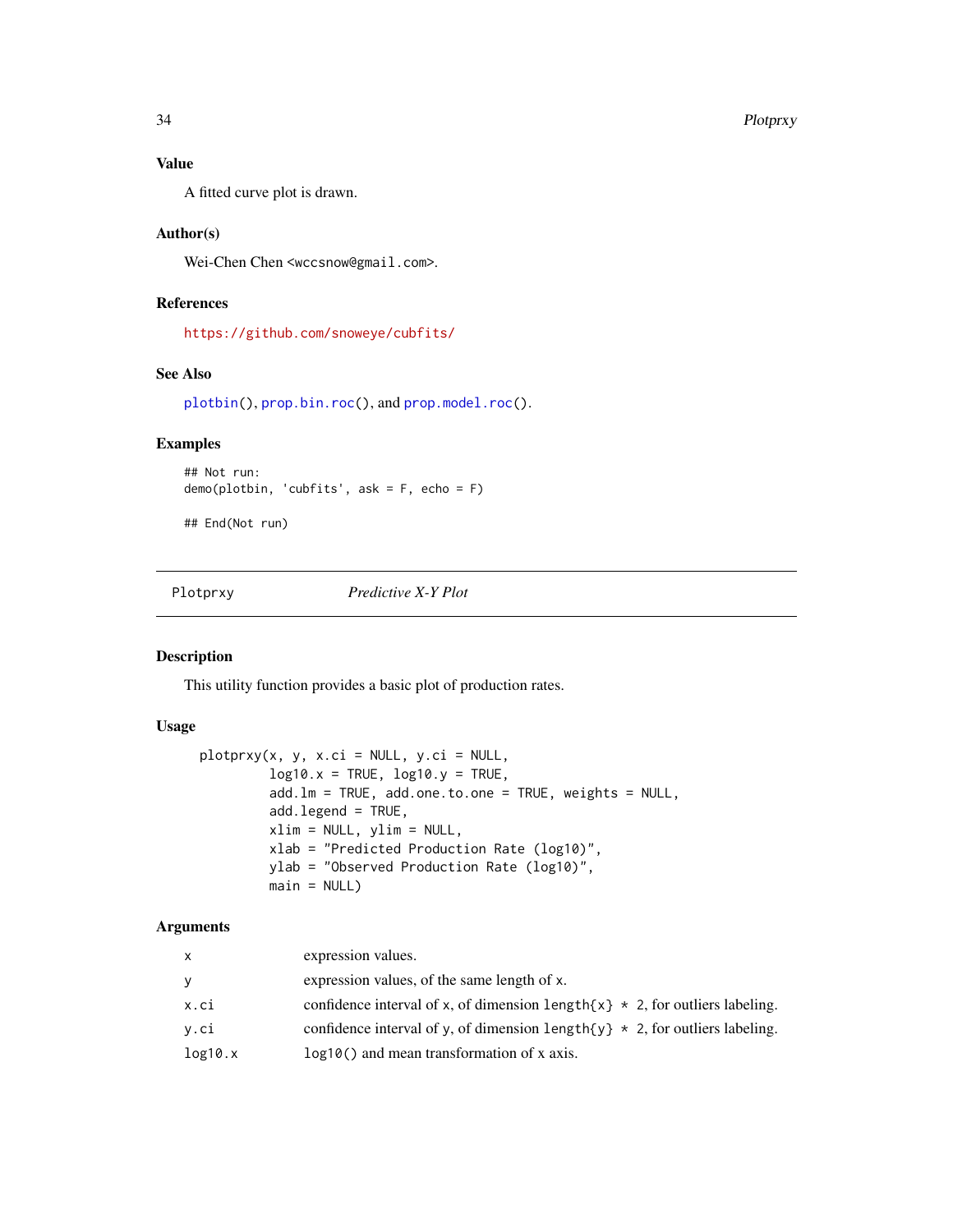#### <span id="page-34-0"></span>Plotprxy 35

| log10.y    | log10() and mean transformation of y axis. |
|------------|--------------------------------------------|
| add.lm     | if add $lm()$ fit.                         |
|            | add.one.to.one if add one-to-one line.     |
| weights    | weights to $lm()$ .                        |
| add.legend | if add default legend.                     |
| xlim       | limits of x-axis.                          |
| vlim       | limits of y-axis.                          |
| xlab       | an option passed to $plot()$ .             |
| vlab       | an option passed to plot().                |
| main       | an option passed to plot().                |

#### Details

As the usual X-Y plot where x and y are expression values.

If add.lm = TRUE and weights are given, then both ordinary and weighted least squares results will be plotted.

#### Value

A scatter plot with a fitted lm() line and R squared value.

#### Author(s)

Wei-Chen Chen <wccsnow@gmail.com>.

#### References

<https://github.com/snoweye/cubfits/>

#### See Also

[plotbin\(](#page-30-1)) and [plotmodel\(](#page-32-1)).

#### Examples

```
## Not run:
suppressMessages(library(cubfits, quietly = TRUE))
```

```
y.scuo <- convert.y.to.scuo(ex.train$y)
SCUO <- calc_scuo_values(y.scuo)$SCUO
plotprxy(ex.train$phi.Obs, SCUO)
```
## End(Not run)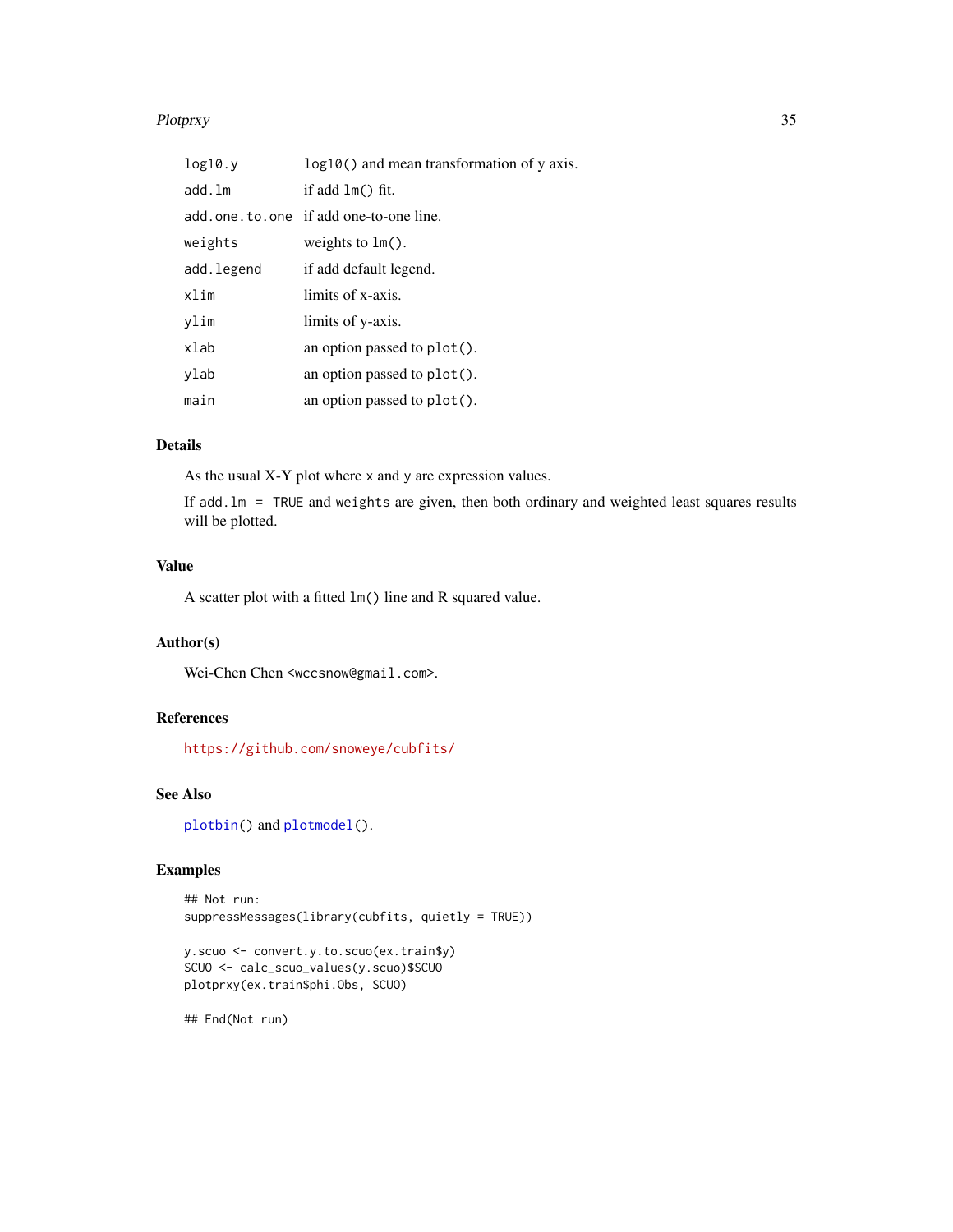<span id="page-35-0"></span>Posterior Results of Yassour2009

*Posterior Results of Yassour 2009 Yeast Experiment Dataset*

#### Description

Output summarized from MCMC posterior results analyzing Yassour 2009 data.

#### Usage

yassour.PM.fits yassour.PM.appr yassour.info

#### Format

These are list's containing several posterior means: E.Phi for expected expression, bInitList.roc for parameters, AA.prob for proportion of amino acids, sigmaW for standard error of measure errors, and gene.length for gene length.

#### Details

yassour.PM.fits and yassour.PM.appr are the MCMC output of with/without observed expression, respectively. Both contain posterior means of expected expressions and coefficient parameters: E.Phi and bInitList.roc are scaled results such that each MCMC iteration has mean 1 at E.Phi.

yassour.info contains sequences information (Yeast): AA.prob and gene.length are summarized from corresponding genes in the analysis.

Note that some of genes may not have good quality of expression or sequence information, so those genes are dropped from [yassour](#page-43-1) dataset.

#### References

<https://github.com/snoweye/cubfits/>

#### See Also

[yassour](#page-43-1)

#### Examples

```
## Not run:
str(yassour.PM.fits)
str(yassour.PM.appr)
str(yassour.PM.info)
```
## End(Not run)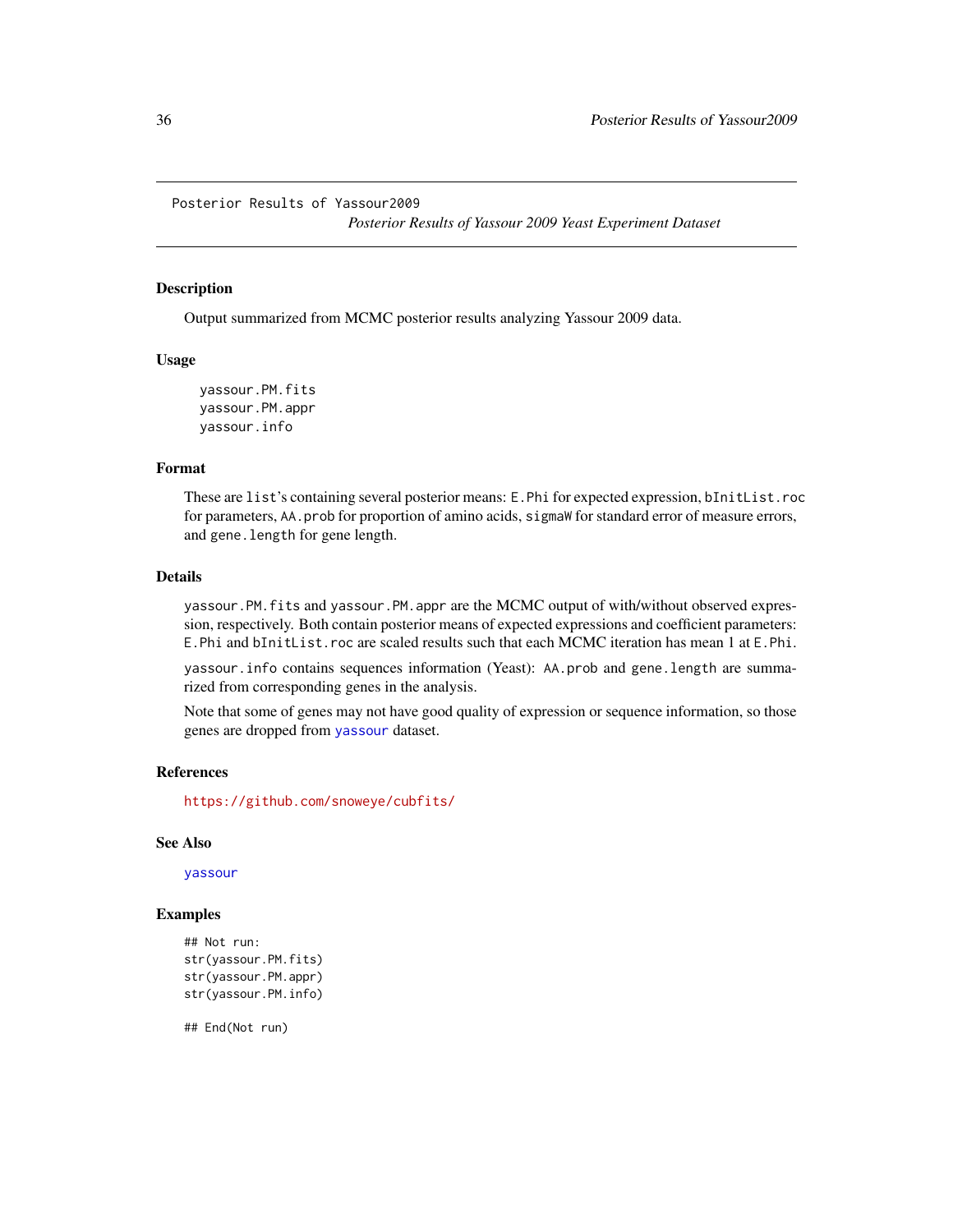<span id="page-36-0"></span>

#### <span id="page-36-1"></span>Description

A Class mixnormerr is declared in cubfits, and this is the function to print and summary objects.

#### Usage

```
## S3 method for class 'mixnormerr'
print(x, digits = max(4, getOption("digits") - 3), ...)
```
#### Arguments

| $\mathsf{x}$ | an object with the class attributes. |
|--------------|--------------------------------------|
| digits       | for printing out numbers.            |
| .            | other possible options.              |

#### Details

This is an useful function for summarizing and debugging.

#### Value

The results will cat or print on the STDOUT by default.

#### Author(s)

Wei-Chen Chen <wccsnow@gmail.com>.

#### References

<https://github.com/snoweye/cubfits/>

#### See Also

[mixnormerr.optim\(](#page-29-1)).

#### Examples

```
## Not run:
suppressMessages(library(cubfits, quietly = TRUE))
```

```
### Get individual of phi.Obs.
GM <- apply(yassour[, -1], 1, function(x) exp(mean(log(x[x != 0]))))phi.Obs.all <- yassour[, -1] / sum(GM) * 15000
phi.Obs.all[phi.Obs.all == 0] <- NA
```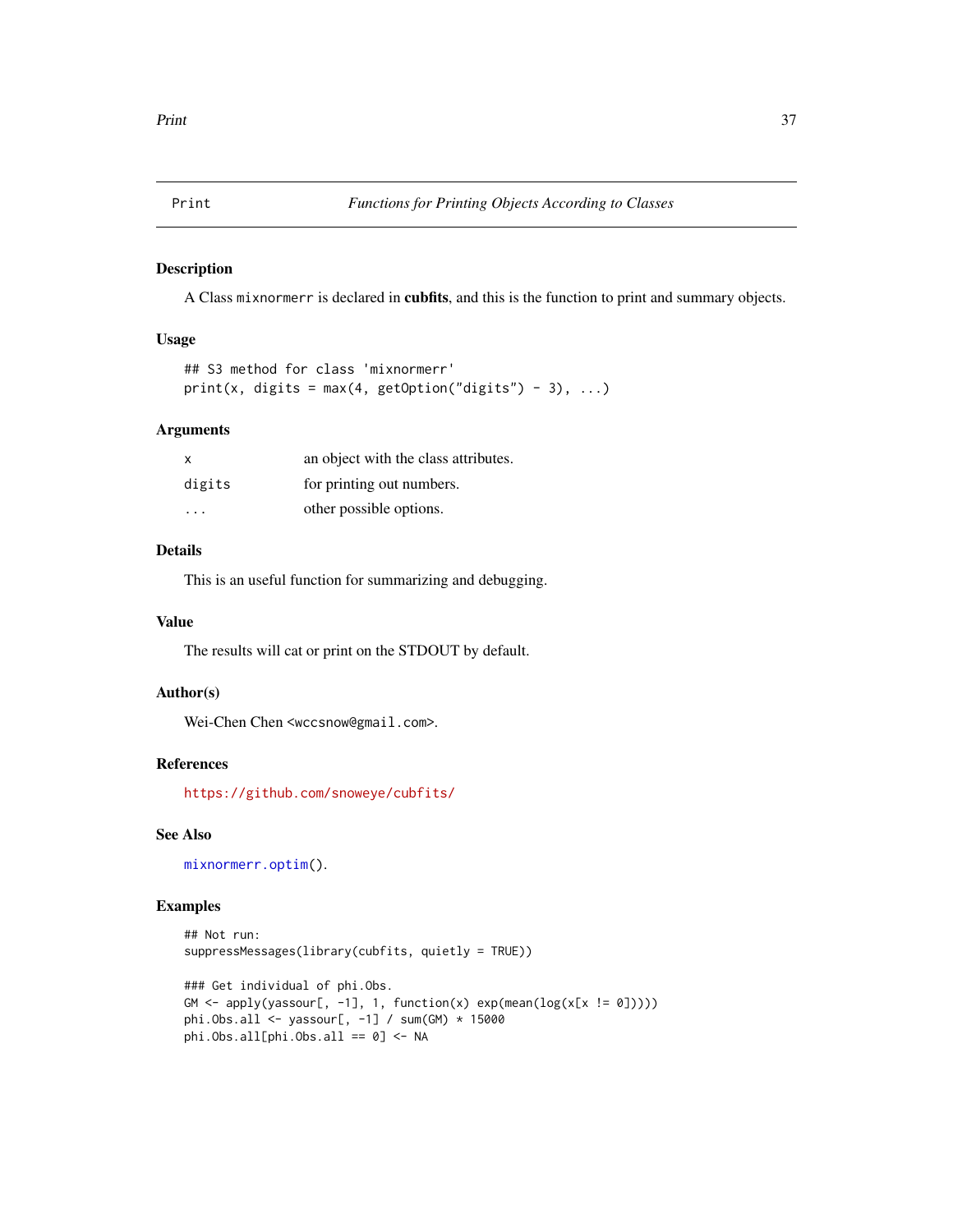```
### Run optimization.
X <- log(as.matrix(phi.Obs.all))
param.init <- list(K = 2, prop = c(0.95, 0.05), mu = c(-0.59, 3.11),
                   sigma2 = c(1.40, 0.59), sigma2.e = 0.03)
ret \leq mixnormerr.optim(X, K = 2, param = param.init)
print(ret)
## End(Not run)
```
Randomize SCUO Index *Generate Randomized SCUO Index*

#### <span id="page-37-1"></span>Description

Generate randomized SCUO indices in log normal distribution, but provided original unchanged SCUO order.

#### Usage

scuo.random(SCUO, phi.Obs = NULL, meanlog = .CF.PARAM\$phi.meanlog, sdlog = .CF.PARAM\$phi.sdlog)

#### Arguments

| <b>SCUO</b> | SCUO index returned from calc_scuo_values(). |
|-------------|----------------------------------------------|
| phi.Obs     | optional object of format phi. Obs.          |
| meanlog     | mean of log normal distribution.             |
| sdlog       | std of log normal distribution.              |

#### Details

This function takes SCUO indices (outputs of [calc\\_scuo\\_values\(](#page-39-1))) computes the rank of them, generates log normal random variables, and replaces SCUO indices by those variables in the same rank orders. Typically, these random variables are used to replace expression values when either no expression is observed or for the purpose of model validation.

If phi.Obs is provided, the mean and std of log(phi.Obs) are used for log normal random variables. Otherwise, menalog and sdlog are used.

The default meanlog and sdlog was estimated from yassour dataset.

#### Value

A vector of log normal random variables is returned.

#### Author(s)

Wei-Chen Chen <wccsnow@gmail.com>.

<span id="page-37-0"></span>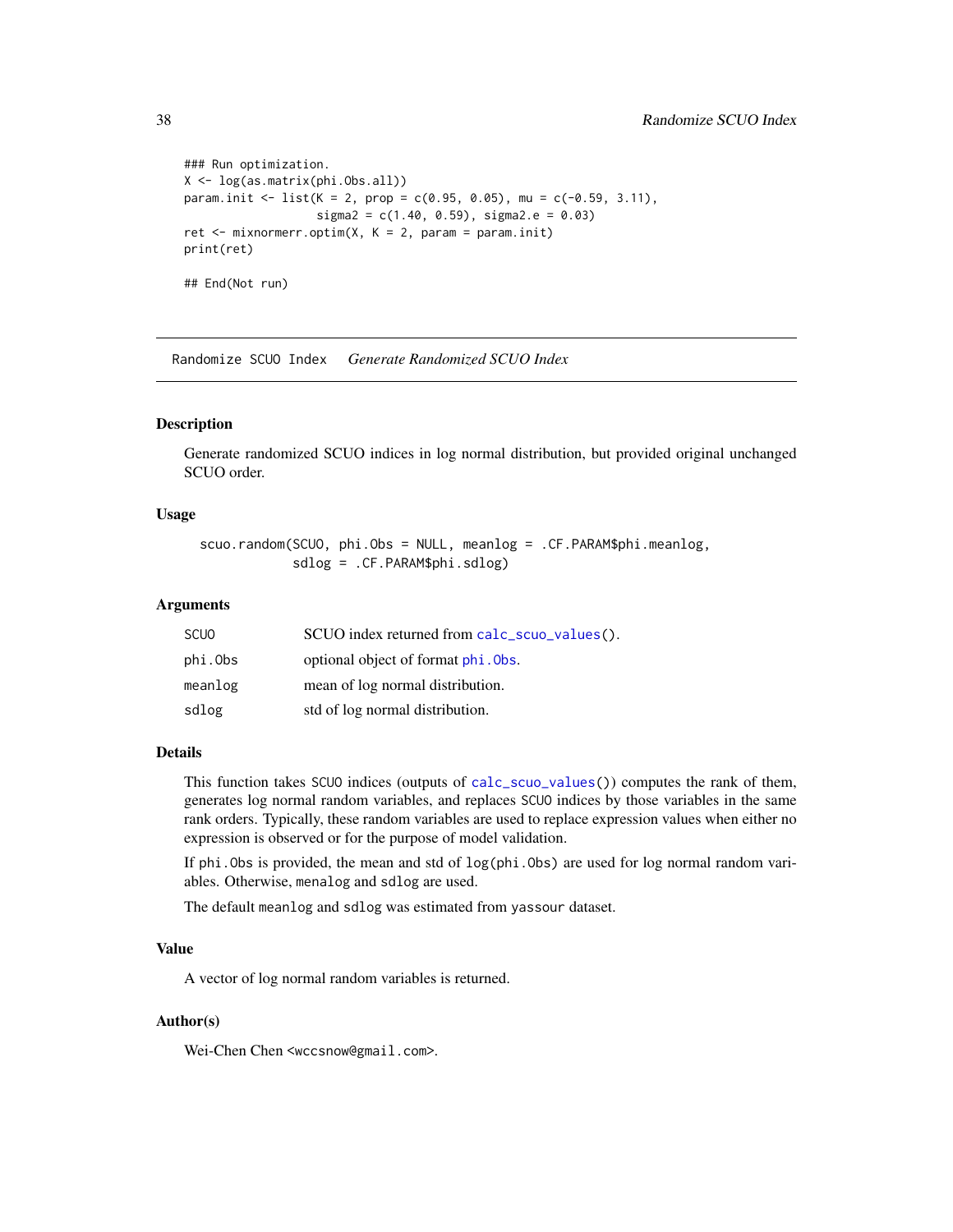#### <span id="page-38-0"></span>Rearrangment Utility 39

#### References

<https://github.com/snoweye/cubfits/>

#### See Also

[calc\\_scuo\\_values\(](#page-39-1)), yassour.

#### Examples

```
## Not run:
suppressMessages(library(cubfits, quietly = TRUE))
```

```
### example dataset.
y.scuo <- convert.y.to.scuo(ex.train$y)
SCUO <- calc_scuo_values(y.scuo)$SCUO
plotprxy(ex.train$phi.Obs, SCUO)
```

```
### yassour dataset.
GM \leftarrow apply(yassour[, -1], 1, function(x) exp(mean(log(x[x != 0]))))
phi.Obs <- GM / sum(GM) * 15000
mean(log(phi.Obs))
sd(log(phi.Obs))
ret <- scuo.random(SCUO, meanlog = -0.441473, sdlog = 1.393285)
plotprxy(ret, SCUO)
```

```
## End(Not run)
```
Rearrangment Utility *Rearrange Data Structure by ORF Names*

#### <span id="page-38-1"></span>Description

These utility functions rearrange data in the order of ORF names.

#### Usage

```
rearrange.reu13.df(reu13.df)
rearrange.y(y)
rearrange.n(n)
rearrange.phi.Obs(phi.Obs)
```
#### Arguments

| reu13.df | a list of reu <sub>13</sub> . df data frames divided by amino acids. |
|----------|----------------------------------------------------------------------|
| У        | a list of y data frames divided by amino acids.                      |
| n        | a list of <b>n</b> vectors divided by amino acids.                   |
| phi.Obs  | a vector of <b>phi</b> . Obs format.                                 |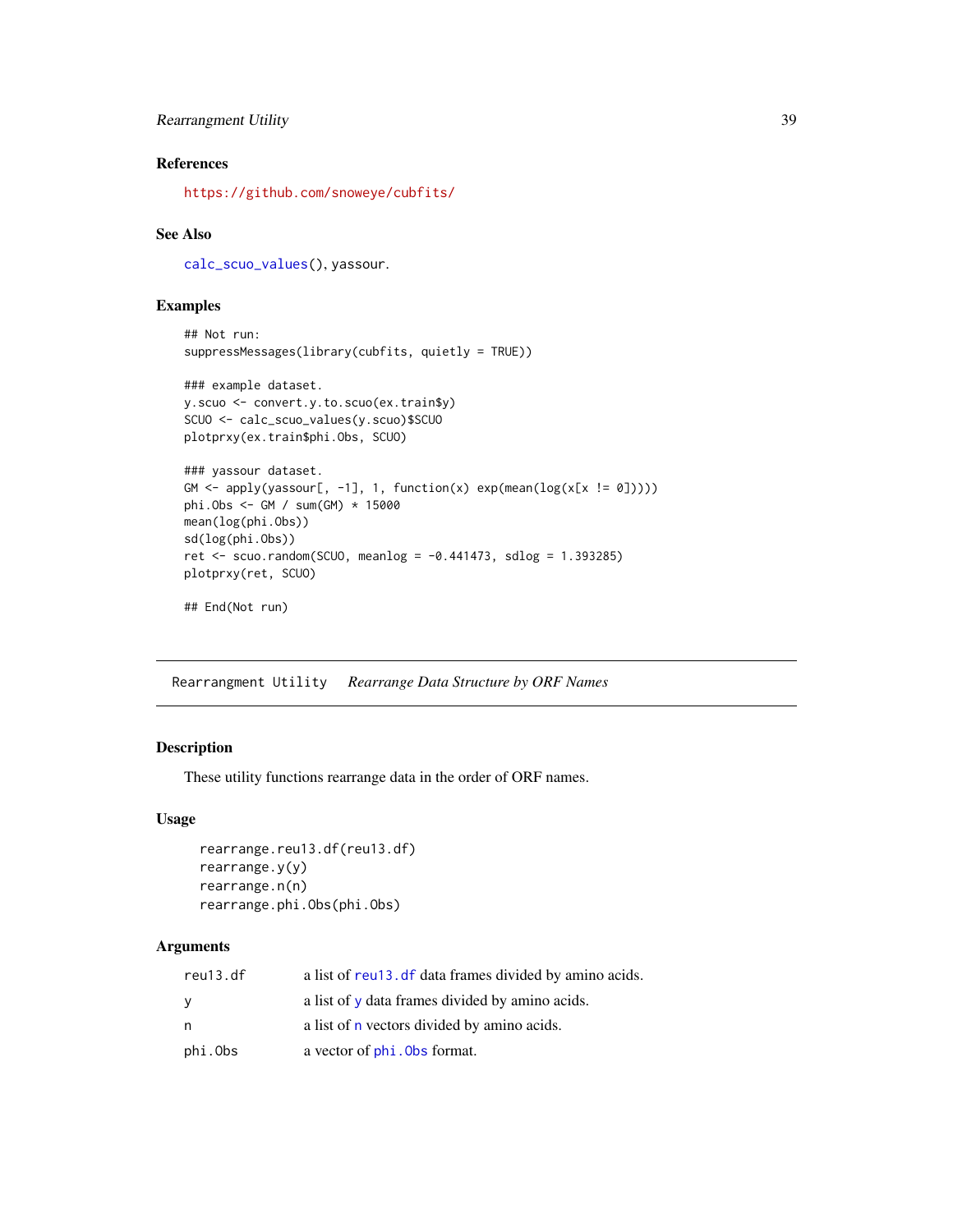#### <span id="page-39-0"></span>Details

These utility functions take inputs and return ordered outputs. It is necessary to rearrange data in a right order of ORF names which avoids subsetting data frame within MCMC and improve performance.

#### Value

The outputs are in the same format of inputs except the order of data is sorted by ORF names.

#### Author(s)

Wei-Chen Chen <wccsnow@gmail.com>.

#### References

<https://github.com/snoweye/cubfits/>

#### See Also

[AllDataFormats,](#page-17-1) [convert.n.to.list\(](#page-9-1)), [convert.reu13.df.to.list\(](#page-9-1)), and [convert.y.to.list\(](#page-9-1)).

#### Examples

```
## Not run:
suppressMessages(library(cubfits, quietly = TRUE))
reu13.df <- rearrange.reu13.df(ex.train$reu13.df)
y <- rearrange.y(ex.train$y)
n <- rearrange.n(ex.train$n)
phi.Obs <- rearrange.phi.Obs(ex.train$phi.Obs)
```
## End(Not run)

SCUO Index *Function for Synonymous Codon Usage Order (SCUO) Index*

#### <span id="page-39-1"></span>Description

Calculate the Synonymous Codon Usage Order (SCUO) index for each gene. Used as a substitute for expression in cases of without expression measurements.

#### Usage

calc\_scuo\_values(codon.counts)

#### Arguments

codon.counts an object of format [scuo](#page-17-1).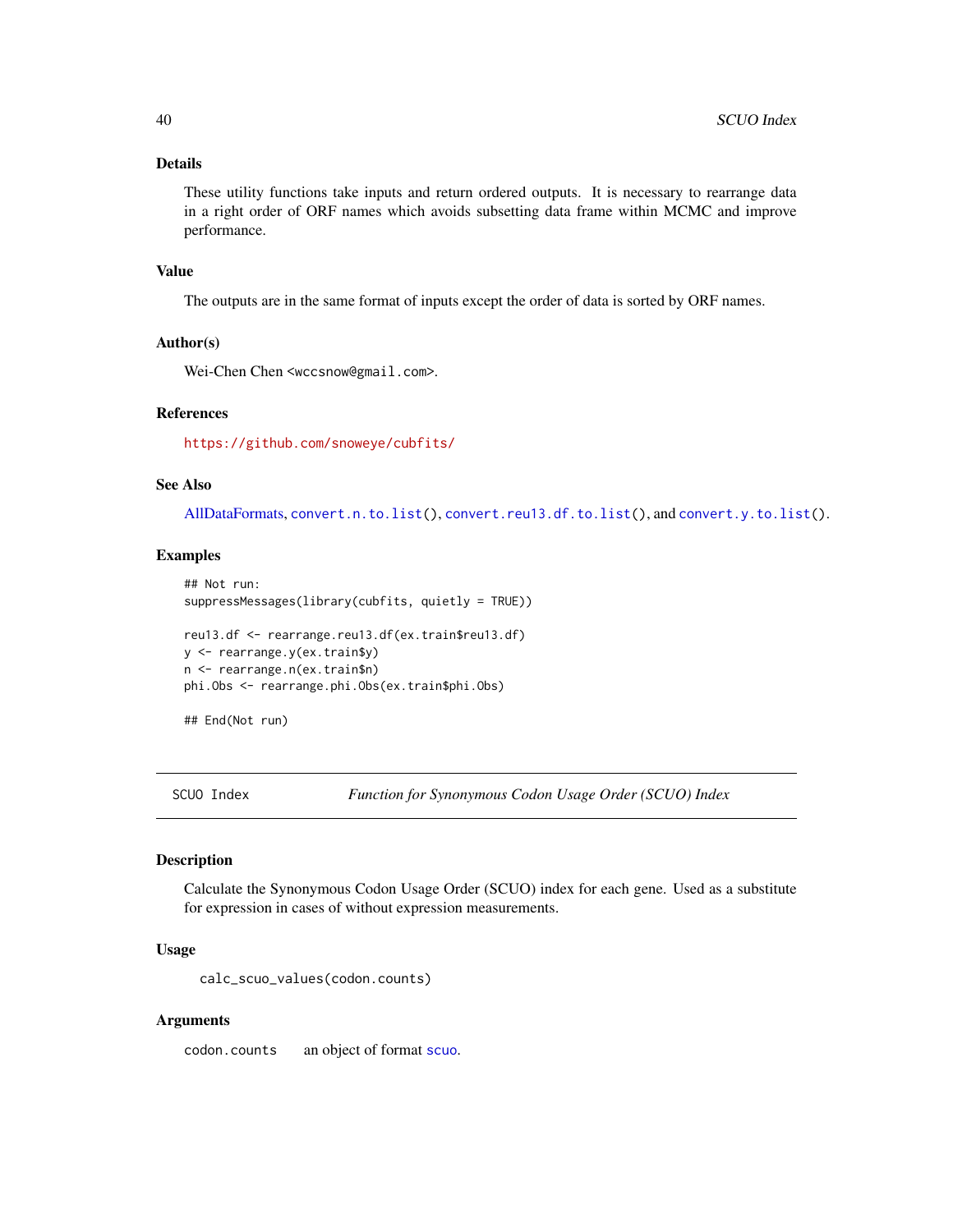#### <span id="page-40-0"></span>Details

This function computes SCUO index for each gene. Typically, this method is completely based on entropy and information theory to estimate expression values of sequences according to their codon information.

#### Value

SCUO indices are returned.

#### Author(s)

Drew Schmidt.

#### References

#### <http://www.tandfonline.com/doi/abs/10.1080/03081070500502967>

Wan X.-F., Zhou J., Xu D. "CodonO: a new informatics method for measuring synonymous codon usage bias within and across genomes" International Journal of General Systems Vol. 35, Iss. 1, 2006.

#### See Also

[scuo.random\(](#page-37-1)), [calc\\_cai\\_values\(](#page-4-1)), [calc\\_scu\\_values\(](#page-40-1)).

#### Examples

```
## Not run:
suppressMessages(library(cubfits, quietly = TRUE))
```

```
y.scuo <- convert.y.to.scuo(ex.train$y)
SCUO <- calc_scuo_values(y.scuo)$SCUO
plotprxy(ex.train$phi.Obs, SCUO, ylab = "SCUO (log10)")
```
## End(Not run)

Selection on Codon Usage

*Function for Selection on Codon Usage (SCU)*

#### <span id="page-40-1"></span>Description

Calculate the average translational selection per transcript include mSCU and SCU (if gene expression is provided) for each gene.

#### Usage

```
calc_scu_values(b, y.list, phi.Obs = NULL)
```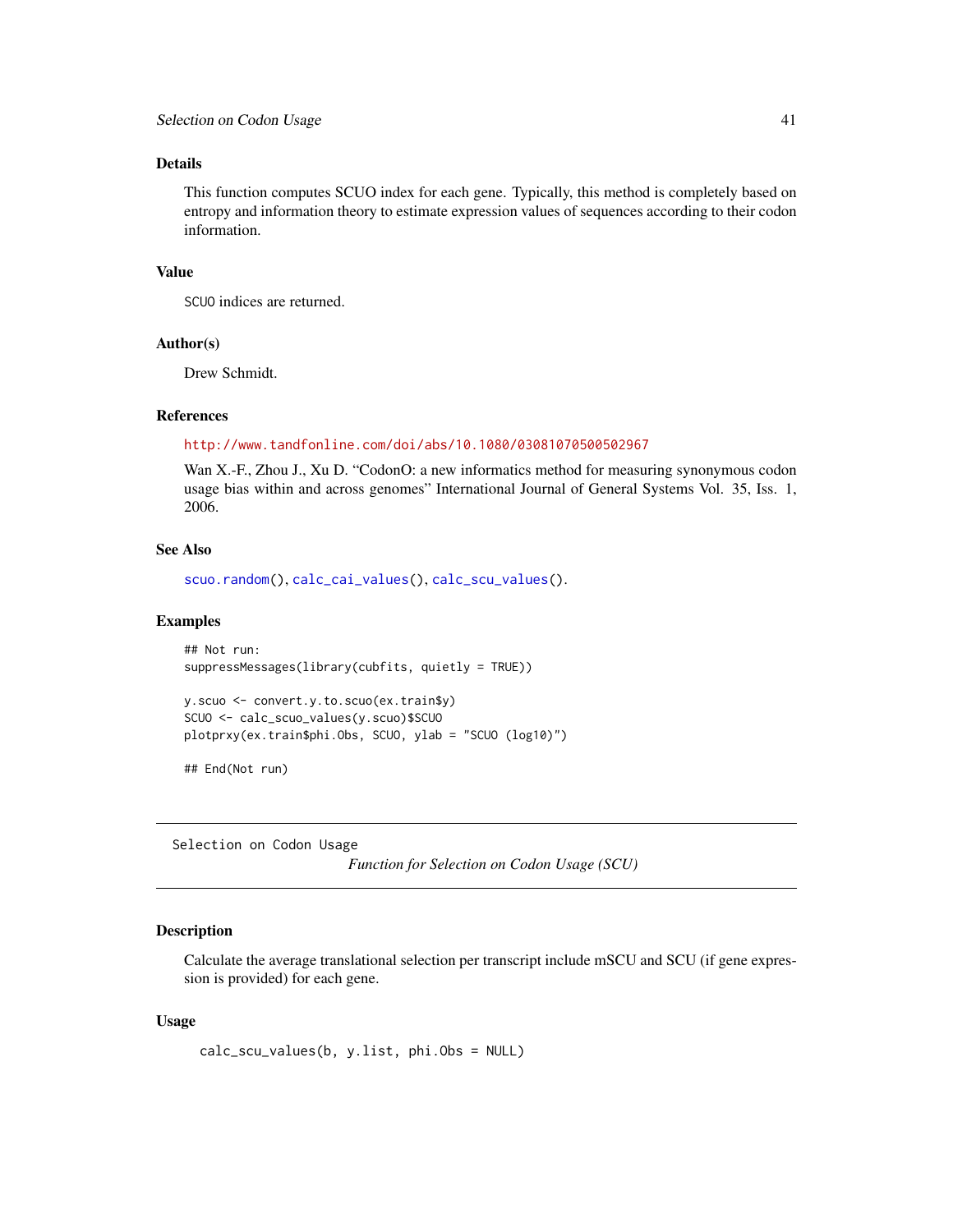#### <span id="page-41-0"></span>Arguments

| b       | an object of format <b>b</b> .              |
|---------|---------------------------------------------|
| v.list  | an object of format $v$ . list.             |
| phi.Obs | an object of format phi. Obs, for SCU only. |

#### Details

This function computes SCU and mSCU for each gene. Typically, this method is completely based on estimated parameters of mutation and selection such as outputs of MCMC or [fitMultinom\(](#page-22-1)).

#### Value

A list with two named elements SCU and mSCU are returned.

#### Author(s)

Wei-Chen Chen <wccsnow@gmail.com>.

#### References

Wallace E.W.J., Airoldi E.M., and Drummond D.A. "Estimating Selection on Synonymous Codon Usage from Noisy Experimental Data" Mol Biol Evol (2013) 30(6):1438–1453.

#### See Also

[calc\\_scuo\\_values\(](#page-39-1)), [calc\\_cai\\_values\(](#page-4-1)).

#### Examples

```
## Not run:
library(cubfits, quietly = TRUE)
b <- bInit$roc
phi.Obs <- ex.train$phi.Obs
y <- ex.train$y
y.list <- convert.y.to.list(y)
mSCU <- calc_scu_values(b, y.list, phi.Obs)$mSCU
plot(mSCU, log10(phi.Obs), main = "Expression vs mSCU",
     xlab = "mSCU", ylab = "Expression (log10)")
### Compare with CAI with weights seqinr::cubtab$sc.
library(seqinr, quietly = TRUE)
w <- caitab$sc
names(w) <- codon.low2up(rownames(caitab))
CAI <- calc_cai_values(y, y.list, w = w)$CAI
plot(mSCU, CAI, main = "CAI vs mSCU",
     xlab = "mSCU", ylab = "CAI")## End(Not run)
```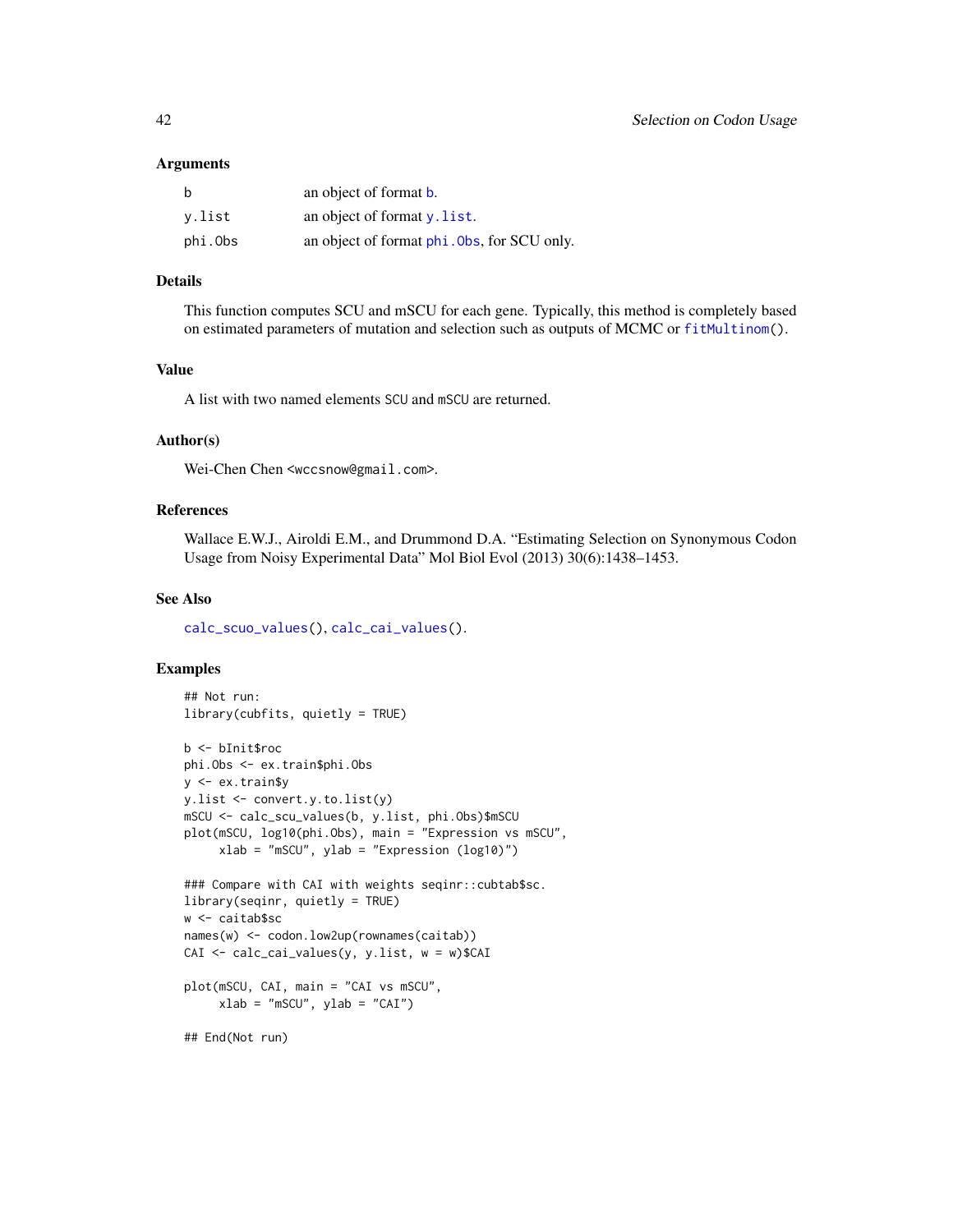<span id="page-42-0"></span>Simulation Tool *Simulate ORFs and Expression Data*

#### <span id="page-42-1"></span>Description

These utility functions generate data for simulation studies including fake ORFs and expression values.

#### Usage

```
simu.orf(n, bInit, phi.Obs = NULL, AA.prob = NULL, orf.length = NULL,
         orf.names = NULL, model = .CF.CT$model)
simu.phi.Obs(Phi, sigmaW.lim = 1)
simu.mixnormerr(n, param)
```
#### Arguments

| n          | number of ORFs or sequences.                         |
|------------|------------------------------------------------------|
| bInit      | parameters of mutation and selection of format b.    |
| phi.Obs    | an object of format phi. Obs.                        |
| AA.prob    | proportion of amino acids.                           |
| orf.length | lengths of ORFs.                                     |
| orf.names  | names of ORFs.                                       |
| model      | model to be simulated.                               |
| Phi        | expression values (potentially true expression).     |
| sigmaW.lim | std of measurement errors (between Phi and phi.Obs). |
| param      | as in $dmixnormerr()$                                |

#### Details

simu.orf() generates ORFs or sequences based on the bInit and phi.Obs.

If phi.Obs is omitted, then standard log normal random variables are instead).

If AA.prob is omitted, then uniform proportion is assigned.

If orf.length is omitted, then 10 to 20 codons are randomly assigned.

If orf.names is omitted, then "ORF1" to "ORFn" are assigned.

simu.[phi.Obs](#page-17-1)() generates phi.Obs by adding normal random errors to Phi, and errors have mean 0 and standard deviation sigmaW.lim.

simu.mixnormerr() generates Phi according to the param, and adds normal random errors to Phi.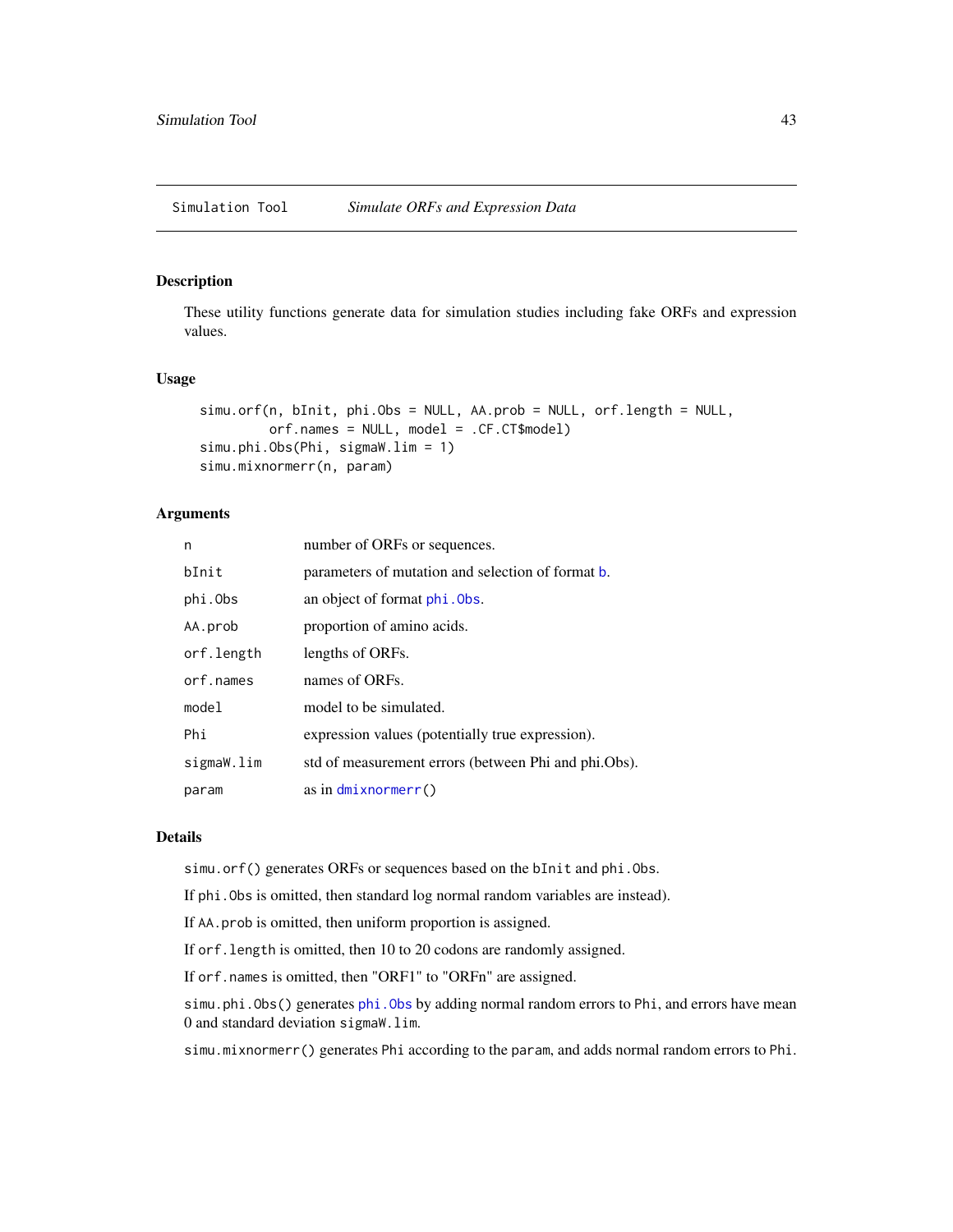#### <span id="page-43-0"></span>Value

simu.orf() returns a list of format [seq.data](#page-17-1).

simu.[phi.Obs](#page-17-1)() returns a vector of format phi.Obs.

simu.mixnormerr() returns a list contains three vectors of length n: one for expected gene expression Phi, one for observed gene expression phi.Obs, and one for the component id id.K.

#### Author(s)

Wei-Chen Chen <wccsnow@gmail.com>.

#### References

<https://github.com/snoweye/cubfits/>

#### See Also

[read.seq\(](#page-27-1)), [read.phi.df\(](#page-27-1)), [write.seq\(](#page-27-1)), [write.phi.df\(](#page-27-1)), and [mixnormerr.optim\(](#page-29-1)).

#### Examples

```
## Not run:
suppressMessages(library(cubfits, quietly = TRUE))
set.seed(1234)
# Generate sequences.
da.roc <- simu.orf(length(ex.train$phi.Obs), bInit$roc,
                  phi.Obs = ex.train$phi.Obs, model = "roc")
names(da.roc) <- names(ex.train$phi.Obs)
write.fasta(da.roc, names(da.roc), "toy_roc.fasta")
```

```
## End(Not run)
```
Yassour2009 *Yassour 2009 Yeast Experiment Dataset*

#### <span id="page-43-1"></span>Description

Experiments and data are obtained from Yassour et. al. (2009).

#### Usage

yassour

#### Format

A data.frame contains 6303 rows and 5 columns: ORF is for gene names in character, and YPD0.1, YPD0.2, YPD15.1, and YPD15.2 are gene expressions in positive double corresponding to 4 controlled Yeast experiments.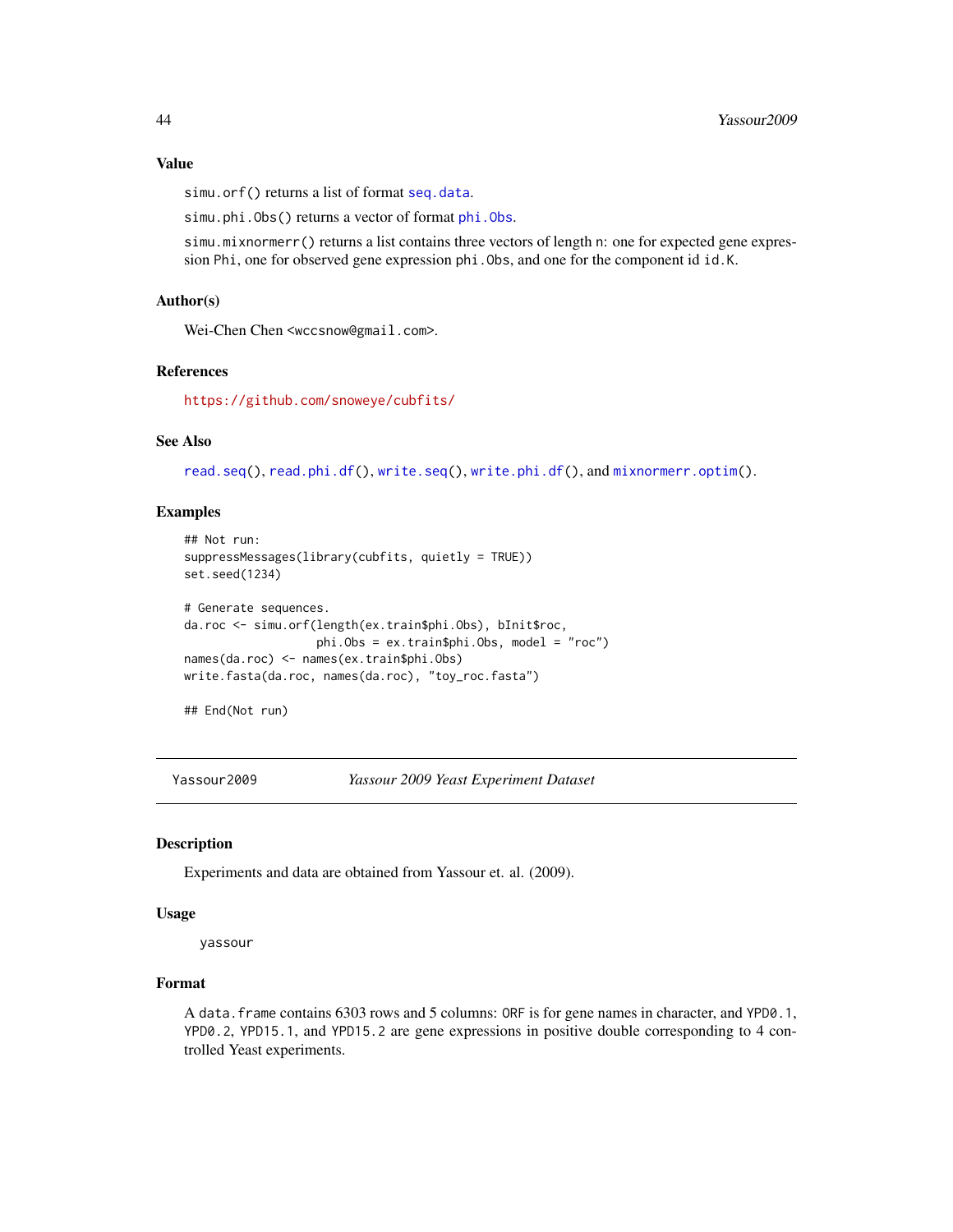#### Yassour2009 45

#### Details

The original data are available as the URL of the section of Source next. As the section of Examples next, data are selected from SD3.xls and reordered by ORF.

For further analysis, the Examples section also provides how to convert them to phi. Obs values either in geometric means or individually.

#### Source

<http://www.pnas.org/content/early/2009/02/10/0812841106>

[http://www.pnas.org/content/vol0/issue2009/images/data/0812841106/DCSupplemental](http://www.pnas.org/content/vol0/issue2009/images/data/0812841106/DCSupplemental/SD3.xls)/ [SD3.xls](http://www.pnas.org/content/vol0/issue2009/images/data/0812841106/DCSupplemental/SD3.xls)

Yassour M, Kaplan T, Fraser HB, Levin JZ, Pfiffner J, Adiconis X, Schroth G, Luo S, Khrebtukova I, Gnirke A, Nusbaum C, Thompson DA, Friedman N, Regev A. (2009) "Ab initio construction of a eukaryotic transcriptome by massively parallel mRNA sequencing." Proc Natl Acad Sci USA 106(9):3264-9. [PMID:19208812]

#### References

Wallace E.W.J., Airoldi E.M., and Drummond D.A. "Estimating Selection on Synonymous Codon Usage from Noisy Experimental Data" Mol Biol Evol (2013) 30(6):1438–1453.

#### Examples

```
## Not run:
### SD3.xls is available from the URL provided in the References.
da <- read.table("SD3.xls", header = TRUE, sep = "\t", quote = "",
                 stringsAsFactors = FALSE)
### Select ORF, YPD0.1, YPD0.2, YPD15.1, YPD15.2.
da <- da[, c(1, 8, 9, 10, 11)]
colnames(da) <- c("ORF", "YPD0.1", "YPD0.2", "YPD15.1", "YPD15.2")
### Drop inappropriate values (NaN, NA, Inf, -Inf, and 0).
tmp < - da[, 2:5]id.tmp <- rowSums(is.finite(as.matrix(tmp)) & tmp != 0) >= 3
tmp < - da[id.tmp, 1:5]
yassour <- tmp[order(tmp$ORF),] # cubfits::yassour
### Get geometric mean of phi.Obs and scaling similar to Wallace (2013).
GM <- apply(yassour[, -1], 1, function(x) exp(mean(log(x[x != 0]))))
phi.Obs <- GM / sum(GM) * 15000
### Get individual of phi.Obs.
GM \leftarrow apply(yassour[, -1], 1, function(x) exp(mean(log(x[x != 0]))))
phi.Obs.all <- yassour[, -1] / sum(GM) * 15000
phi.Obs.all[phi.Obs.all == 0] <- NA
## End(Not run)
```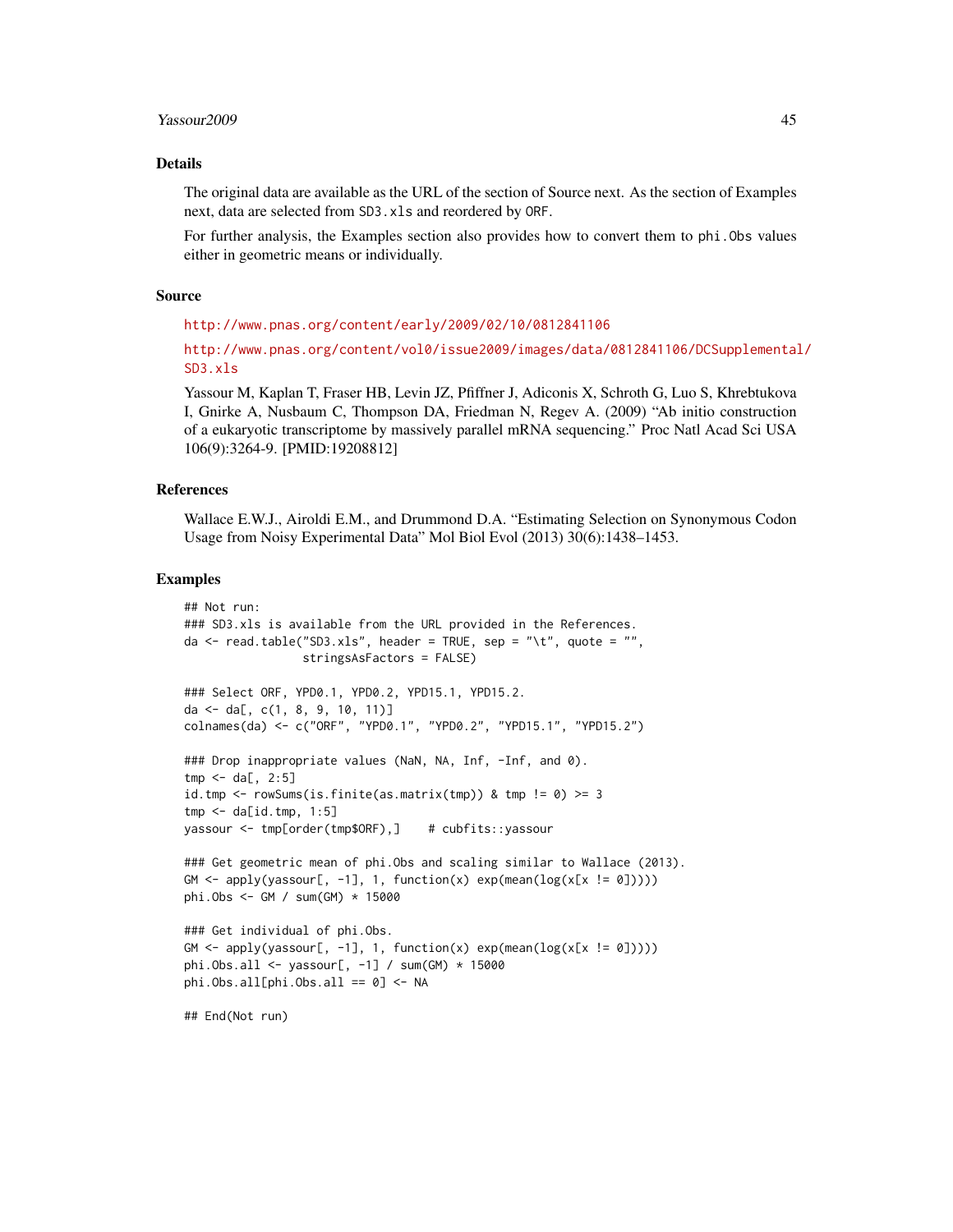# <span id="page-45-0"></span>**Index**

∗Topic dataformats Data Formats, [18](#page-17-0) ∗Topic datasets Controls, [7](#page-6-0) Datasets, [20](#page-19-0) Posterior Results of Yassour2009, [36](#page-35-0) Yassour2009, [44](#page-43-0) ∗Topic main function CUB Model Approximation, [12](#page-11-0) CUB Model Fits, [14](#page-13-0) CUB Model Prediction, [16](#page-15-0) ∗Topic package cubfits-package, [2](#page-1-0) ∗Topic plotting Plotbin, [31](#page-30-0) Plotmodel, [33](#page-32-0) Plotprxy, [34](#page-33-0) ∗Topic summary Print, [37](#page-36-0) ∗Topic tool Codon Adaptation Index, [5](#page-4-0) Estimate Phi, [21](#page-20-0) Fit Multinomial, [23](#page-22-0) Initial Generic Functions, [26](#page-25-0) Randomize SCUO Index, [38](#page-37-0) SCUO Index, [40](#page-39-0) Selection on Codon Usage, [41](#page-40-0) Simulation Tool, [43](#page-42-0) ∗Topic utility Asymmetric Laplace Distribution, [3](#page-2-0) Coverting Utility, [10](#page-9-0) Generating Utility, [24](#page-23-0) Input and Output Utility, [28](#page-27-0) Mixed Normal Optimization, [30](#page-29-0) Rearrangment Utility, [39](#page-38-0) .CF.AC, *[27](#page-26-0)* .CF.AC *(*Controls*)*, [7](#page-6-0) .CF.CONF *(*Controls*)*, [7](#page-6-0)

.CF.CT, *[26,](#page-25-0) [27](#page-26-0)* .CF.CT *(*Controls*)*, [7](#page-6-0) .CF.DP, *[13](#page-12-0)*, *[15](#page-14-0)*, *[17](#page-16-0)* .CF.DP *(*Controls*)*, [7](#page-6-0) .CF.GV *(*Controls*)*, [7](#page-6-0) .CF.OP *(*Controls*)*, [7](#page-6-0) .CF.PARAM *(*Controls*)*, [7](#page-6-0) .CF.PT, *[32,](#page-31-0) [33](#page-32-0)* .CF.PT *(*Controls*)*, [7](#page-6-0) .CO.CT *(*Controls*)*, [7](#page-6-0) .cubfitsEnv, *[26,](#page-25-0) [27](#page-26-0)* .cubfitsEnv *(*Controls*)*, [7](#page-6-0)

AllDataFormats, *[11](#page-10-0)*, *[25](#page-24-0)*, *[40](#page-39-0)* AllDataFormats *(*Data Formats*)*, [18](#page-17-0) asl.optim *(*Asymmetric Laplace Distribution*)*, [3](#page-2-0) Asymmetric Laplace Distribution, [3](#page-2-0)

### b, *[11–](#page-10-0)[15](#page-14-0)*, *[17](#page-16-0)*, *[20,](#page-19-0) [21](#page-20-0)*, *[23](#page-22-0)*, *[27](#page-26-0)*, *[33](#page-32-0)*, *[42,](#page-41-0) [43](#page-42-0)*

b *(*Data Formats*)*, [18](#page-17-0) bInit *(*Datasets*)*, [20](#page-19-0) bVec, *[11](#page-10-0)* bVec *(*Data Formats*)*, [18](#page-17-0)

calc\_cai\_values, *[41,](#page-40-0) [42](#page-41-0)* calc\_cai\_values *(*Codon Adaptation Index*)*, [5](#page-4-0) calc\_scu\_values, *[6](#page-5-0)*, *[41](#page-40-0)* calc\_scu\_values *(*Selection on Codon Usage*)*, [41](#page-40-0) calc\_scuo\_values, *[6](#page-5-0)*, *[38,](#page-37-0) [39](#page-38-0)*, *[42](#page-41-0)* calc\_scuo\_values *(*SCUO Index*)*, [40](#page-39-0) Codon Adaptation Index, [5](#page-4-0) codon.low2up *(*Coverting Utility*)*, [10](#page-9-0) codon.up2low *(*Coverting Utility*)*, [10](#page-9-0) Controls, [7](#page-6-0) convert.b.to.bVec *(*Coverting Utility*)*, [10](#page-9-0)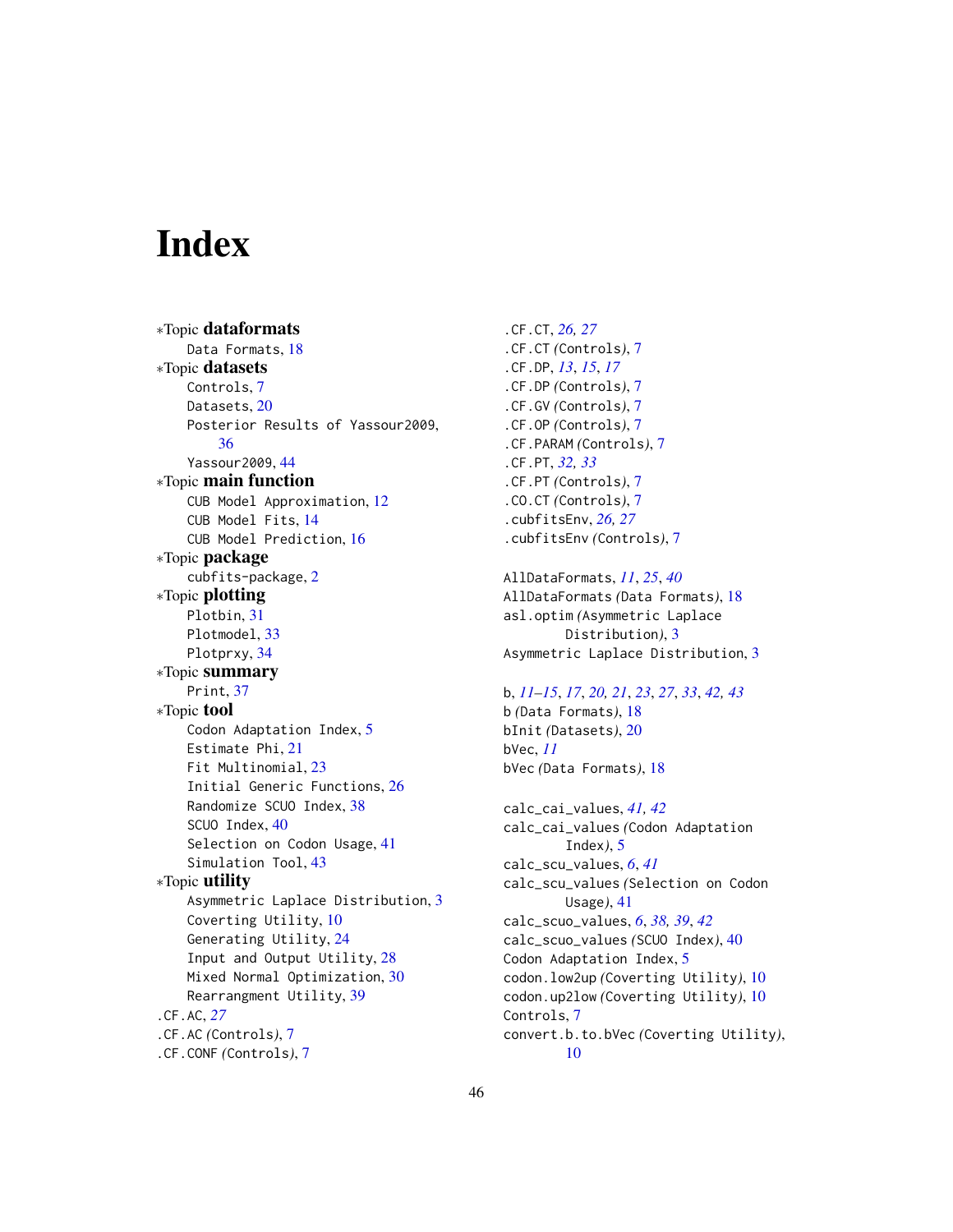#### INDEX 47

convert.bVec.to.b *(*Coverting Utility*)*, [10](#page-9-0) convert.n.to.list, *[40](#page-39-0)* convert.n.to.list *(*Coverting Utility*)*, [10](#page-9-0) convert.reu13.df.to.list, *[40](#page-39-0)* convert.reu13.df.to.list *(*Coverting Utility*)*, [10](#page-9-0) convert.seq.data.to.string, *[25](#page-24-0)*, *[29](#page-28-0)* convert.seq.data.to.string *(*Coverting Utility*)*, [10](#page-9-0) convert.y.to.list, *[40](#page-39-0)* convert.y.to.list *(*Coverting Utility*)*, [10](#page-9-0) convert.y.to.scuo *(*Coverting Utility*)*, [10](#page-9-0) Coverting Utility, [10](#page-9-0) CUB Model Approximation, [12](#page-11-0) CUB Model Fits, [14](#page-13-0) CUB Model Prediction, [16](#page-15-0) cubappr, *[3](#page-2-0)*, *[9](#page-8-0)*, *[16](#page-15-0)*, *[18](#page-17-0)*, *[21](#page-20-0)*, *[26,](#page-25-0) [27](#page-26-0)* cubappr *(*CUB Model Approximation*)*, [12](#page-11-0) cubfits, *[3](#page-2-0)*, *[9](#page-8-0)*, *[13](#page-12-0)*, *[18](#page-17-0)*, *[21](#page-20-0)*, *[26,](#page-25-0) [27](#page-26-0)* cubfits *(*CUB Model Fits*)*, [14](#page-13-0) cubfits-package, [2](#page-1-0) cubpred, *[3](#page-2-0)*, *[9](#page-8-0)*, *[13](#page-12-0)*, *[16](#page-15-0)*, *[21](#page-20-0)*, *[26,](#page-25-0) [27](#page-26-0)* cubpred *(*CUB Model Prediction*)*, [16](#page-15-0) dasl *(*Asymmetric Laplace Distribution*)*, [3](#page-2-0) dasla *(*Asymmetric Laplace Distribution*)*, [3](#page-2-0) Data Formats, [18](#page-17-0) DataConverting, *[13](#page-12-0)*, *[16](#page-15-0)*, *[18](#page-17-0)* DataConverting *(*Coverting Utility*)*, [10](#page-9-0) DataGenerating *(*Generating Utility*)*, [24](#page-23-0) DataIO, *[13](#page-12-0)*, *[16](#page-15-0)*, *[18](#page-17-0)* DataIO *(*Input and Output Utility*)*, [28](#page-27-0) Datasets, [20](#page-19-0) dmixnormerr, *[43](#page-42-0)* dmixnormerr *(*Mixed Normal Optimization*)*, [30](#page-29-0) dna.low2up *(*Coverting Utility*)*, [10](#page-9-0) dna.up2low *(*Coverting Utility*)*, [10](#page-9-0) Estimate Phi, [21](#page-20-0)

estimatePhi, *[24](#page-23-0)*, *[26](#page-25-0)* estimatePhi *(*Estimate Phi*)*, [21](#page-20-0) ex.test *(*Datasets*)*, [20](#page-19-0)

ex.train *(*Datasets*)*, [20](#page-19-0) Fit Multinomial, [23](#page-22-0) fitMultinom, *[22](#page-21-0)*, *[26](#page-25-0)*, *[42](#page-41-0)* fitMultinom *(*Fit Multinomial*)*, [23](#page-22-0) gen.n *(*Generating Utility*)*, [24](#page-23-0) gen.phi.Obs *(*Generating Utility*)*, [24](#page-23-0) gen.reu13.df *(*Generating Utility*)*, [24](#page-23-0) gen.reu13.list *(*Generating Utility*)*, [24](#page-23-0) gen.scuo *(*Generating Utility*)*, [24](#page-23-0) gen.y *(*Generating Utility*)*, [24](#page-23-0) Generating Utility, [24](#page-23-0) get.expath *(*Input and Output Utility*)*,  $28$ init.function, *[3](#page-2-0)*, *[8,](#page-7-0) [9](#page-8-0)*, *[21](#page-20-0)[–24](#page-23-0)* init.function *(*Initial Generic Functions*)*, [26](#page-25-0) Initial Generic Functions, [26](#page-25-0) Input and Output Utility, [28](#page-27-0) Mixed Normal Optimization, [30](#page-29-0) mixnormerr.optim, *[9](#page-8-0)*, *[37](#page-36-0)*, *[44](#page-43-0)* mixnormerr.optim *(*Mixed Normal Optimization*)*, [30](#page-29-0) n, *[11,](#page-10-0) [12](#page-11-0)*, *[14](#page-13-0)*, *[16,](#page-15-0) [17](#page-16-0)*, *[20](#page-19-0)*, *[23,](#page-22-0) [24](#page-23-0)*, *[39](#page-38-0)* n *(*Data Formats*)*, [18](#page-17-0) n.list, *[21](#page-20-0)* pasl *(*Asymmetric Laplace Distribution*)*, [3](#page-2-0) pasla *(*Asymmetric Laplace Distribution*)*, [3](#page-2-0) phi.df, *[25](#page-24-0)*, *[29](#page-28-0)* phi.df *(*Data Formats*)*, [18](#page-17-0) phi.Obs, *[12](#page-11-0)*, *[14](#page-13-0)*, *[16](#page-15-0)*, *[20](#page-19-0)*, *[23](#page-22-0)*, *[32](#page-31-0)*, *[38,](#page-37-0) [39](#page-38-0)*, *[42](#page-41-0)[–44](#page-43-0)* phi.Obs *(*Data Formats*)*, [18](#page-17-0) plotaddmodel, *[32](#page-31-0)* plotaddmodel *(*Plotmodel*)*, [33](#page-32-0) Plotbin, [31](#page-30-0) plotbin, *[34,](#page-33-0) [35](#page-34-0)* plotbin *(*Plotbin*)*, [31](#page-30-0) Plotmodel, [33](#page-32-0) plotmodel, *[32](#page-31-0)*, *[35](#page-34-0)* plotmodel *(*Plotmodel*)*, [33](#page-32-0) Plotprxy, [34](#page-33-0) plotprxy *(*Plotprxy*)*, [34](#page-33-0) Posterior Results of Yassour2009, [36](#page-35-0)